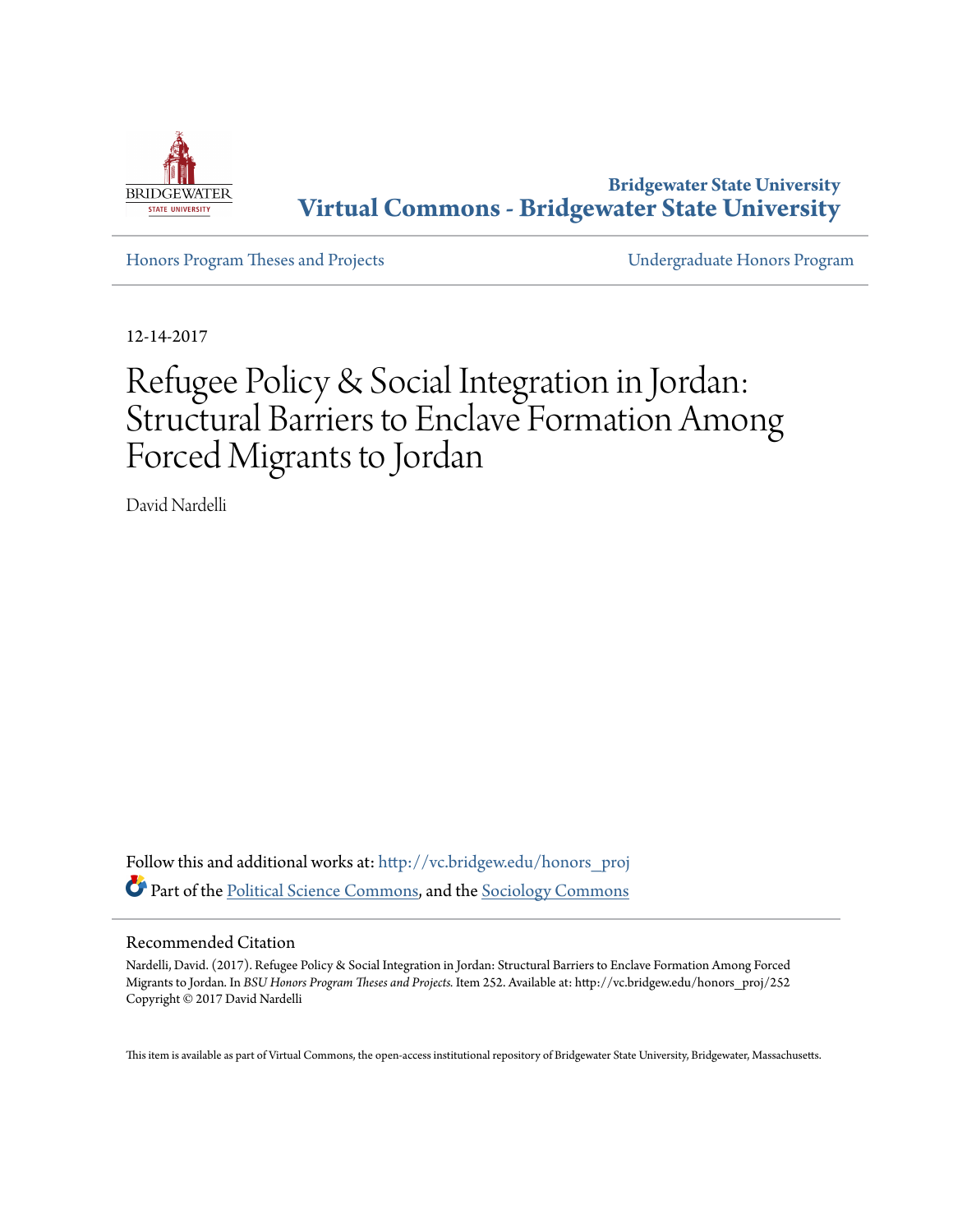Refugee Policy & Social Integration in Jordan: Structural Barriers to Enclave Formation Among Forced Migrants to Jordan

David Nardelli

Submitted in Partial Completion of the Requirements for Interdisciplinary Honors in Political Science and Sociology

Bridgewater State University

December 14, 2017

Dr. Colby King, Thesis Director Dr. Melinda Tarsi, Thesis Director Dr. Walter F. Carroll, Committee Member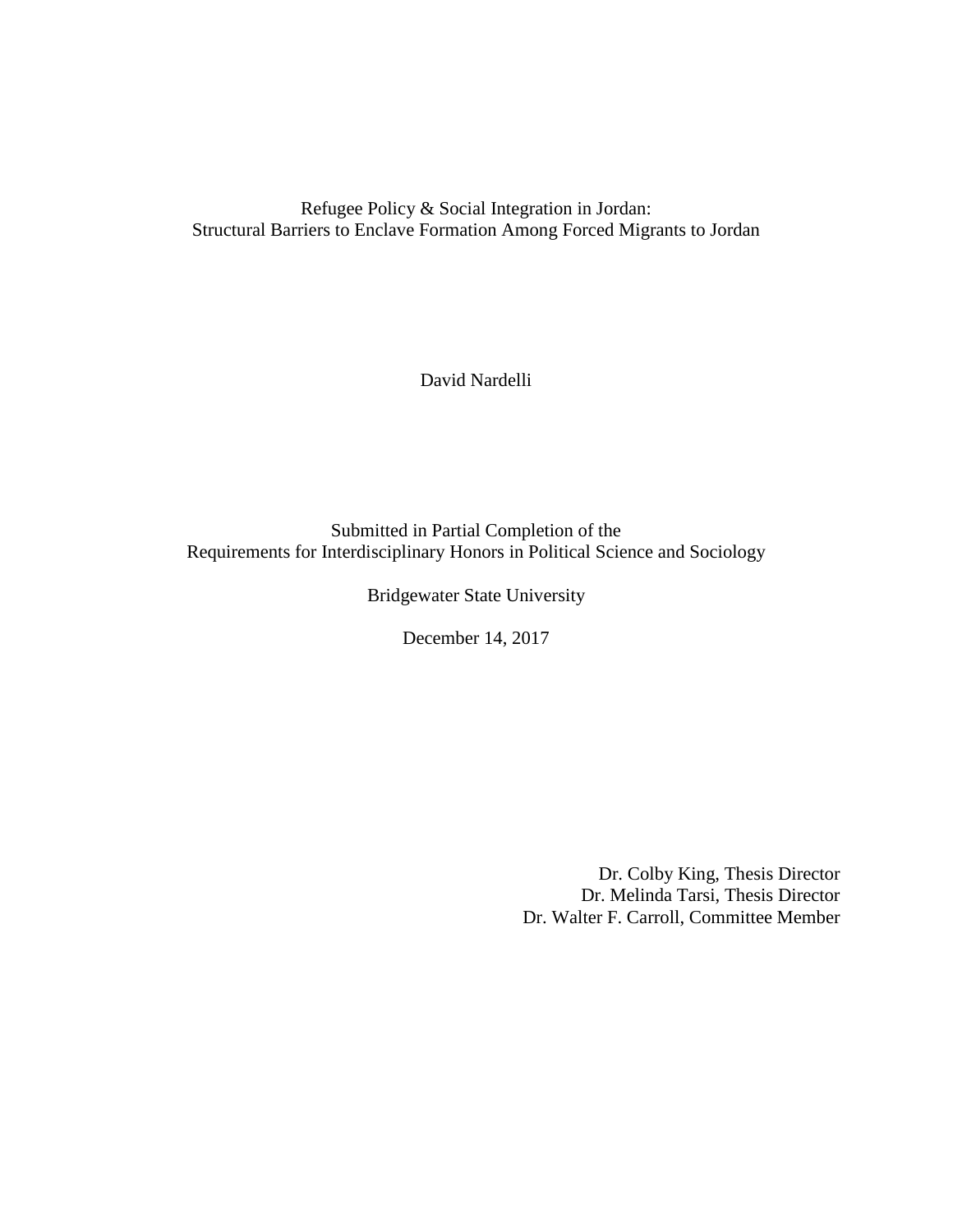*Refugee Policy & Social Integration in Jordan:*

*Structural Barriers to Enclave Formation Among Forced Migrants in Jordan*

David Nardelli Interdisciplinary Honors Thesis December 21, 2017 Dr. Colby King Dr. Melinda Tarsi

Word Count: 16,090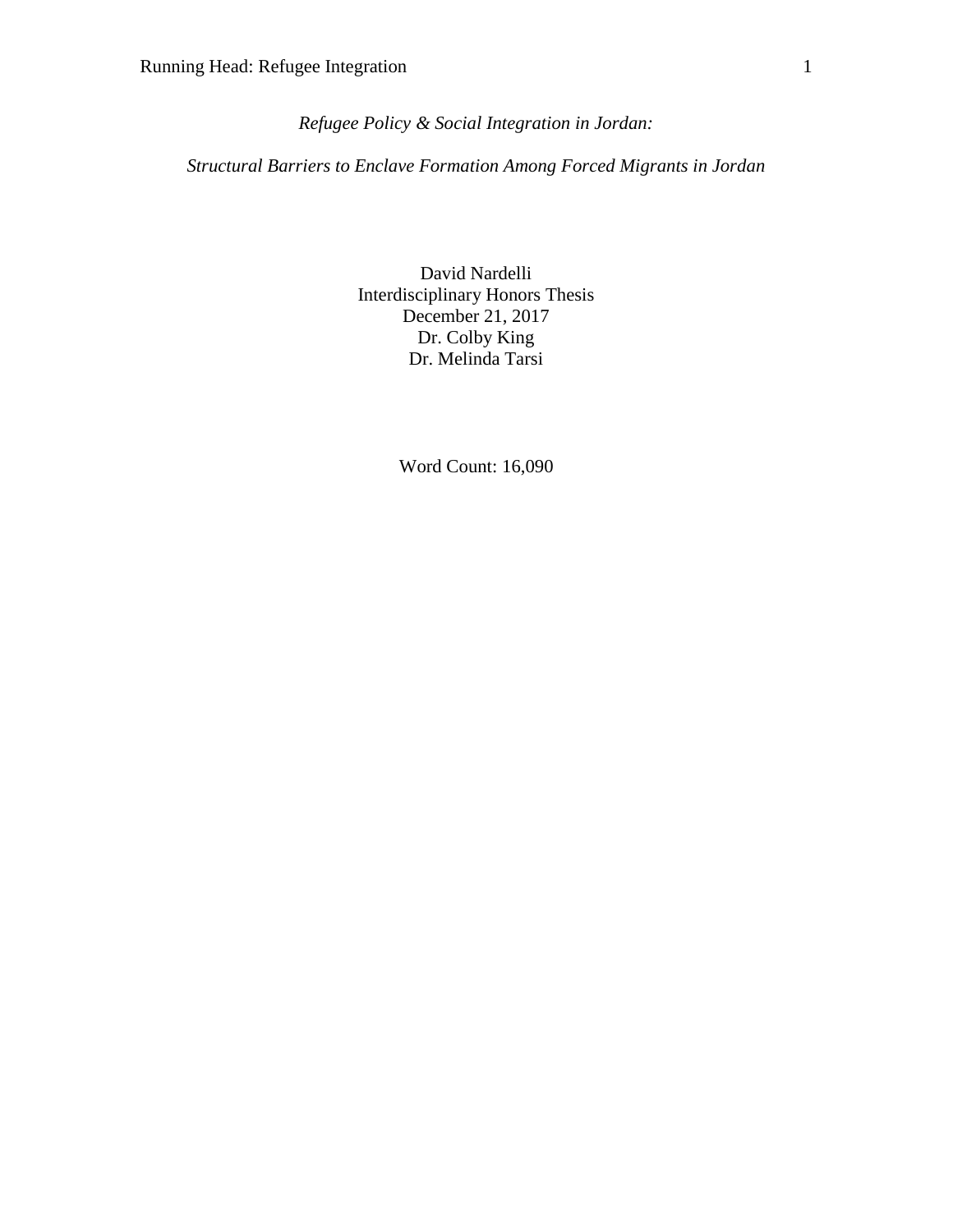#### Abstract

The displacement of over five million Syrian refugees in the past six years has brought much needed attention to issues of forced migration. Today, the majority of the world's refugees and internally displaced reside in urban areas of middle to low-income states, particularly in Asia and Africa. There is, however, a significant gap in research on self-settled refugees in the Middle East and their integration into host countries. In addition, much of the literature that does exist focuses on policies regarding labor policies yet ignores housing and settlement pattern issues and its impact on integration and community growth. This research aims to provide a historically contextualized analysis of policies'—specifically housing and employment's—impact on integration within Jordan. The research includes an analysis based on the Migrant Integration Policy Index (MIPEX) in conjunction with an analysis of labor market and housing integration. This research finds the historical context and institutional barriers for refugees have led to negative refugee integration outcomes. Syrian refugees in Jordan have been unable to develop ethnic communities that would facilitate social mobility and future spatial integration. The paper concludes by suggesting characteristics of an improved refugee policy regime globally.

Keywords: forced migration, integration/assimilation, policy analysis, protracted refugee situation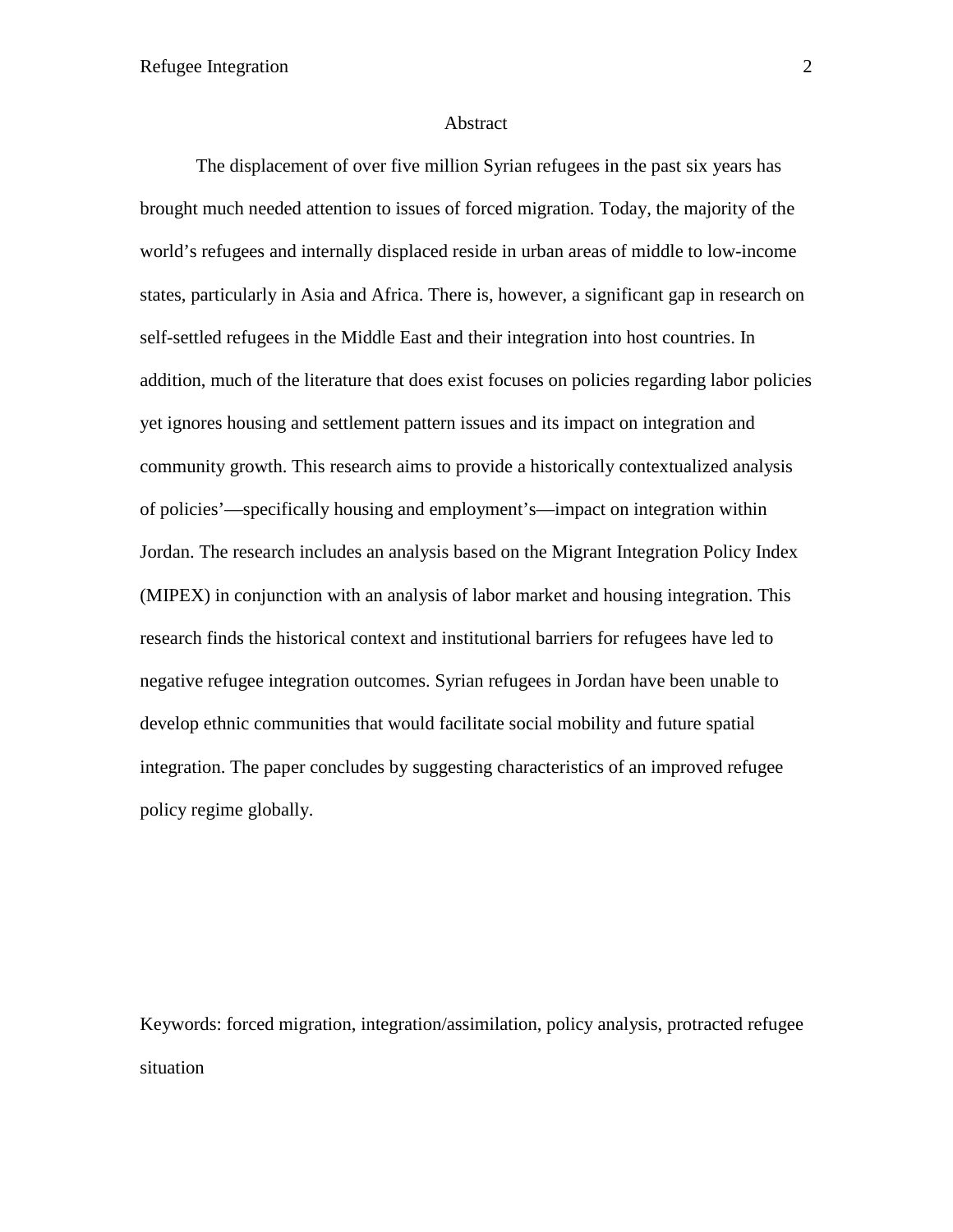# **Introduction**

The ubiquitous images of refugees struggling across the Mediterranean or living in prison-like camps, while important to document, makes invisible how a majority of refugees across the globe actually live. According to the *Refugee Compacts* (2017:x) report, around 76% of the world's refugees live outside of the typical camp, and have self-settled in other settlements such as urban, peri-urban and rural areas. This trend is not new, and existed prior to the UNHCR's 2009 policy change to address self-settled refugees. In addition, while western countries—especially Europe—have seen an increase in refugees fleeing to their borders, over 85% of the world's refugees continue to reside within middle to low-income countries in the 'Global South' (Huang et al. 2016). The limited agency of refugees and the increased housing demand creates high vulnerabilities from a housing perspective within the refugee population. These vulnerabilities can compound and create more issues such as physically distancing refugees from refugee specific aid centers (3RP 2016:40). Due to a dearth of research on these self-settled Global-South refugees, particularly from a housing and settlement perspective, this research aims to provide an understanding of these unique circumstances in Jordan.

Refugee situations, which often lead to protracted refugee situations (PRS), are most often handled by a number of nongovernmental organizations: most prominently the United Nations High Commissioner for Refugees. This is just one pivotal piece to the international refugee regime: a form of global humanitarian governance that is "no longer inherently good; instead, it can be associated with either emancipation or domination" (Barnett 2013:382). Each host country involves a network of UNHCR, non-governmental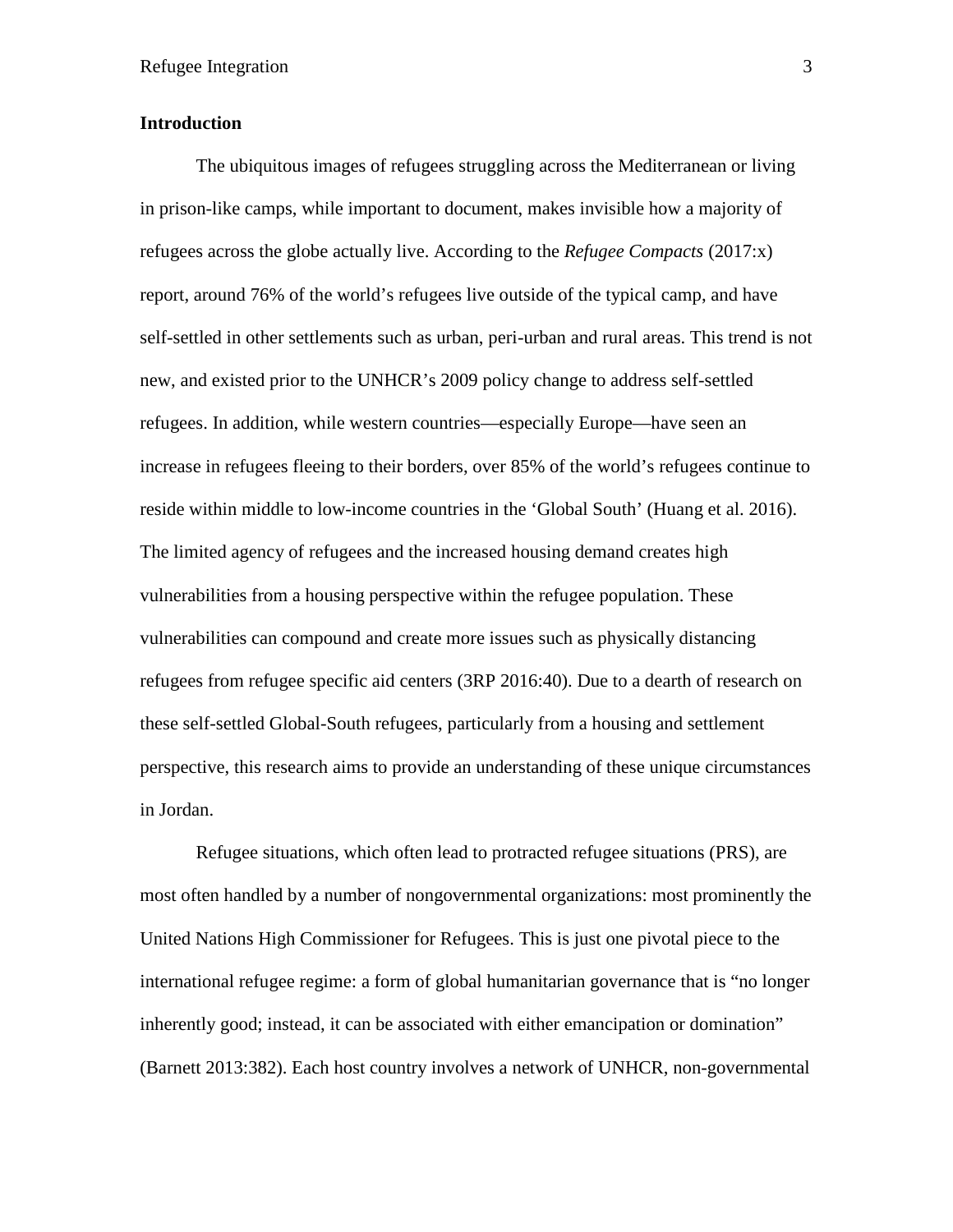aid agencies, donor states, and the host country itself. Such a broad array of actors creates diverse policies and practices depending on the host country. As a country with a large refugee population, as well as a long history as a host state, Jordan provides a unique opportunity for forced migration policy analysis in regards to refugee integration: one of the durable solutions set out by the UNHCR.

The Middle Eastern country of Jordan has a unique history as one of the receiving 'Southern' states, with steady flows beginning with Palestinians since 1948, to the recent influx of neighboring Syrians since 2011. The lengthy history, range of policies, and diversity of refugee settlement patterns makes Jordan an excellent example to examine impacts of settlement and assimilation policies for forced migrants from an interdisciplinary perspective.

This study contributes to an understanding of the relationship between history, policy and outcomes for refugee integration and success. Necessary policy and institutional reform is required for Syrian refugees to gain access to segregated ethnic/refugee communities to create social mobility ladders to foster successful spatial integration and labor market incorporation. I argue this throughout the paper by first providing an overview of the growing literature on forced migration studies, assimilation/integration theory, and policy path dependency. I then outline the methodology, as broken down into three main sections: (1) historical/institutional context, (2) policy analysis, and (3) outcomes analysis. The first section is based in political science, adding to the path dependency literature. The second section is more interdisciplinary, combing political science policy analysis methodology with a sociological concept of integration. The last section is sociological, contributing a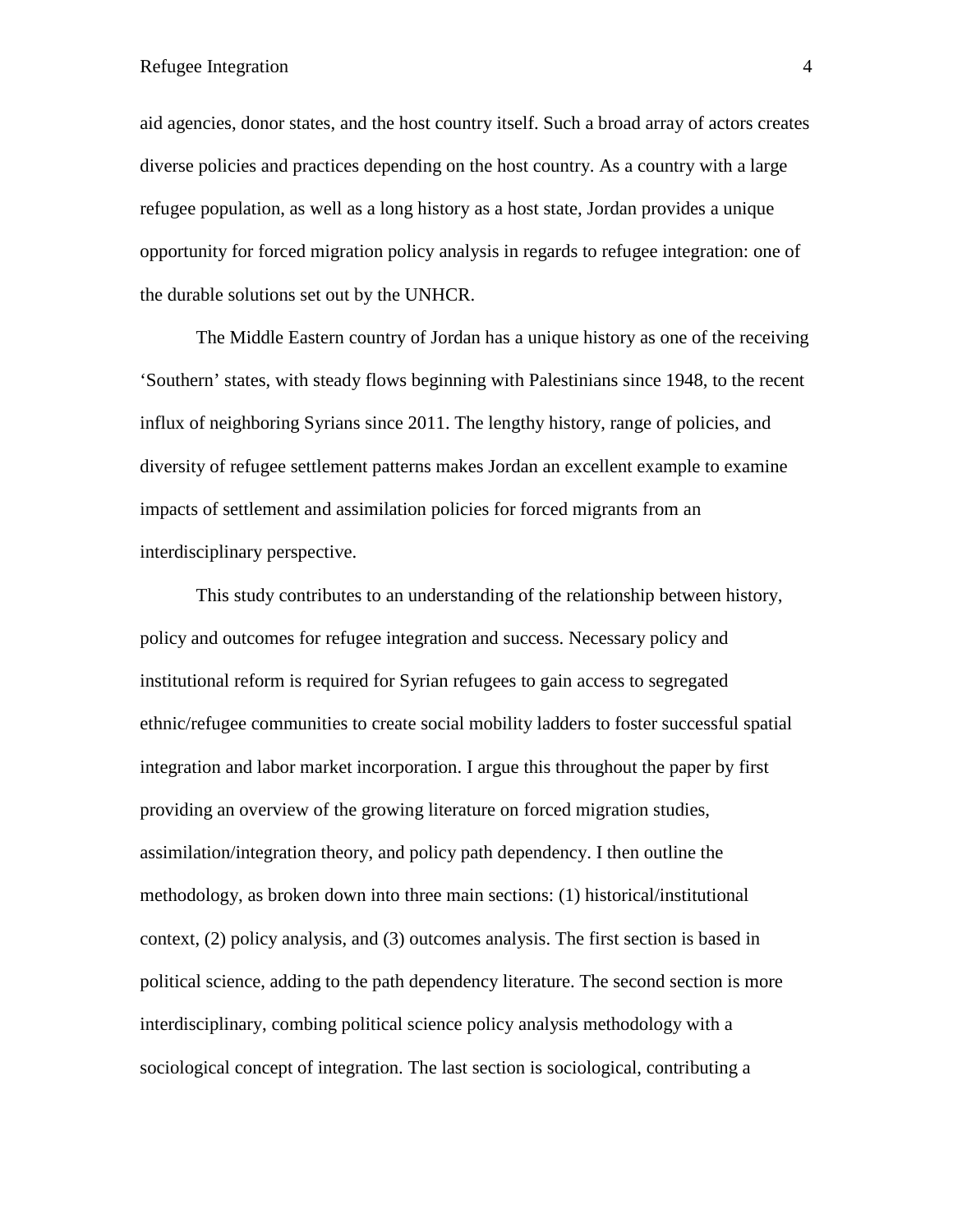sociological understanding of community integration for refugees. I conclude the paper by offering a broader perspective on housing justice, and global reform for a proactive prevention of refugee crises as opposed to (necessary) reactive humanitarianism.

# **Perspectives on Forced Migration and Refugee Integration**

Prior to the 2009 policy change, much of the forced migration literature examined camps and the role they played in providing relief to refugees. The policy shift did not end research on camps, but allowed for easier access to data on self-settled refugees due to official UNHCR recognition. The debates on encampment have existed for nearly as long as the international community has utilized it as a solution to refugee crises (Chambers 1979; Van Damme 1995; Agier 2002; Hoffmann 2017). Although there is a near consensus that encampment is problematic since it is a short-term solution to a permanent or long-term problem, it continues to be a focus in policies and research (Fiddian-Qasmiyeh et al. 2014:127).

Some more recent arguments have added nuance to encampment criticisms. Van Damme (1995) looks to the successful use of camps in Bangladesh in 1971, but argues encampment worked here because the problem was temporary. As examined in a previous section, temporary has become the exception in refugee situations that continue to go on for longer periods of time. In addition, according to Jacobsen (2001:7), governments and relief agencies tend to prefer camps because it makes "management of assistance easier" and allows for easier transition to repatriation: one of the durable solutions promoted by the UNHCR. She also argues that the context of the refugee situation in relation to the host community may sometimes call for encampment policies (Jacobsen 2001:10). In cases where camps occur or are necessary, participation in camp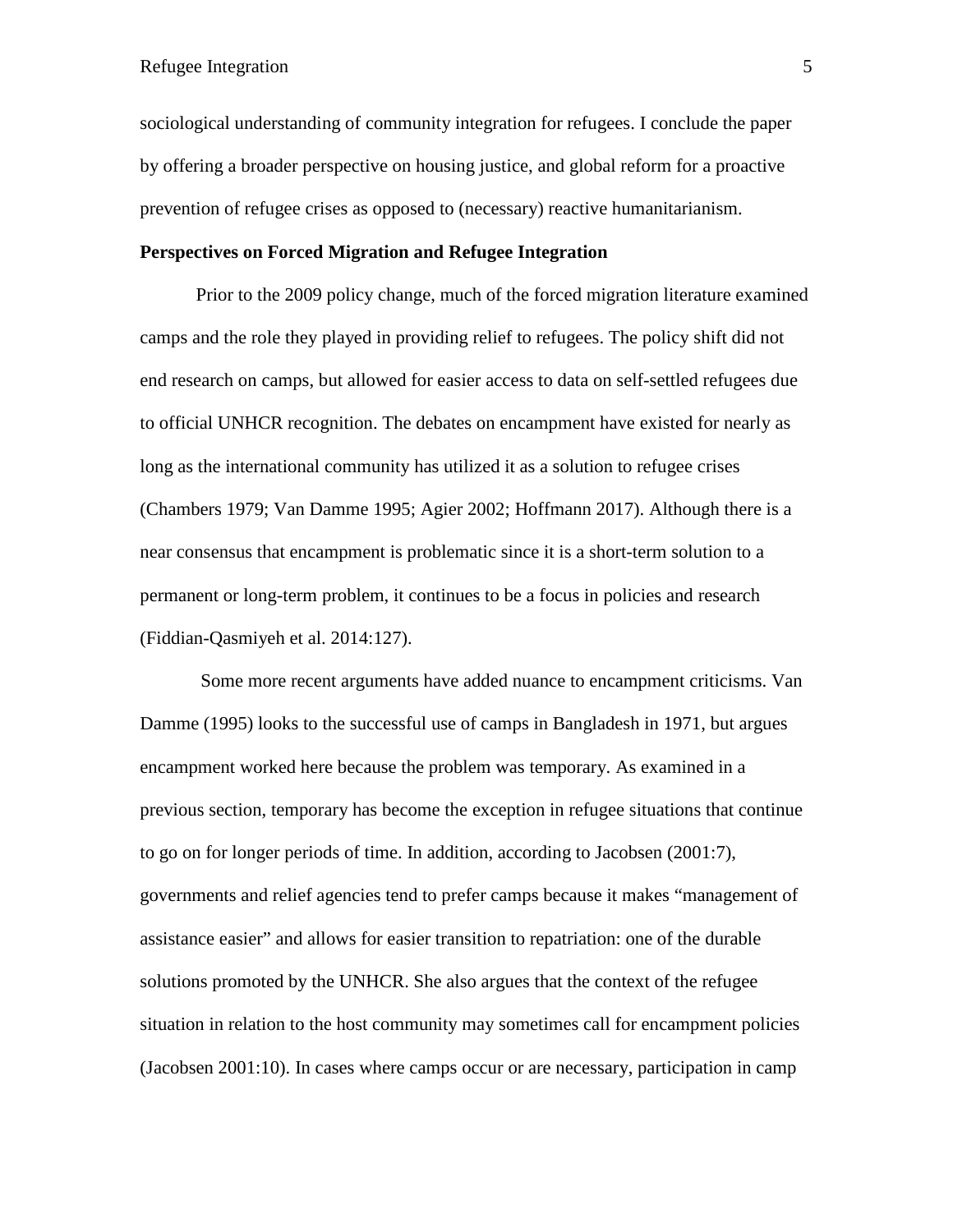planning by the target population can help promote self-sufficiency within the camp population (Stevenson & Sutton 2012; Bulley 2014). While these add nuance to anticamp literature, the harsh critiques on UNHCR's focus on camps and disregard for selfsettled refugees led to their 2009 policy change, and the 2014 addition that the organization will avoid encampment whenever possible.

Instead, sociologists, political scientists, and forced migration experts alike have begun to focus on other solutions for refugee crises that take a longer-term perspective (Jacobsen 2001; Phillimore & Goodson 2005; Fiddian-Qasmiyeh et al. 2014). The UNHCR asserts three pillars of durable solutions: voluntary repatriation, resettlement, and local integration (UNHCR). Due to humanitarianism's nature as defined by "the treatment of symptoms and not causes of suffering, and by standing clear of politics", voluntary repatriation is often unrealizable by UNHCR efforts unless the conflict miraculously ends. Resettlement is barely more attainable as, according to the UNHCR, less than one percent of refugees are submitted for resettlement (UNHCR: Solutions).

As a result, researchers and NGOs see integration as the most attainable 'durable solution', yet Jacobsen (2001) noted it as a 'forgotten solution'. Hovil (Fiddian-Qasmiyeh et al. 2014) argues that it is not forgotten, but in fact evaded by national and international actors. Integration efforts and their subsequent successes and failures are highly based on the socio-political context of the protracted refugee situation. This solution also goes further than simply integrating refugees physically into the host community, or by providing citizenship. While both greatly facilitate and often allow for integration, they alone "[do] not necessarily translate into inclusion for former refugees" (Fiddian-Qasmiyeh et al. 2014:489). Ager and Strang (2004:5) describe a group as integrated when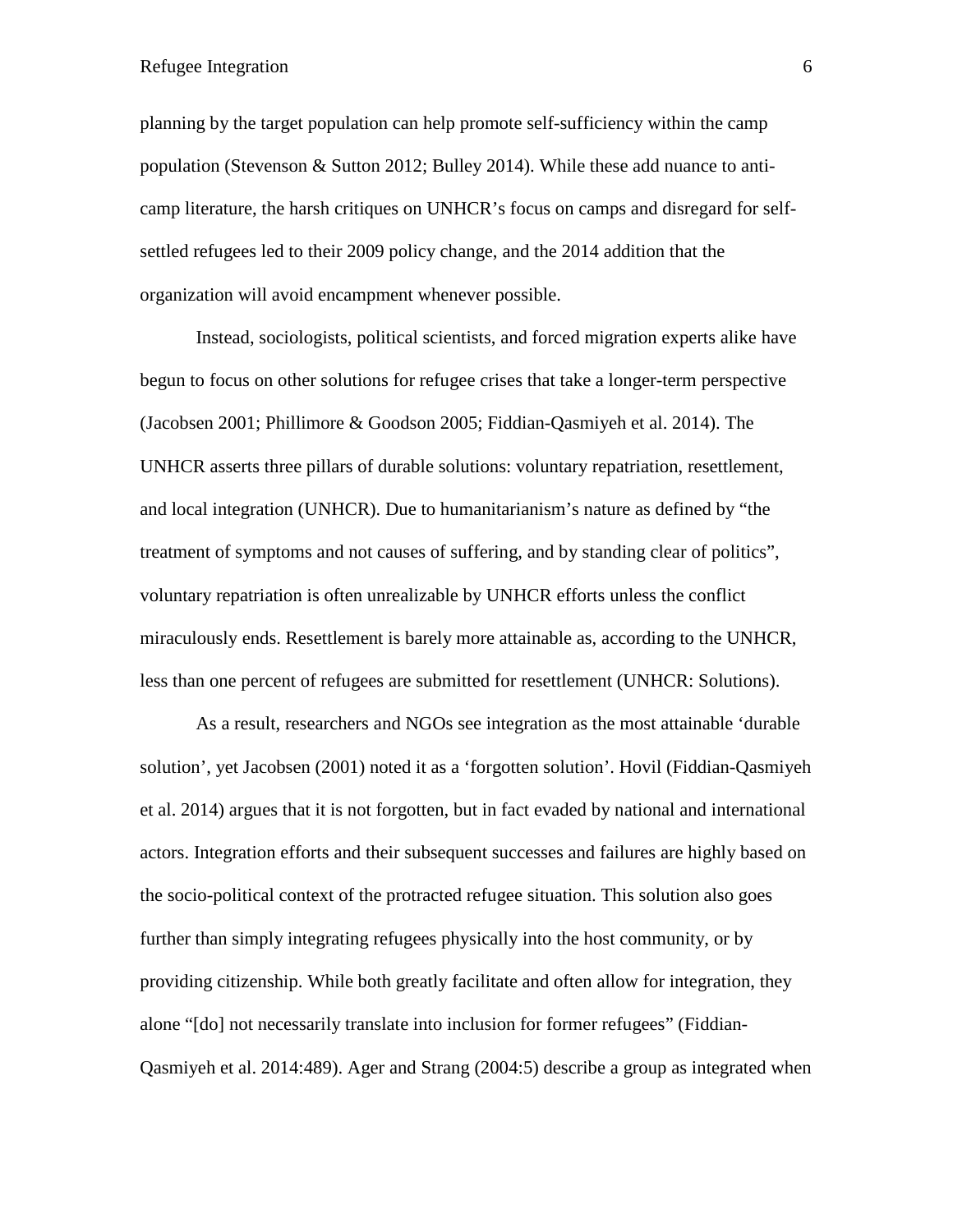they have public outcomes similar to the host community, are socially connected with the host community and its state functions, as well as having sufficient cultural knowledge and shared notions of citizenship. This is facilitated when the refugee population has similar social and cultural structures to the host community (Phillimore & Goodson 2005:1722).

Citizenship—and host countries' withholding of this privilege—can often act as a substantial barrier to de facto integration, as is the case of Gazan refugees in Jordan compared to their West Bank counterparts although Perez (2011:1041) asserts that by demanding citizenship, Gazans "are tacitly accepting the idea that rights are the exclusive privilege of citizens." Others have argued, "those with formal legal status do not seem to do much better than those without legal status" (Jacobsen 2006:282). While debates continue on the relevance of citizenship in relation to integration, many agree that successful integration relies on a host community that is open to the forced migrant population (Jacobsen 2001; Jacobsen 2006; Phillimore & Goodson 2006; Valenta & Bunar 2010; Gibson 2015; Kattaa 2016b).

Enacting policy change can also pose a challenge for several countries with existing refugee populations. Many political scientists study the processes for creating and implementing policies, analyzing this in cases of policies over time and the ability of institutions to reverse policies or take other policy paths. An analytical framework to understand these processes is path dependency. Path dependency is an analytical term aimed at understanding policies over extended, and substantial stretches of time. According to Margaret Levi (1997), path dependency means, "that once a country or region has started down a track, the costs of reversal are very high" (p. 28). For a country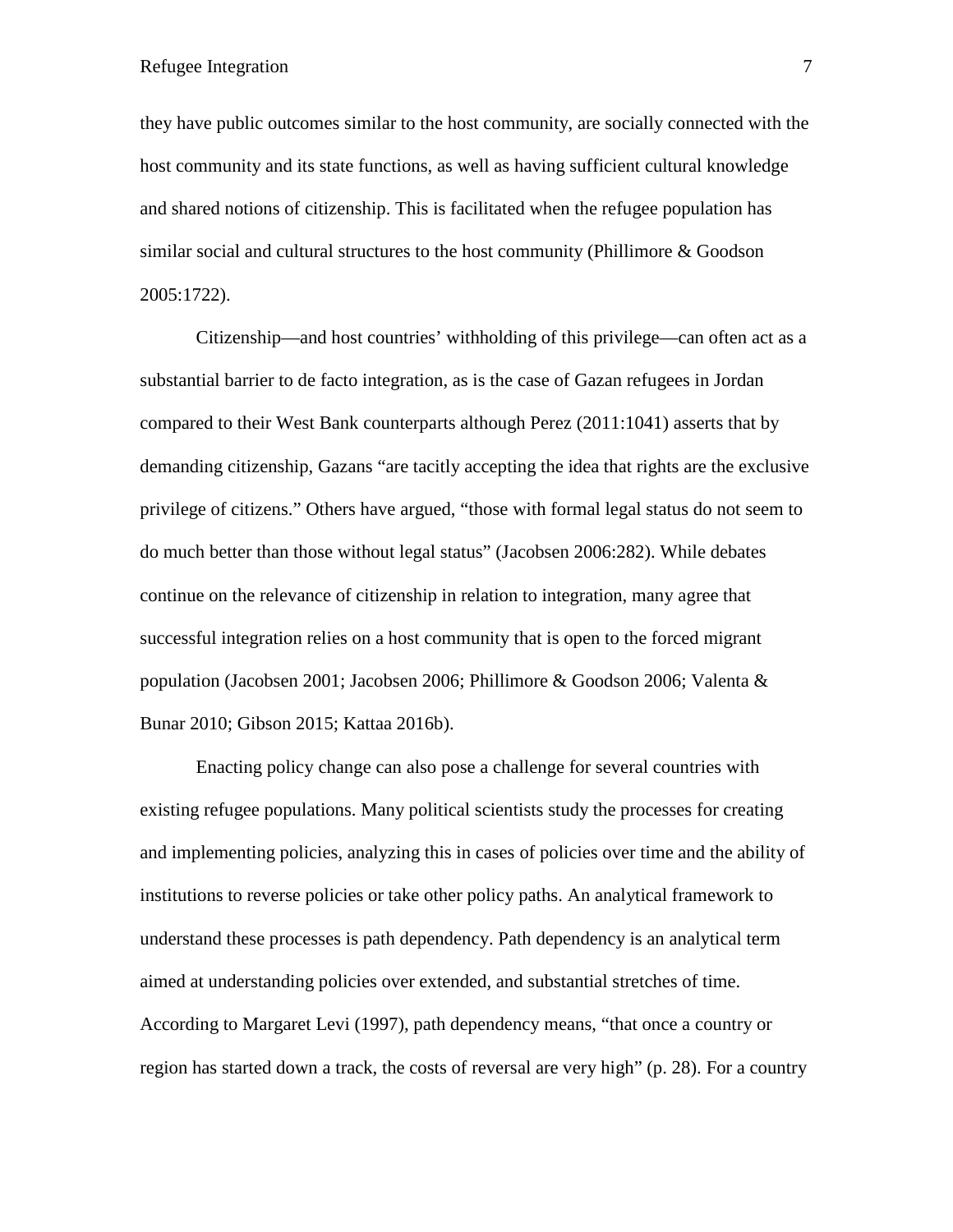such as Jordan, which has had refugees since 1947, this temporally long policy regime can be worrisome for refugees finding a home their today.

Additionally, Pierson argues, "Politics is based on authority rather than exchange. Thus in politics, institutional constraints are ubiquitous" (2004:34). Interestingly, the process of creating new policies "is, in the nature of things, to displace institutions, norms or routines that exist"—just as Syrian refugees were displaced from their homes (Orren & Skowronek 2014:5). As a result, the forcibly displaced often find themselves in a situation of 'sticky' policy displacement due to the long history of policies and their institutional disadvantages. Steinmo and Watts argue the "institutional context explains (and could be used to predict) future policy failures and successes (1995:330). In the context of refugee policies, one can examine the institutional context of refugees versus host community nationals, to understand and predict future policies regarding the forcibly displaced.

#### *Integration*

Others, predominantly (but not exclusively) sociologists, have looked at complexities within integration efforts. Soh et al. (2016) differentiate integration from assimilation, separation, and marginalization. The most important distinction is between integration: "when [refugees] keep both home and host identities while still interacting with the host community"; and marginalization: "when [refugees] neither have home nor host identity" (Soh et al. 2016:6). Lack of de jure integration (such as citizenship) and lack of refugee concentrations (urban enclaves/ghettos) can lead to loss of concrete identity from host or home and results in marginalization.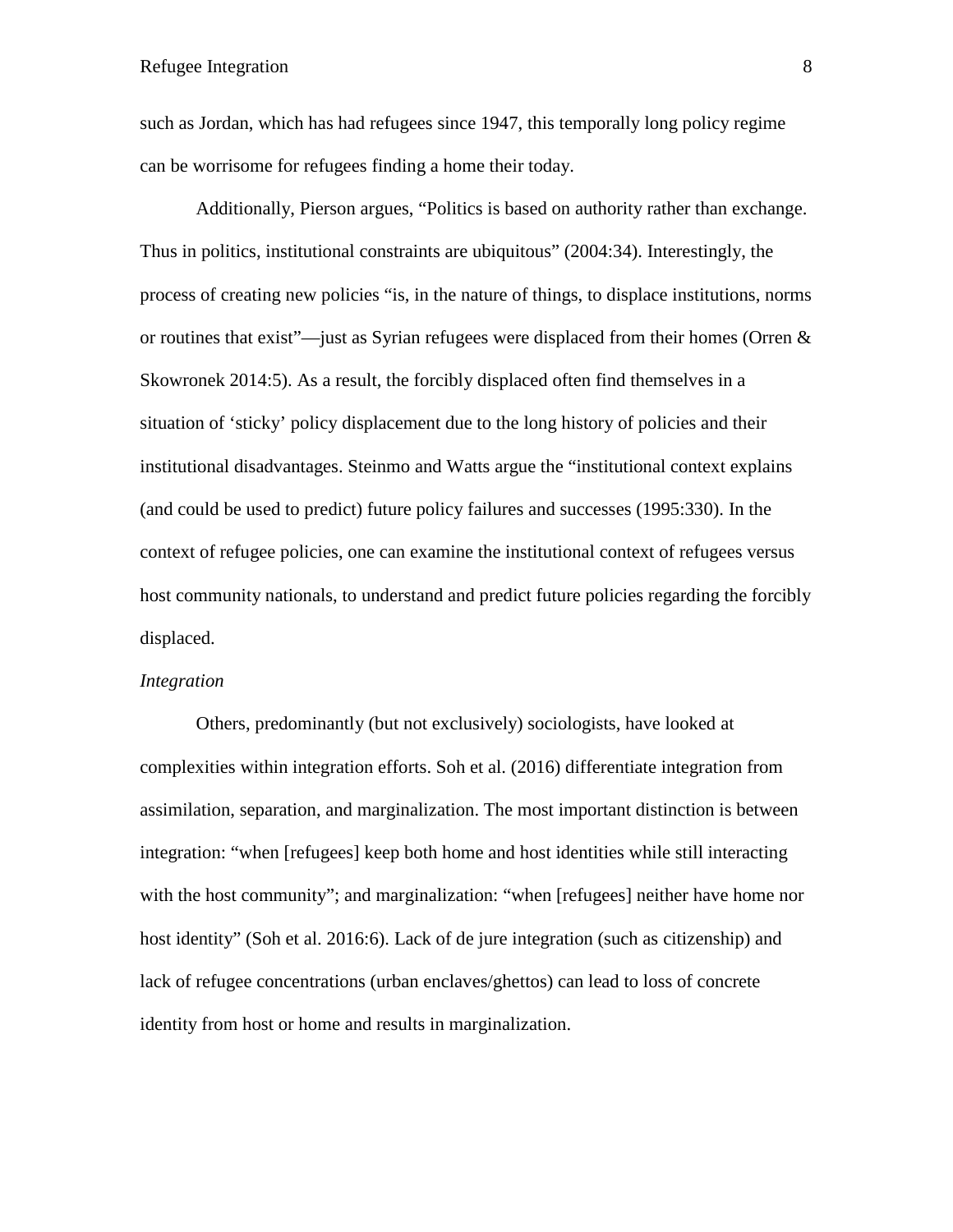Literature on immigrant communities often examines how differing levels of social segregation shape social life. Due to "the initial disadvantages associated with immigrant status…they [immigrants/refugees] usually form their own ethnic enclaves" as a response to "obstacles in crossing the threshold to the large society" (Min Zhou 1992: 2; Abrahamson 2006:131). The concept of social segregation in the form of an enclave as a means of protection and self-promotion is consistent in literature on the subject (Abrahamson 2006; Yee 1996; Wacquant 2012; Portes & Zhou 1993). This often follows an understanding of the oppressive outcomes that also result from these ethnically segregated neighborhoods and ghettos. Loïc Wacquant outlines four cornerstones of these outcomes: Stigma, Constraint, Spatial confinement and Institutional parallelism (2012:7). Additionally, segregated communities hinder integration with the host society due to a lack of contact between groups. According to Meier, "More diverse neighborhoods and more encounters with difference lead to more intergroup relations and lower prejudice" (2017:253). The formation of segregated ethnic enclaves can lead to social mobility within the community, but prejudice from without.

The successful integration of these communities is often predicated on the housing rights they have access to. For example, in Istanbul, the law dictates that squatters cannot be evicted from their homes if it is sound construction with the resident already moved in. This unique law can provide poorer communities with a chance to thrive, and one particular woman stated that, "without squatting she would either be homeless or hungry" (Neuwirth 2006:150). Many assimilation theorists describe ethnic enclaves as a pivotal stepping-stone for labor market incorporation, but these are not uncritically understood as a pathway to integration (Min Zhou 1992:15). Integration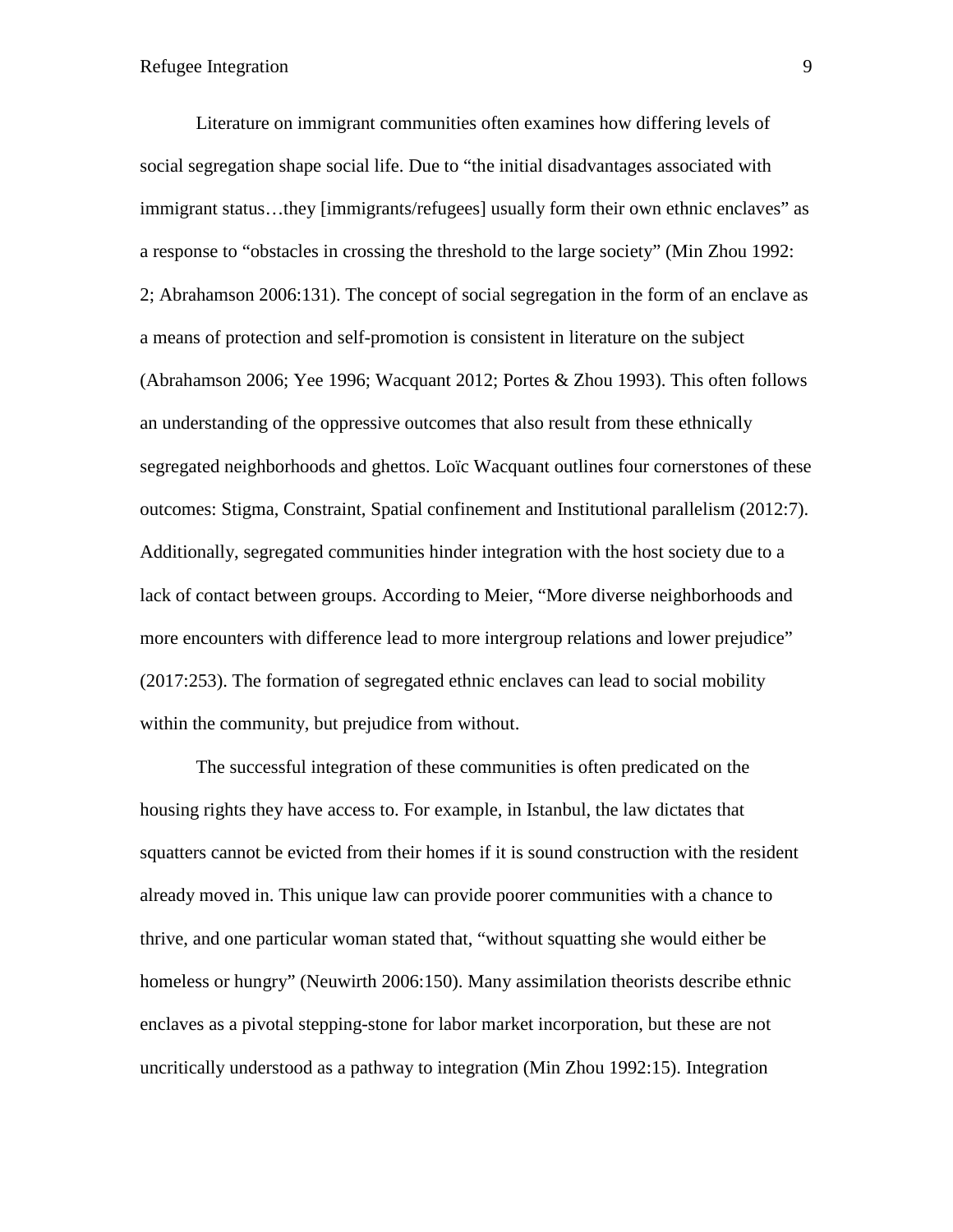theory, on the other hand, explicitly includes structural methods to incorporate migrants into labor markets (Schneider & Crul 2010:1144). Interestingly, Wessel et al. (2017) argue labor market participation is the main driver of upward spatial mobility and integration into the larger society (p. 834).

Logically following these theoretical claims, the following syllogism must be true: If ethnic enclaves beget economic integration, and economic integration begets spatial integration, then segregated ethnic (or refugee) enclaves beget overall integration into host communities. As Desmond (2016) explains, these are all possible only in cases of residential and community stability, which can be difficult for poor families "because they are evicted at such high rates. That low-income families move often is well known"—a fact researchers have overlooked in regards to policy impacts (p. 296). Refugee communities reflect many of the issues faced by these immigrant communities, but have some distinct characteristics as well. Without the mobility ladders offered by these ethnically homogenous communities, refugees, immigrants, and other new arrivals face a high chance of downward assimilation.

#### *Patterns of Settlement*

According to the *Oxford Handbook of Refugee & Forced Migration Studies*, "social integration has been a central theme in sociology" and they call for the sociology of evictions "to be an expanding issue within studies of forced migration" (Fiddian-Qasmiyeh et al. 2014:90  $\&$  95). Stephen Castles (2003) calls on sociologists to examine social policy and human agency in refugee settlement through an interdisciplinary and historical lens. Additionally, Jacobsen (2006) calls for the need "to address the specific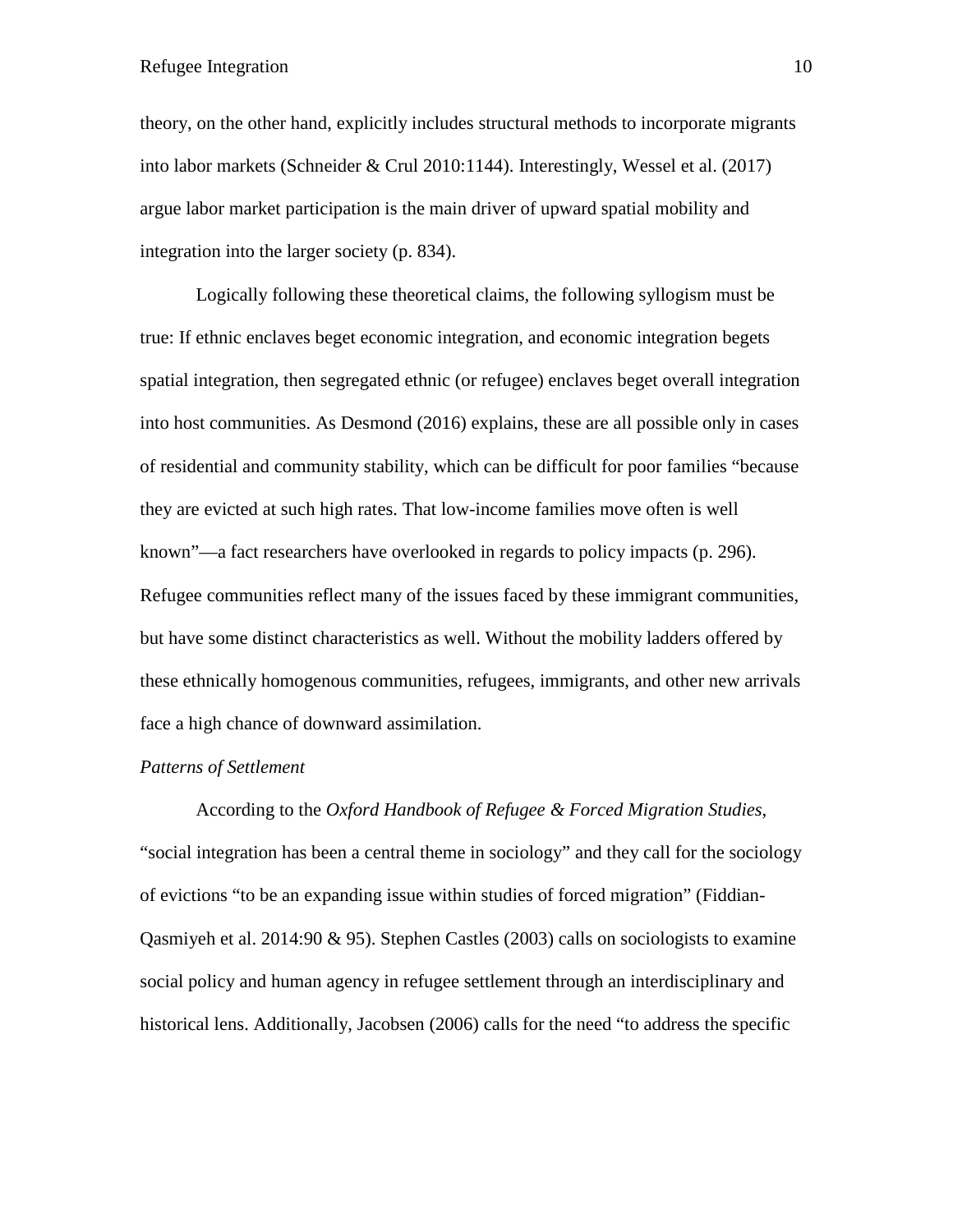vulnerability of refugees, [and] the resources and strategies they employ to reduce this vulnerability, and the impact of these changes on the host society" (p. 279).

Among research on urban or self-settled refugees, there remains "a disproportionate focus of research on formal camps" even though it is well understood that the majority of refugees, globally, reside in self-settled areas (Bakewell 2008:433). The majority of self-settled refugee literature examines the labor market within different regional contexts (Jacobsen 2001:15; Phillimore & Goodson 2006; Young & Jacobsen 2013; Kattaa 2016a; Kattaa 2016b) With the literature that does exist on self-settled refugees, there lacks research on the impacts of different policy strategies for refugees and host communities (Polzer 2008:476; Fiddian-Qasmiyeh et al. 2014:94; Huang et al. 2017:29). The dearth of integration research is often limited by region as well with a large focus on Africa and industrialized western countries, while "the Middle East remains largely under-examined" (Kattaa 2016a:8). There remains a clear but shrinking gap on integration policies in the Middle East in forced migration literature.

Local integration is often regarded as an attainable durable solution for refugees, but it does have its limits. Jacobsen (2001) alleges that there are contextual and political restraints to integration. She states, "where local integration aggravates existing security problems, or adds to the economic and social problems and instabilities in the RHA, it is neither fair nor feasible to expect that integration be pursued" (p. 24). Her argument is important to note, but over emphasizes the negative impacts of refugees and misses the economic opportunities they can bring. Although, that is not to diminish her argument that self-settled refugees can cause increased demand for housing, leading to price increases, and "poorer local people may be forced out" as well as other refugees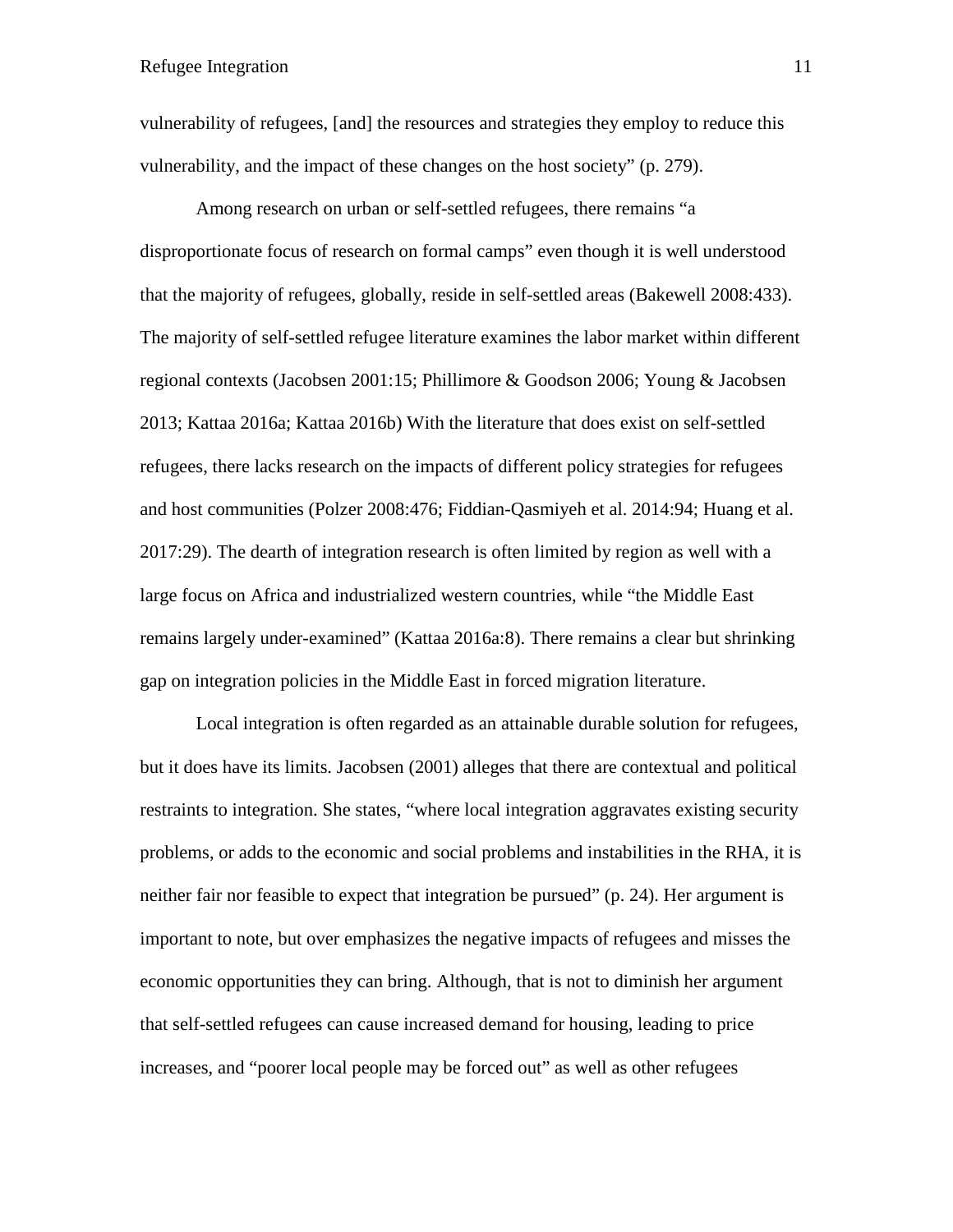(Jacobsen 2001:17). These housing issues are a reflection of the "forms of nichegentrification" that Bartlett, Alix-Garcia, & Saah (2012:152) examined in their analysis on the effects of refugees and conflict on city growth in Nyala, Darfur. These authors utilize the term niche gentrification to describe a unique, homogenous group experiencing gentrification as a group. The niche gentrification refugees face adds to the need for an expansion in the study of the sociology of evictions in forced migration literature (Fiddian-Qasmiyeh et al. 2014:94).

Furthermore, allowing for refugees to self-settle—while often cheaper than encampment—can work against attempts by the host government "to secure financial aid" due to a lack of visibility of urban refugees (Turner 2015:393). Protracted Refugee Situations often require large amounts of donor money, and host governments are less likely to accept integration policies if it decreases international funds. Moreover, a widely noted problem with integration lies in this invisibility, which makes it more difficult for aid agencies to provide necessary services to self-settled refugees (Ward 2014; Hoffmann 2017; Huang et al. 2017). Scholars continue to regard integration as an excellent solution while understanding its limitations.

This research works to fill the current gaps in forced migration literature on the importance of housing and settlement patterns to integration by combining sociological understandings of urban social life and a political science policy analysis. In addition it fills the missing literature on the Middle East region's disproportionate refugee population. By focusing on settlement vulnerabilities—in relation to its ability to amplify or diminish the agency of the target population in Jordan, this project assesses the impact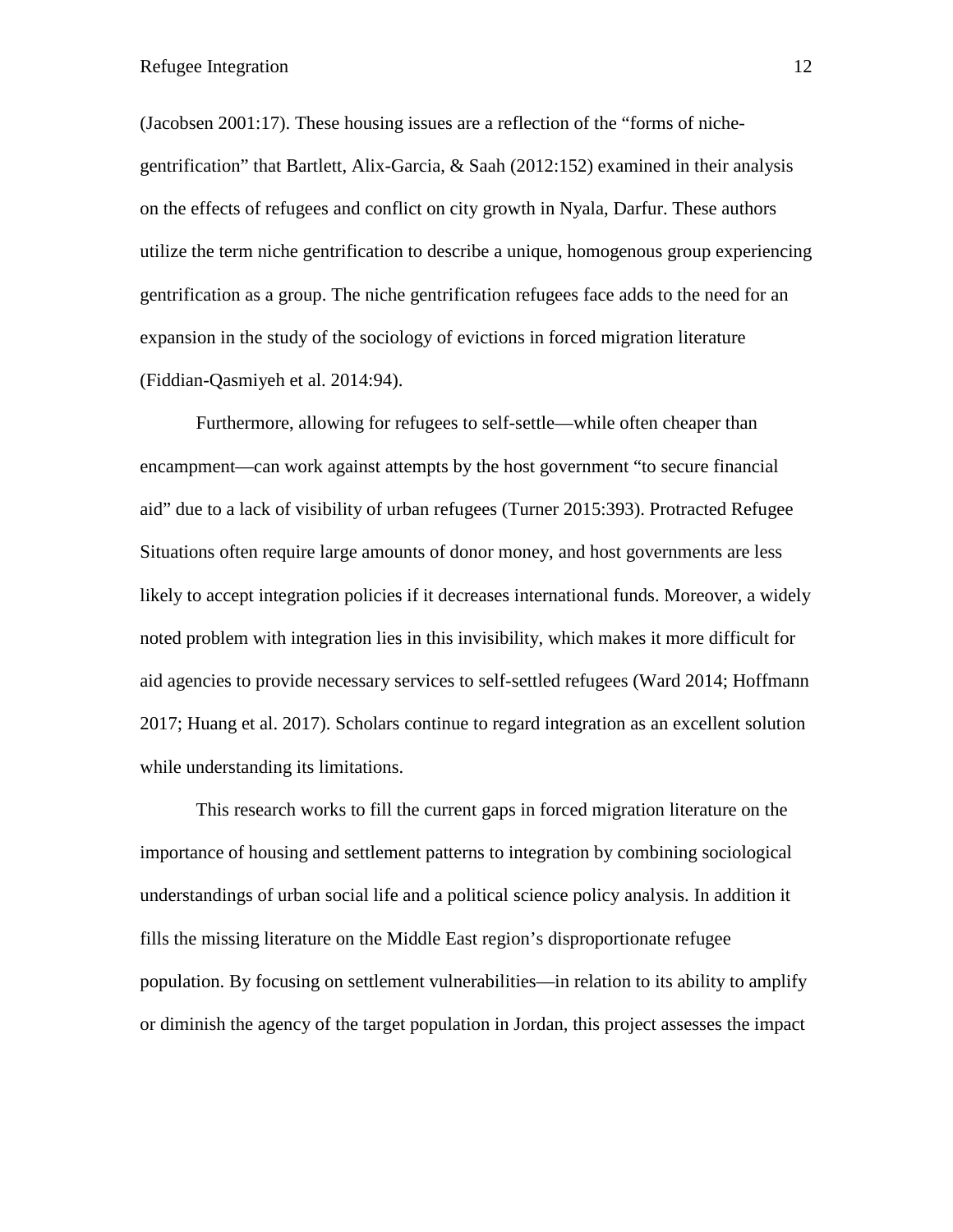of various policies on refugees and their host communities and thereby shed more light on questions of labor, housing and integration of forced migrants in Jordan.

# **Methodology**

Using Jordan as a case study, I conduct a policy analysis as well as a subsequent outcomes analysis to understand the extent of refugee integration within Jordan. To understand the analysis, a grasp of what refugee integration means is paramount. Refugee integration refers to the process of "legal, economic, social and cultural incorporation of refugees, culminating in the offer of citizenship" (Jacobsen 2001:1). The analysis utilizes this definition to determine if the policies and outcomes in Jordan have fostered successful integration or hampered Syrian refugees access to successful, integrated livelihoods.

In this study, the analysis investigates the impacts of Jordan's refugee housing and labor policies as applied toward the current Syrian refugee population in regards to integration. Ager and Strang (2004) created an 'Indicators of Integration' framework for assessing integration policies. The authors encourage the flexible use of the framework in regions outside the original use (2004:2). The framework consists of ten domains, under four headings. 'Means and Markers' contains employment, housing, education and health. 'Social Connections' contains social bridges, bonds, and links within and out the different communities and structures. 'Facilitators' contains cultural knowledge and security/safety. Finally, 'Foundation' refers to the rights and citizenship aspect of integration (2004:3).

I utilize this framework similarly to Velenta & Bunar's (2010) *State Assisted Integration* paper in which they analyze the integration of refugees in Norway and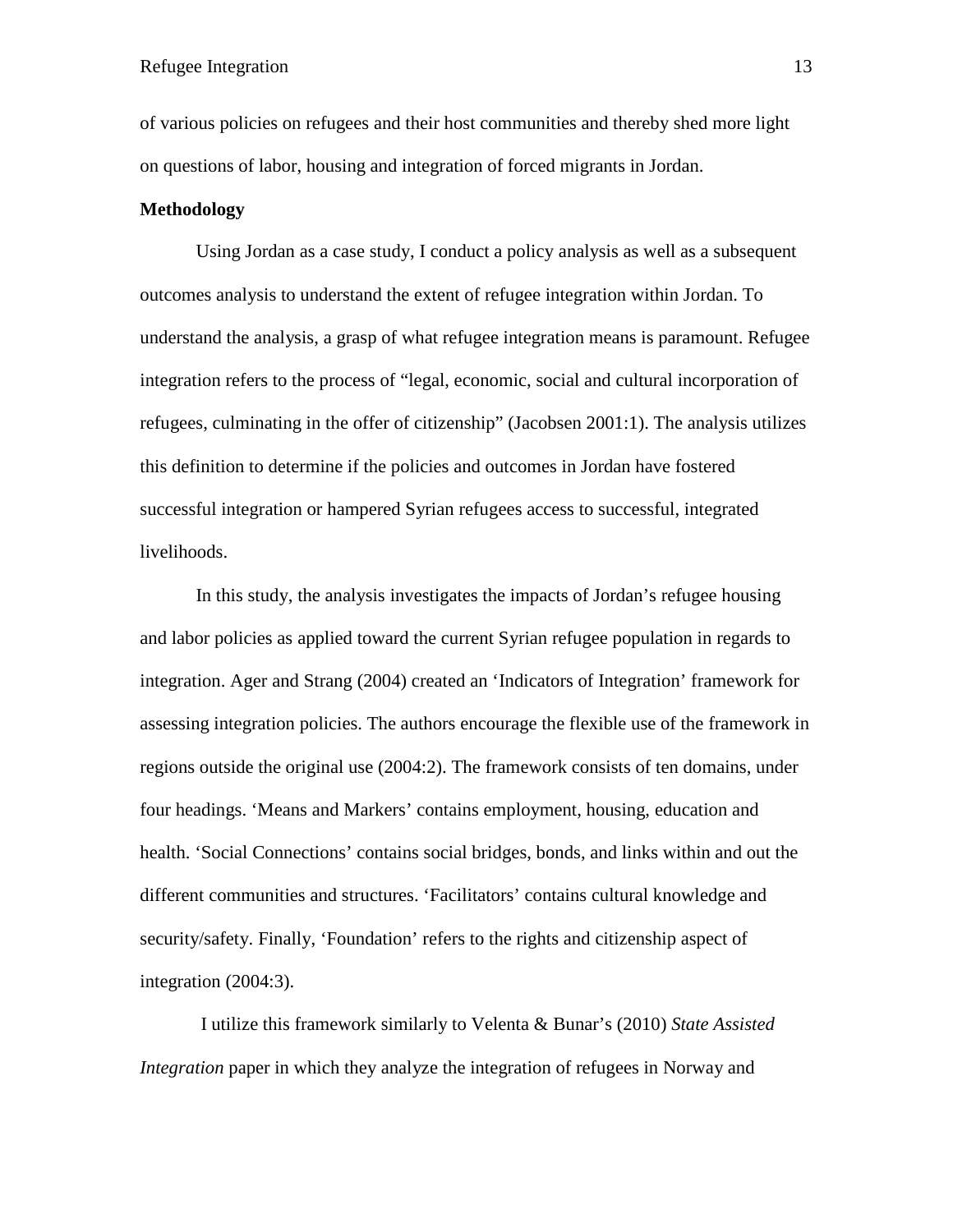Sweden, and pay closer attention to the housing and economic 'Means and Markers'; however, due to the path dependency of these policies, instead of comparing two separate countries' policies I analyze the current policy regime within the historical context of Jordan and the UNHCR's history of refugees. I focus mainly on the policies and outcomes targeted at the more recent Syrian refugee population within Jordan. I give special attention to the housing domain to provide a deeper understanding of 'niche gentrification' and the sociology of housing within refugee/host community relations. This portion of the analysis will draw from Bartlett, Alix-Garcia, & Saah's (2012) *City Growth Under Conflict Conditions* in which they utilize rental data to understand the impact of a refugee crisis on urban growth. This furthers the reflections on structure and agency by providing a look at what options—or lack thereof—refugees face in regards to housing, and how policies shape those opportunities.

First I provide a historical and institutional context of Jordan's refugee policy regime through a lens of path dependency to understand the reasoning behind Jordan's current policies, as well as predictions for reform in similar fashion to Steinmo & Watts' (1995) analysis of failed health care reform in the United States. Next, I investigate the core principles of the refugee policies in relation to integration. To do so, I utilize the Migrant Integration Policy Index (MIPEX) excel tool to analyze the level Jordan's policies promote, or hurt integration of its refugee population within the two 'policy areas' of economics and housing. Originally designed for immigrant integration assessment into European and western countries, I edited some of the wording of the MIPEX tool to closer fit refugees in Jordan. In cases where no mention of the score requirement was found, this resulted in a score of 0.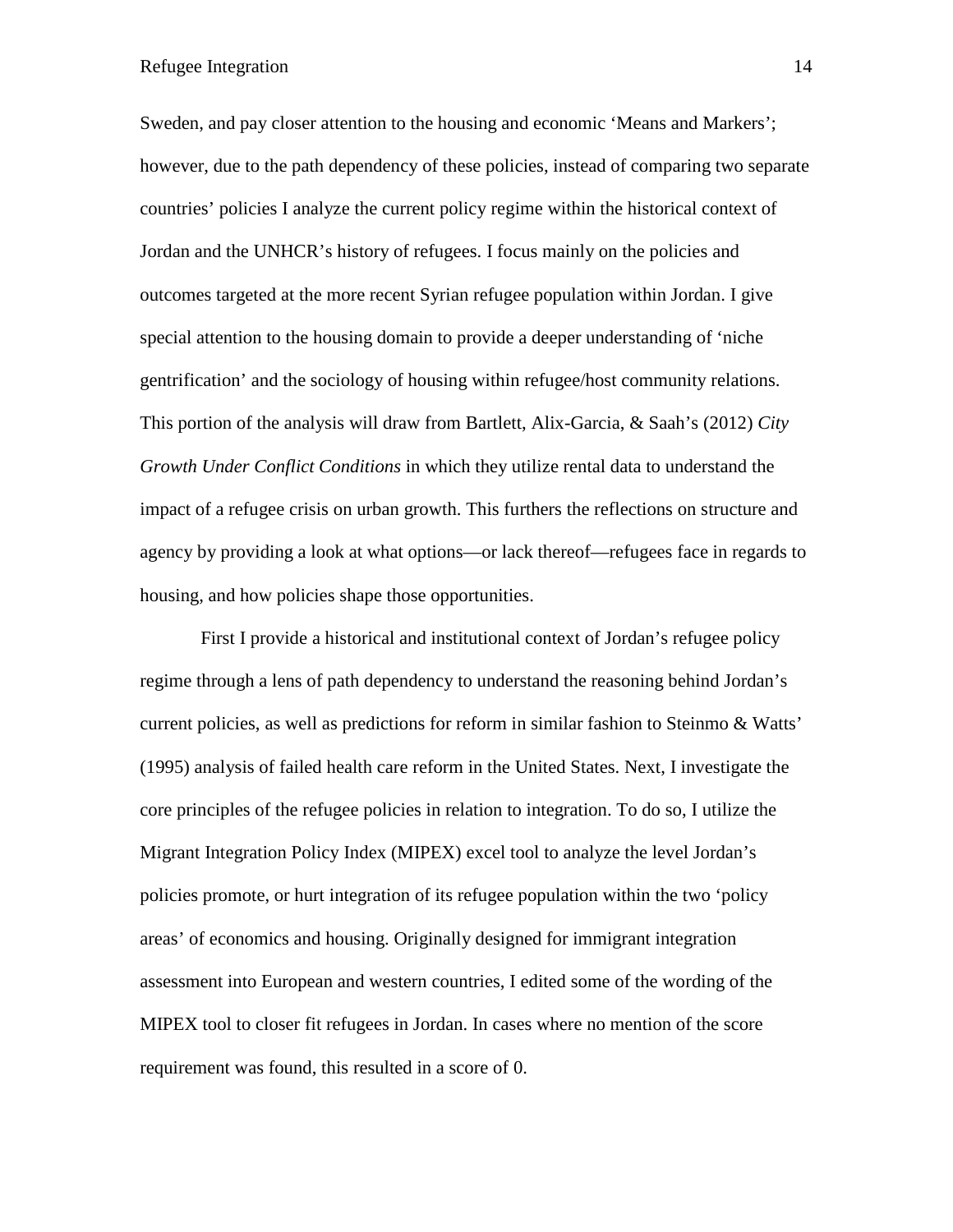I turn my attention to outcomes of integration into the labor market. To analyze this, I look for "significant differences between immigrants and the native population in aspects of everyday life—from labor market participation and income" to how refugees are "represented in low-income/low-status occupations" in relation to the host community (Valenta & Bunar 2010:470-1). I then conduct an in-depth analysis of housing/settlement outcomes through "collected information on changes to the housing sector from urban planning agencies and rental agents" allowing for a rigorous understanding of "the forms of social dislocation within the city" with data from the Jordan Department of Statistics and the REACH organization in Jordan (Bartlett, Alix-Garcia & Saah 2012:153). Similarly to the labor market analysis, I compare rental data between Jordanian nationals and the refugees in their host communities. I continue this analysis by running regressions between average rents and different variables such as households and population to understand specific causations of disparities in rent. Finally, I utilize data on security of tenure for host community refugees compared to Jordanians, as well as the previous findings to address their access to community building and effects of evictions.

I compiled a variety of data sources, and juxtaposed these data against select policies relevant to conduct the analysis. UNHCR distributed maps, among other NGOprovided resources, along with census data provided by Jordan's Department of Statistics (JDOS), allows for the housing and settlement analysis to understand if Syrian refugees have been successfully building and joining communities. While Jordan's census data gather information on refugees, it is not their primary focus. Due to gaps in this data, I utilize numerous reports from the UNHCR, Overseas Development Institute (ODI), International Labour Organization (ILO), Vulnerability Assessment Framework (VAF),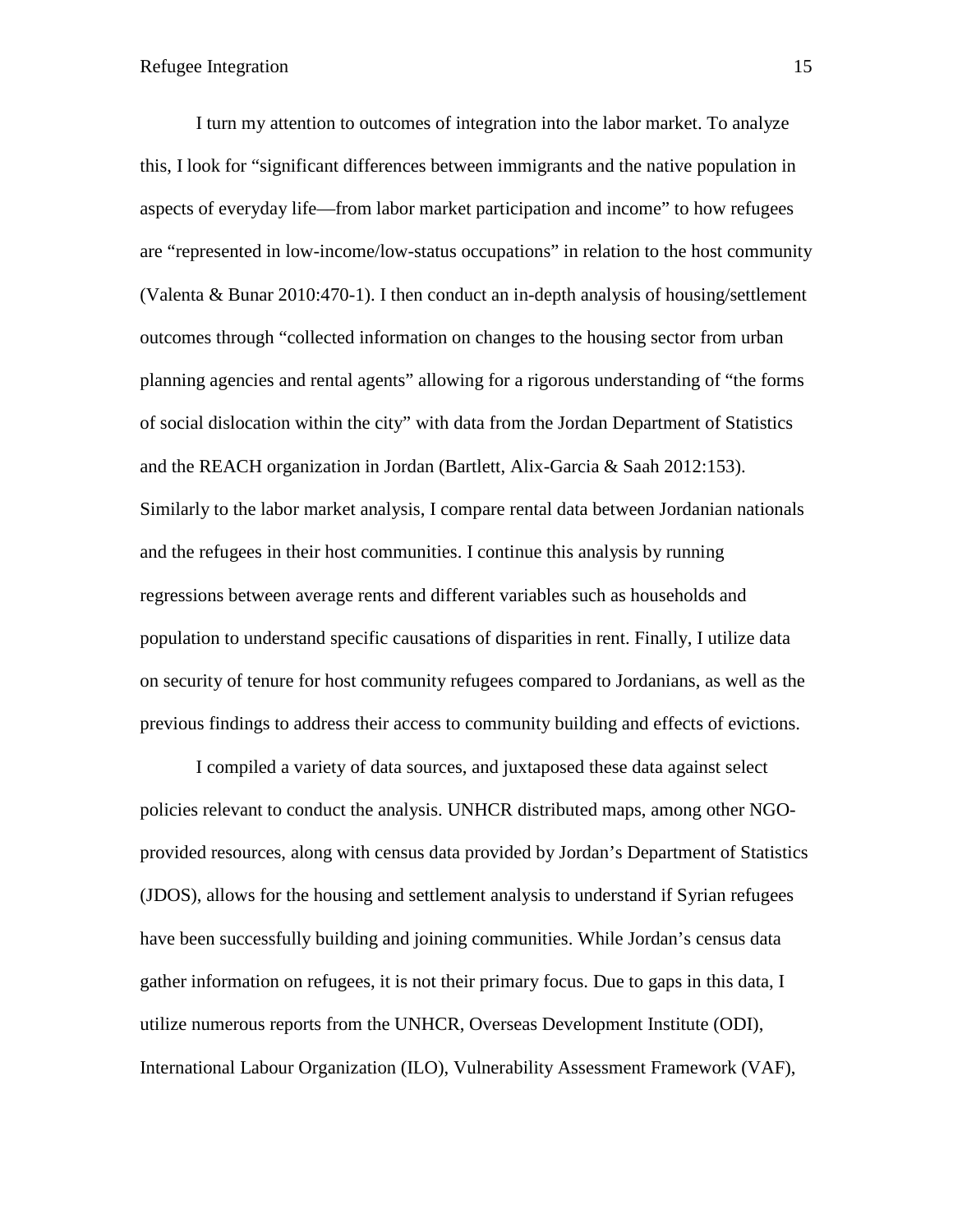and the Norwegian Refugee Council (NRC) to fill in refugee specific gaps to analyze integration, specifically economic/labor integration.

While the methodology aims to do a lot, it is necessary for a complete and coherent analysis of the integration of refugees within Jordan. These different pieces contribute toward each other, as each one influences the other. This analysis is possible due to the extensive pre-existing data, which is collected on refugee circumstances in association with the distribution of aid services. This analysis brings a deeper understanding of effective integration policies in regards to housing and labor in middleincome countries to promote the livelihoods of forced migrants.

#### **Historical Context**

#### *UNHCR Policy Overview*

The overemphasis on camp refugees has not simply been a result of media portrayal. The United Nations High Commissioner for Refugees' was founded in 1950 as a response to the refugee crisis from World War II. Its goal was to help the millions of displaced Europeans, but has since expanded its mission to its current goal to aid the world's forcibly displaced. Although that was its mission, it has largely ignored a major component to refugee issues. Official UNHCR policy did not—until 2009—address urban, and self-settled refugees. Instead, the UNHCR solely utilized encampment to address refugees. For example, in 2005, only 25% of the world's refugees lived in camps yet only 3 years earlier "officially designated camps [were] reported to contain altogether 87.6 percent of the refugees assisted by the UNHCR" (Dorai 2007:3; Agier 2002:320). Specifically in the Middle East, a region in the Global South host to a large portion of the world's displaced persons had (in 2005) 60% of its refugees residing in urban areas,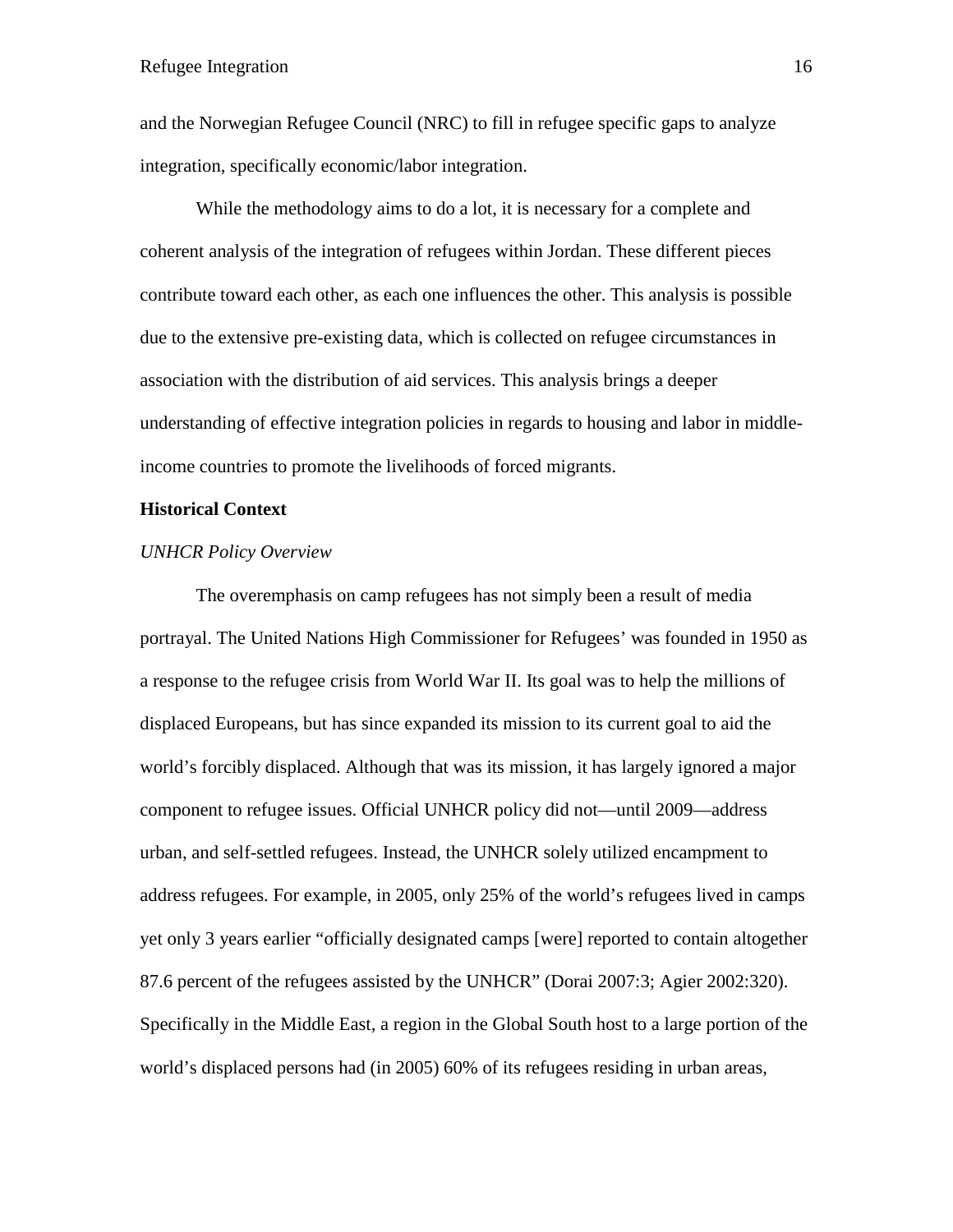"representing a 35 percent increase since 1950" (Ward 2014:81). The global trend in urbanization makes it "unsurprising that the displaced follow suit" (Fiddian-Qasmiyeh et al. 2014:139).

Since its founding, the UNHCR had not specifically addressed urban refugees until it created the *UNHCR Comprehensive Policy on Urban Refugees* in 1997. The concept of aid as a pull factor into cities, and urban refugees as a detriment to host communities informed this largely criticized policy (Ward 2014:79). Instead, the humanitarian organization used encampment as its main solution to large displacement into countries in the Global South. In 2009, after receiving severe criticisms for its policy stance regarding urban refugees, the new *Policy on Refugee Protection and Solutions in Urban Areas* states that the UNHCR will provide assistance to refugees in urban areas with or without the authorities approval of their residence there (Turner 2015:389). This policy represents the beginning of a shift regarding forced migration away from "the establishment of camps, wherever possible" and towards more durable solutions such as local integration (UNHCR 2014:6). UNHCR policy had a long history of ignoring urban refugees, and the extended period of this policy made it all the more costly to implement a policy reversal, according to path dependency theory. Although the UNHCR's policies have shifted, it is only one actor within the international refugee regime; the organization faces an uphill battle against host states that are reluctant to formally accept forced migrants into host communities and urban areas.

This fact remains as many host countries "turn a blind eye—both to the work and the exploitation that goes with it—because refugees provide cheap labour" (Fiddian-Qasmiyeh et al. 2014:106) or because they lack the capacity to extract all the self-settled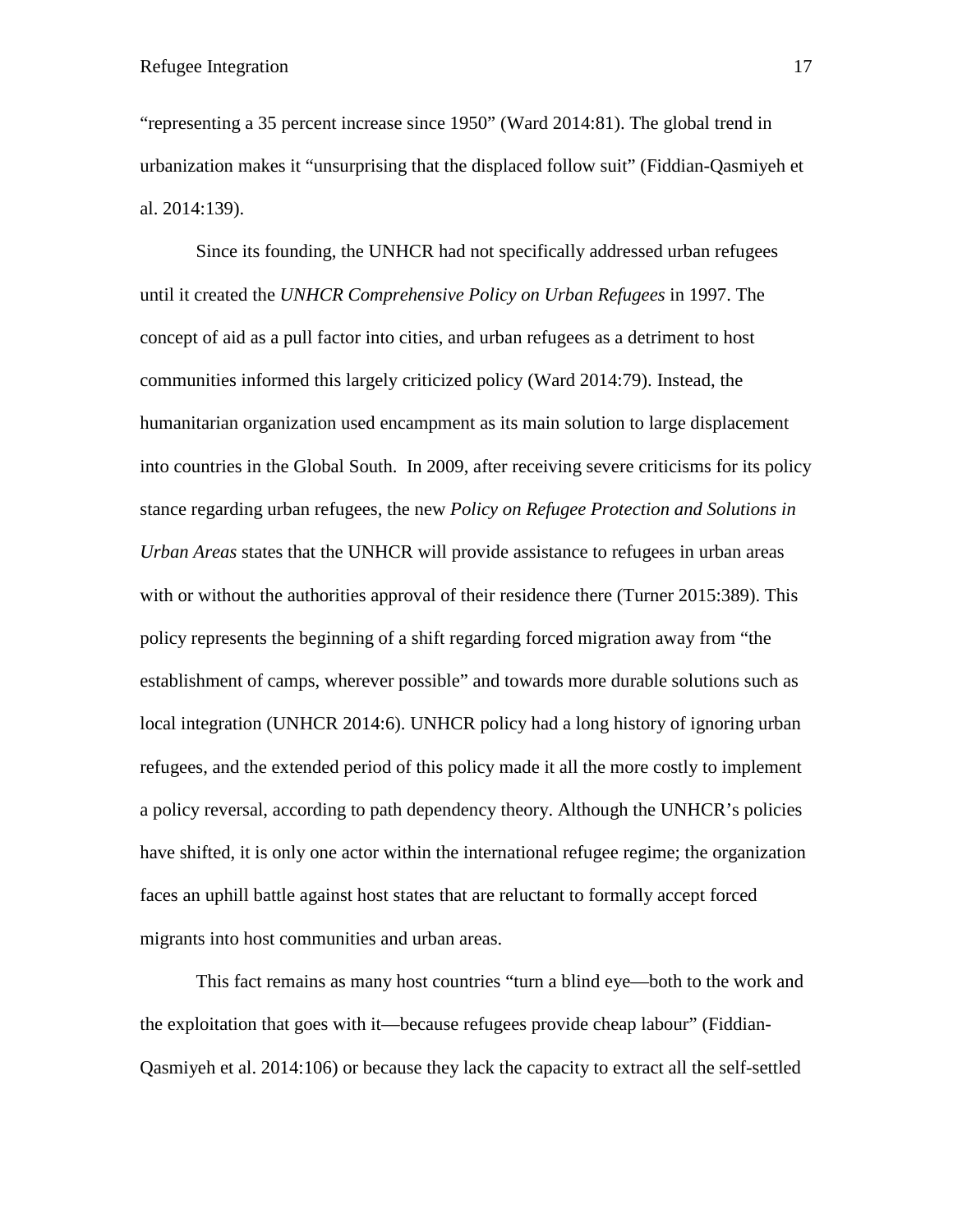refugees living outside camps (Jacobsen 2001:3). This legal invisibility opens up refugee populations to negative outcomes, which can then negatively impact the host community. According to the UNHCR's most recent figures, there are over 60 million displaced persons, and over 20 million refugees worldwide. As fewer than 200,000 of those have been resettled, efforts must be focused on creating durable solutions and policies for the majority of the forced migrant population.

#### *Refugee History Within Jordan*

Jordan has played a pivotal role in hosting a large share of the world's forcibly displaced. Since 1949, when the United Nations Relief and Works Agency (UNRWA) was formed to provide relief to Palestinian refugees fleeing Israeli occupation, Jordan has been home to millions of forced migrants. According to the UNRWA, there were over two million registered Palestinian refugees in 2016, some living in 10 camps, and around two-thirds living in urban areas. Up until the 1970s, the Hashemite Kingdom—(the ruling monarchical dynasty over Jordan) was committed to a policy of integration: the kingdom provided citizenship rights to millions of Palestinian refugees, resulting in about 40% of UNRWA-registered refugees obtaining equal rights as Jordanian nationals (Soh, You,  $\&$ Yu 2016:2). Many of the camps that were created were near or within existing, dense urban areas that have over time become integrated neighborhoods (Chatelard 2002:2). While proximity worked in favor for Palestinian-Jordanians, "being housed close to urban areas doesn't always result in refugees effectively being absorbed into the local population" (Finch 2015:55). While encampment policies have been widely critiqued, the combination with some of the integrationist policies of both Jordan and the UNRWA allowed for improved outcomes for Palestinian-Jordanian citizens.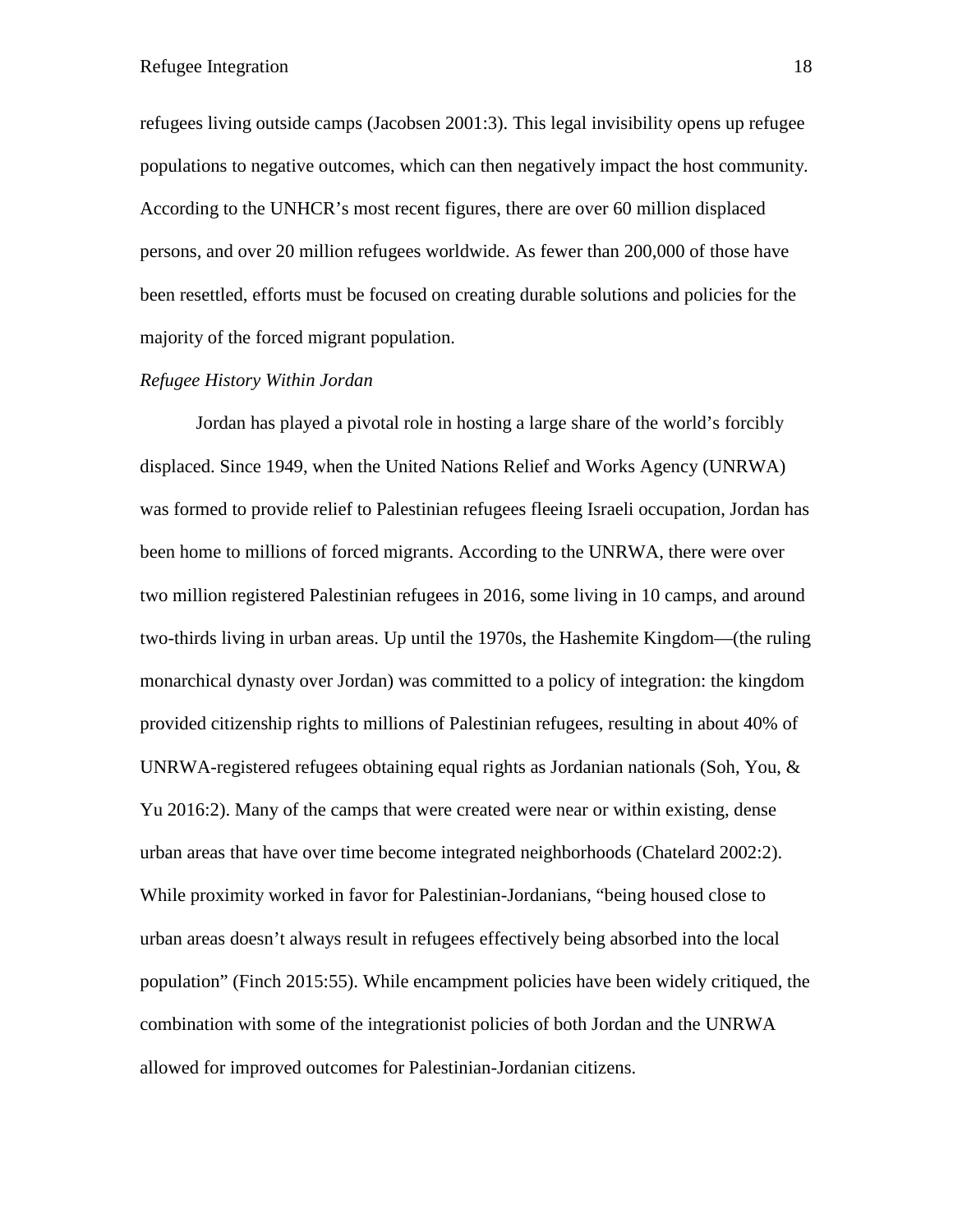Although it is important to note that the generosity dealt out by the Hashemite Kingdom at this time was regarded as "an opportunity for the ambitious King Abdullah of Jordan to fulfill his expansionist goals" (Achilli 2014:236). In addition, the granting of citizenship rights was not equally distributed for all Palestinian refugees fleeing to the Kingdom. According to Perez (2011:1031), "at least 120,000 refugees from Gaza Strip have been denied this privilege for over 40 years", leaving them disadvantaged compared to their West Bank brothers and sisters.

The growth of nationalism and militancy among Palestinian refugees led to the civil war in Jordan known as "Black September", causing the Kingdom in 1988 to revert its relationship with Palestinian refugees and the West Bank, depriving them of citizenship (Achilli 2014:239). Since then, any Palestinian refugees attempting to find asylum within Jordan risk remaining stateless inside the kingdom or worse, refoulement. Refoulement is defined in the 1951 UN Convention on Refugees:

"No Contracting State shall expel or return ('*refouler*') a refugee in any manner whatsoever to the frontiers of territories where his life or freedom would be threatened on account of his race, religion, nationality, membership of a particular social group or political opinion."

In addition, the UNRWA historically provided basic services to any Palestinian refugees in Jordan as opposed to the UNHCR, but due to budgetary issues it has reduced social services since 1997 (Chatelard 2002:2). As Jordan's policies have slowly reverted against refugees, these policies have created a path dependency in opposition to the rights that were once afforded to the West Bank Palestinian refugees. As the temporal distribution of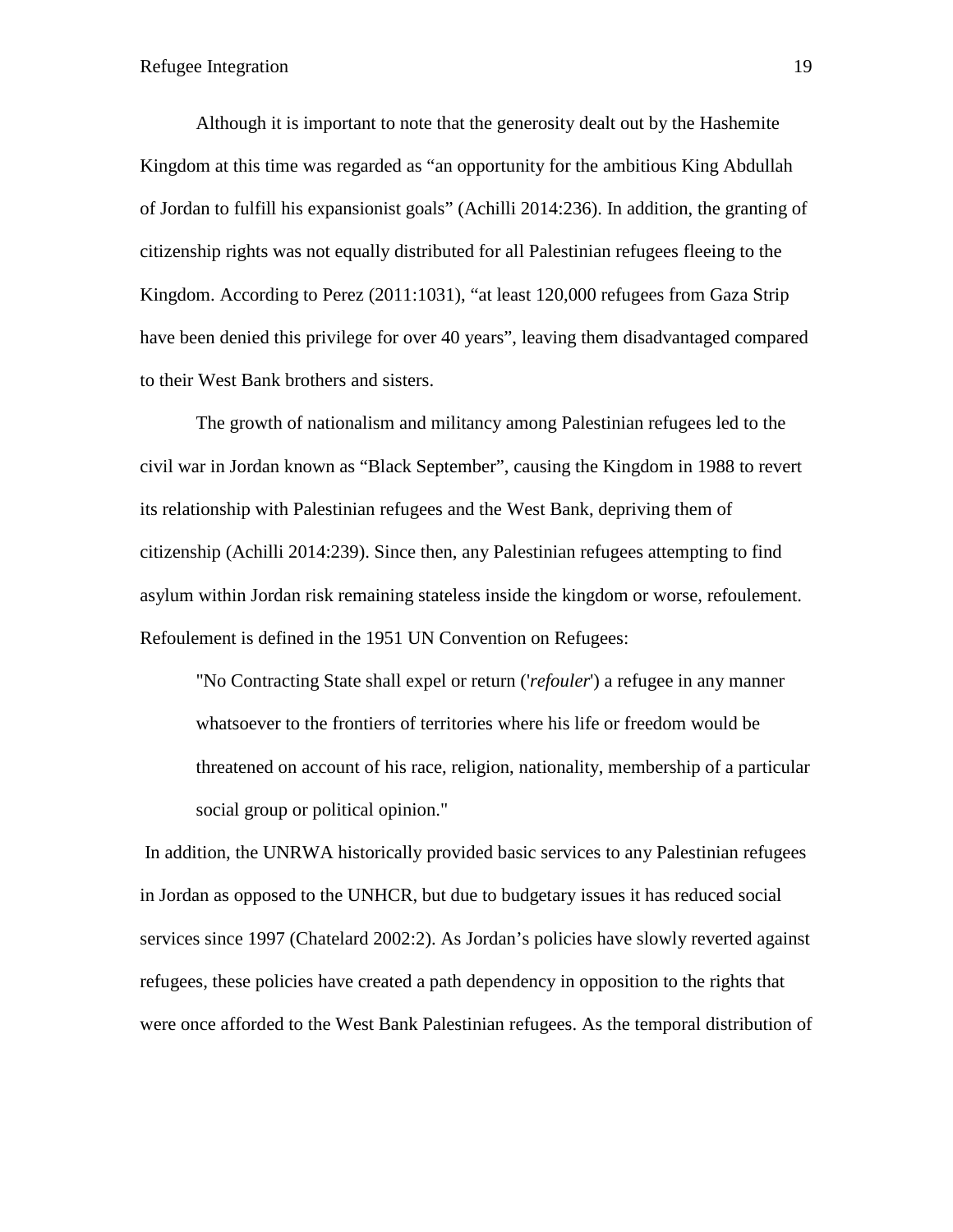these policies goes on longer, the ability to reverse the trend becomes more cumbersome and near politically impossible.

# *Recent Refugees*

Due to instability across the region from internal and external actors, flows of refugees have formed and crossed into the Kingdom steadily since the Palestinian refugees first did in 1948. For example, the Gulf War set an initial wave of Iraqi refugees into Jordan in the '90s. In the 2000s, the U.S. led invasion into this Arab nation set off an even larger forced migrant population to flee across the region into Syria, Lebanon, Iran, and around 450,000-500,000 to Jordan (Fiddian-Qasmiyeh et al. 2014:592). Unlike the response to Palestinian refugees, Iraqis were not subject to large encampment policies (Turner 2015:387). The Iraqi refugees continued, albeit slower, to enter the Kingdom as the Syrian Civil War forced around five million people to flee the country beginning in 2011.

Jordan was among the neighboring countries to receive a large portion of the refugees from the ongoing crisis in Syria. The UNHCR has over 650,000 registered Syrian refugees in Jordan but unofficial estimates place the number around one million refugees residing in the Kingdom (Briggs 2015:10). The Jordanian government initially set up a camp to house the Syrian refugees in a small temporary tent community, which grew to be the  $4<sup>th</sup>$  largest city in the country and is now known as the al-Zaatari camp (Ott 2015). Around 100,000 of the registered Syrians live in official UNHCR run camps (mainly al-Zaatari & Azraq camps), with 80,000 in the al-Zaatari camp alone.

All of these refugee crises within Jordan have developed—or are currently developing—into protracted refugee situations. The nature of conflict over time has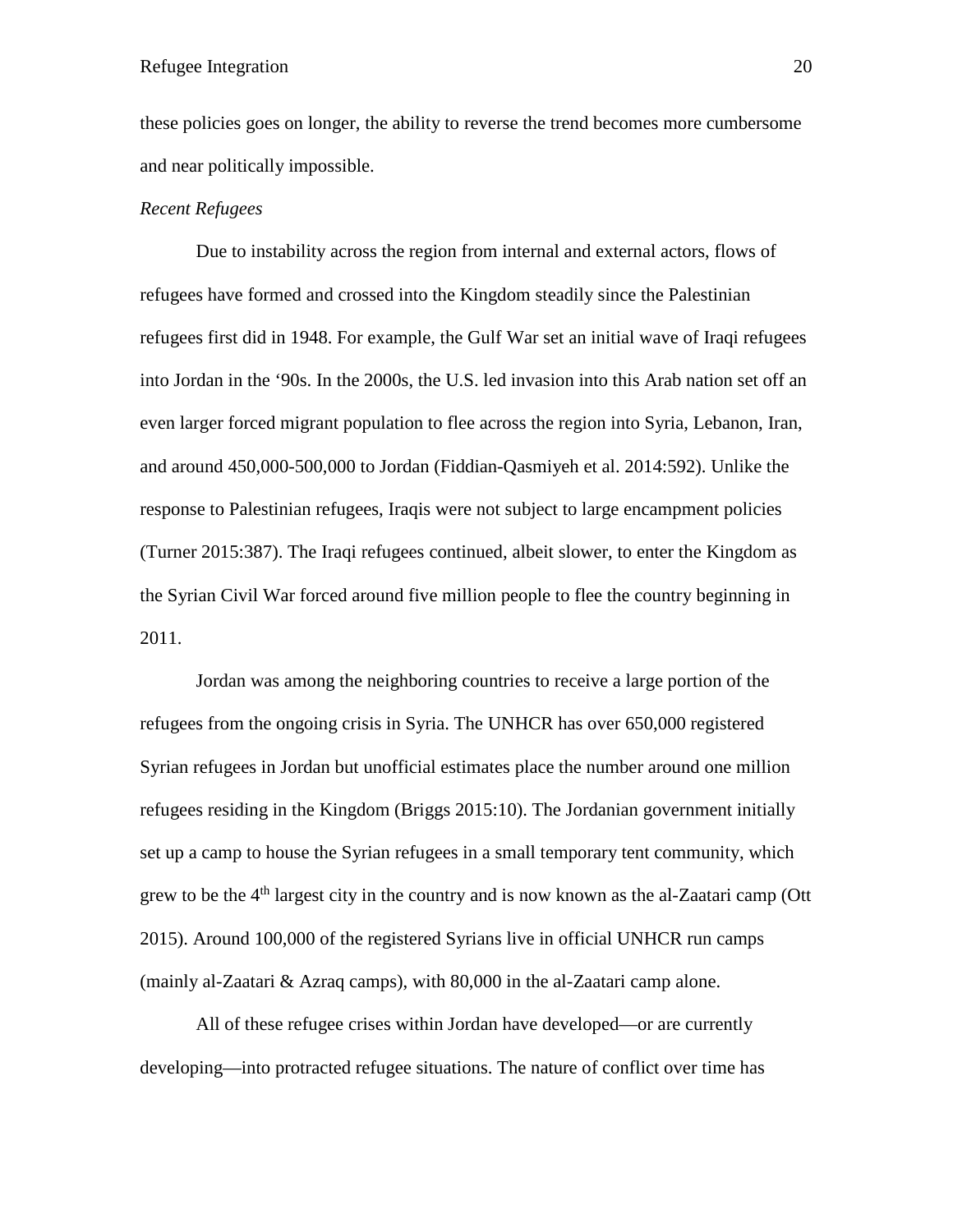transformed the nature of refugees' realities into more permanent situations, although expectations have not always aligned with reality. The UNHCR has utilized several definitions for protracted situations, but the current one, accepted by the Jordanian government defines it as refugees whom have been in exile "for five or more years after their initial displacement, without immediate prospects for implementation of durable solutions" (UNHCR 2009:preamble). The UNRWA oversees one of the largest PRS' in the world with over four million Palestinians, and the Syrian refugees appear to be quickly heading toward a protracted situation, with few prospects for ending the conflict, as policies and funding structures remain short-term.

# *Jordan's Policies*

While the UNHCR and UNRWA—among countless other NGOs—have played significant third party roles within the refugee situations in Jordan, the Hashemite Kingdom still plays a dominant role in deciding the outcomes for refugees within their borders. The 1951 UN Refugee Convention, signed by over 140 states, and the subsequent 1967 Protocol, outlined and defined the legal rights of refugees and the requirements for their protection. Jordan was one of several Middle Eastern states to not sign either document; however, the Kingdom did sign a Memorandum of Understanding (MOU) in 1998, which reasserted some of the definitions in the Convention, but most importantly agreed to the principle of non-refoulement of refugees (MOU 1998:Translation). While the MOU has been regarded as a step forward for having a concrete document directed at refugee policy, it has been considered "somewhat ambiguous within policy frameworks" and not in line with handling protracted refugee situations due to its identification of Jordan as a 'transit' country (Ward 2014:81). The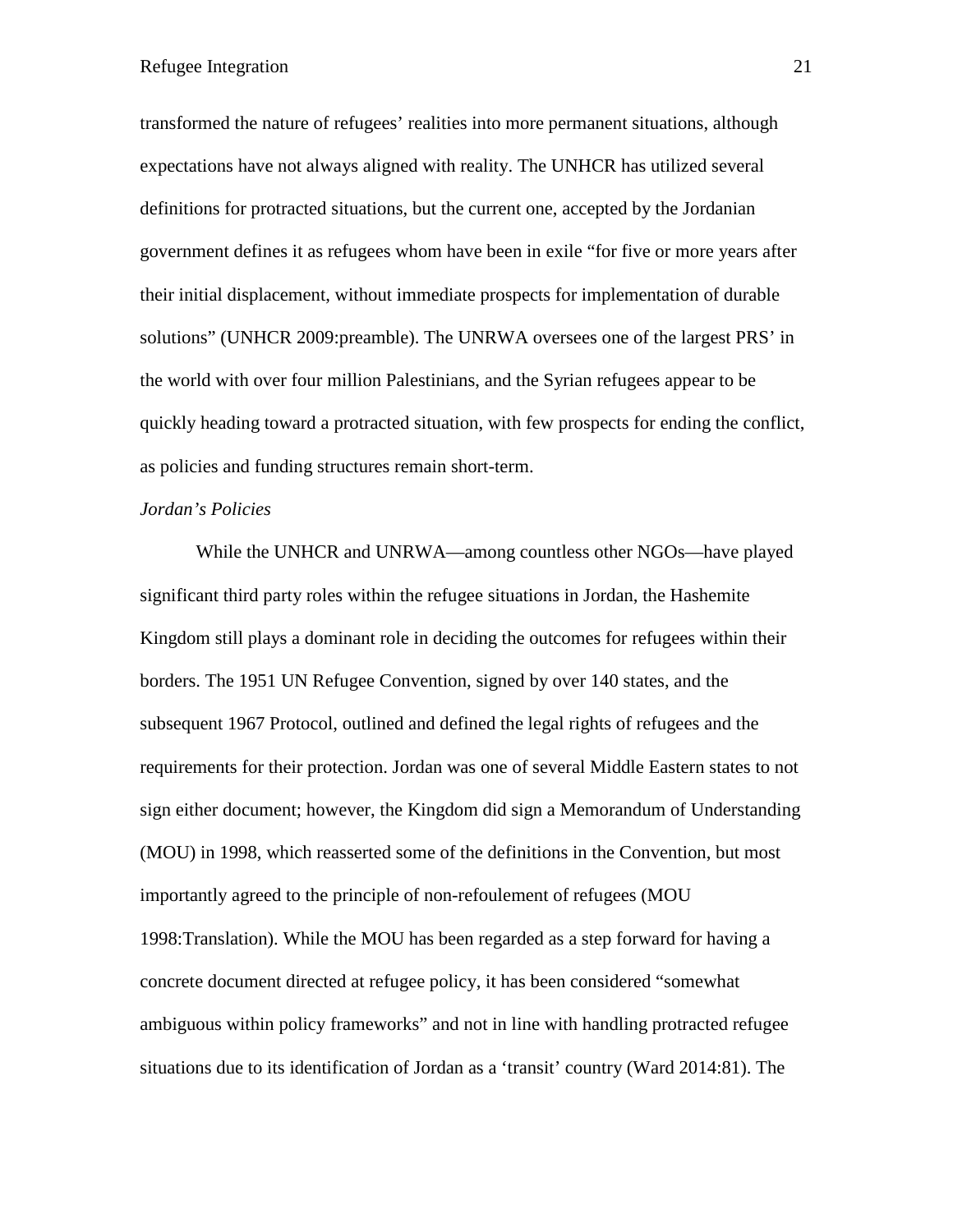Government of Jordan's position towards refugees greatly varies as time progresses, from seeing Palestinian refugees as a benefit to society, to semi-protectionist policies for Iraqis (Chatelard 2002:8) and encampment for Syrians.

These policies over time have created institutional rifts between Jordanian nationals and refugees and refugee-citizens. According to Clark (2012), "successive monarchs have provided subsidies to Jordanian tribes and preferentially recruited them into various parts of the state apparatus" creating a Jordanian tribal elite (p. 360). The Palestinians have filled the private sector as a result of their exclusion from the tribal politics of Jordanian public administration. Refugees more generally are institutionally disenfranchised from participating in this style of democratic governance, leading to increased inability to promote and implement successful refugee policy reform.

Furthermore, Jordanian municipalities have undergone centralization of many of their services by the state, leading to decreased budgetary authority (Clark 2012:362) as well as the rate of public sector hiring to drop "precipitously since the mid to late 1980s (Assaad 2012:12). With Jordanian nationals losing work in the public sector as Palestinians, foreigners and other refugees work in the public (and largely informal) sector, tensions have risen between the two groups; retired army officers publicly demanded the renunciation of citizenship for Palestinians (Ryan 2010). The institutional context of Jordanian nationals tribal politics and its exclusion of non-Jordanians provides insight into Jordan's refugee policy and the difficulty in reform.

#### *Jordan Compact*

Most recently, there have been shifts in Jordan's official political stance towards refugees, a potential outcome of foreign influence. In February of 2016, the UK,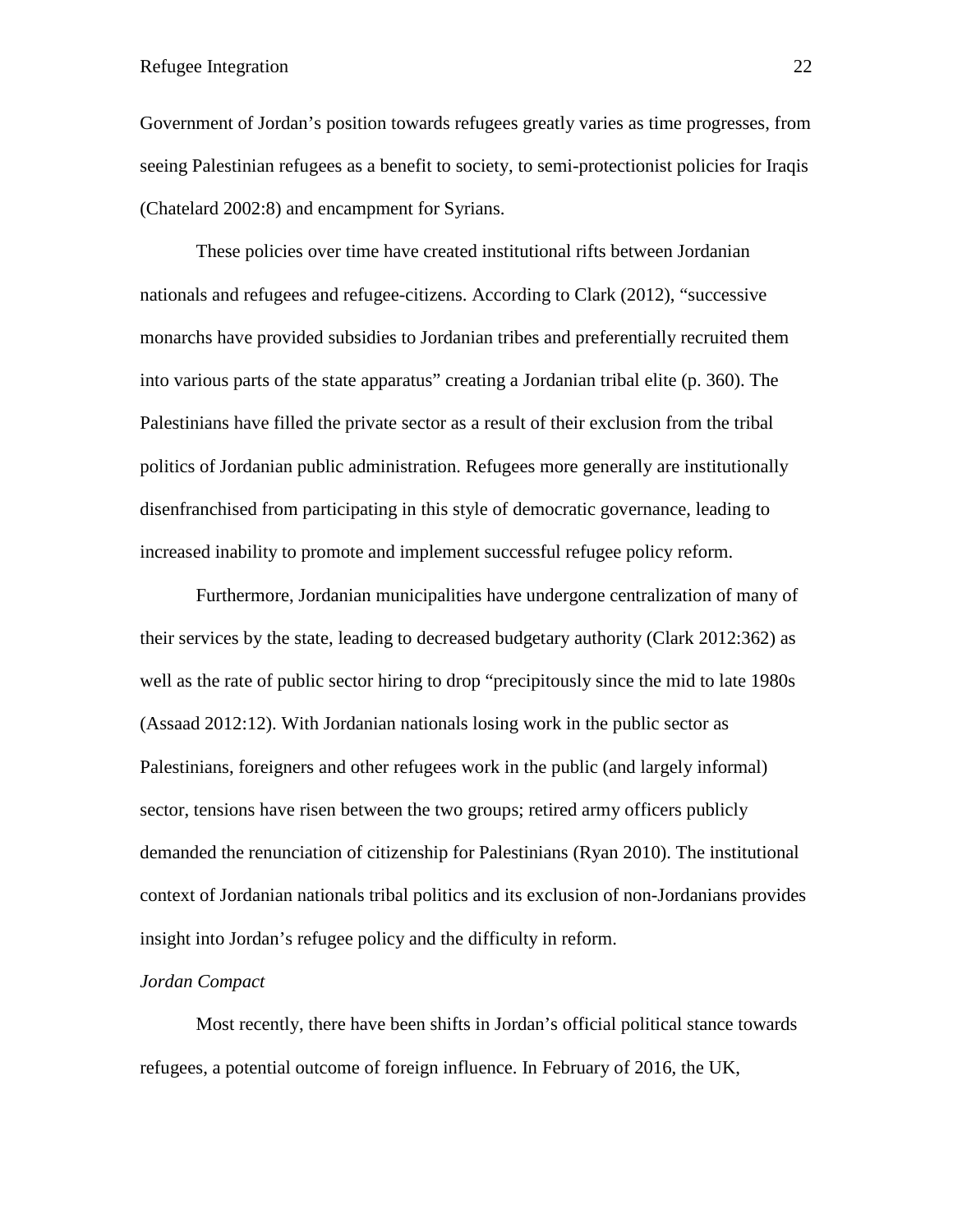Germany, Kuwait, Norway, and the United Nations cohosted the London Conference to find solutions and funding for the ongoing, international Syrian crisis. One of the outcomes of this fairly successful conference was the Jordan Compact. The Compact is an agreement between the Hashemite Kingdom and the international community (including the UNHCR) to create around 200,000 jobs for Syrians in exchange for increased international support of Jordan's economy (3RP 2016:46). This represents a slight policy reversal, which according to path dependency theory would normally be high cost for Jordan with its longer history regarding policies towards refugees; however, the international community has shouldered the cost, allowing for the policy reversal. This falls in line with Jordan's past of promoting refugees in their borders when it appears to benefit them economically or politically.

The Compact attempts to turn the "crisis into a development opportunity…rebuild Jordanian host communities…[and] mobilize sufficient grants and concessionary financing" (Jordan Compact 2016:1). The compact provided real funding, as well as specific solutions to some of Syrian refugees' largest hurdles to success in Jordan. The most profound outcomes of the Compact include the designation of five development zones for increased Syrian participation, decreased requirements for work permits, and simplified rules of origin to open up the EU market to business in Jordan (3RP 2016:47). These changes to Jordan's policies are a much-needed reprieve for Syrian refugees struggling to find work, or work legally.

The Compact does have flaws, and does not truly address the roots of Jordan's refugee crisis. First and foremost, these changes do not affect the institutional rights of refugees in Jordan, only offering a temporary economic solution to a problem that will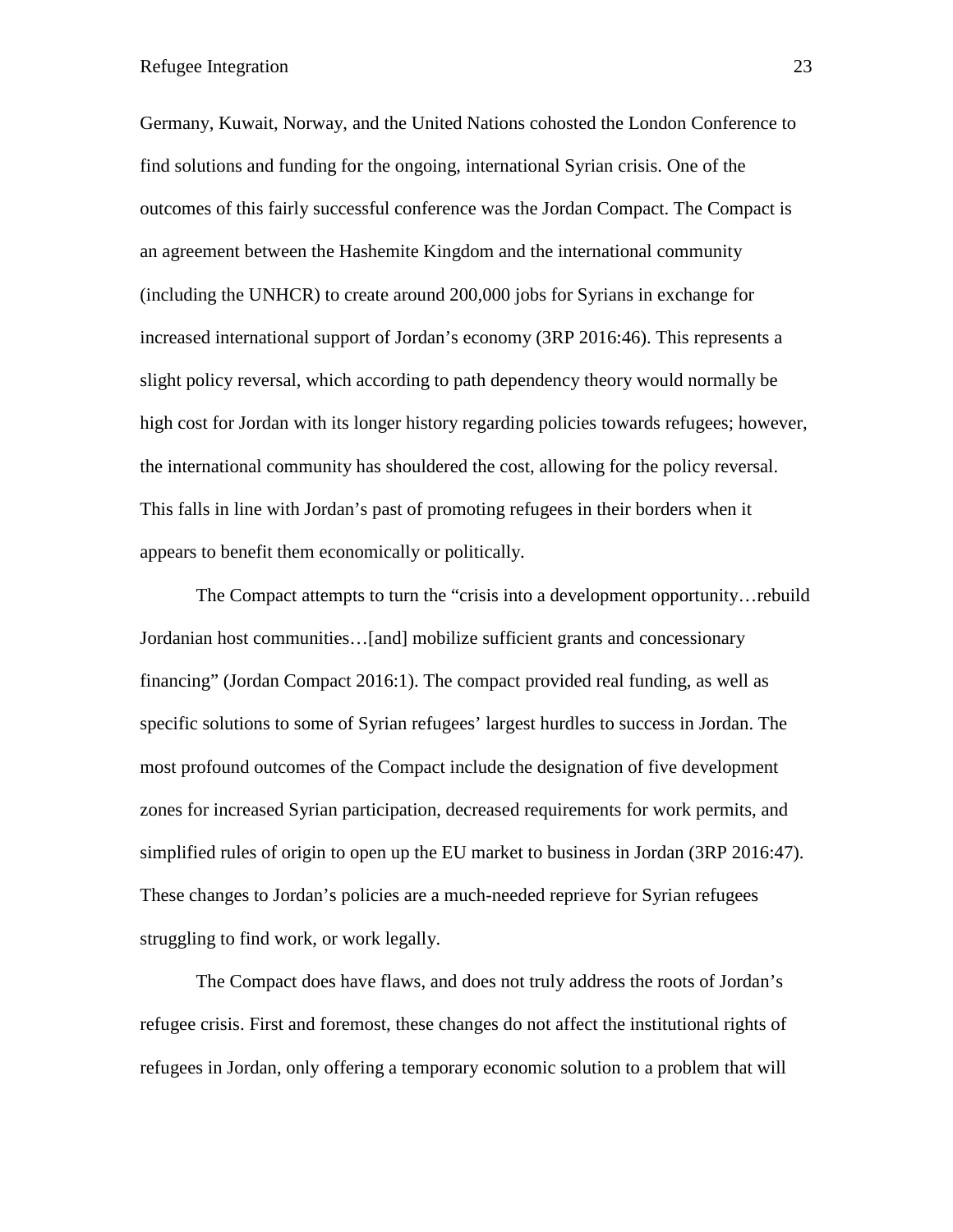most likely last generations. Second, attaining a work permit still requires the employer to represent the worker, as well as pay a 10 JOD verification fee, but the more expensive work permit fee (180-350 JOD) was removed (ILO 2017:23). Leaving the onus to the employer to represent the worker has been detrimental to Syrian refugees gaining access to work permits due to a "dearth of employers willing and able to process the paperwork" (Kattaa 2016b:76). Additionally, Jordan has a "large number of low-quality informal jobs in construction and services that are mostly being filled by a growing legion of foreign workers" (Assaad 2012:3). Making permits more accessible may not actually provide more work opportunities for Syrian refugees due to Jordan's large informal labor market; instead, it may act more as a symbolic gesture to this especially marginalized group of refugees in Jordan.

Other than the Memorandum of Understanding, and the recent Jordan Compact, the Hashemite Kingdom does not have refugee-specific directives; instead it has referred to more recent refugees as 'guests' and 'visitors': names that have "no legal meaning under domestic laws" (Kattaa 2016a:6). The lack of concrete refugee law has left refugees in Jordan under many of the same laws and policies that any other foreign migrant would face. In regards to labor laws, refugees fall under the category of non-Jordanians and must go through the arduous permit process to work in the formal sector. The policy improvements made by the Jordan government should be understood through the lens of their historical path with refugees: the Hashemite Kingdom promotes refugees while it is convenient, but over time slowly takes these rights away as it loses its appeal.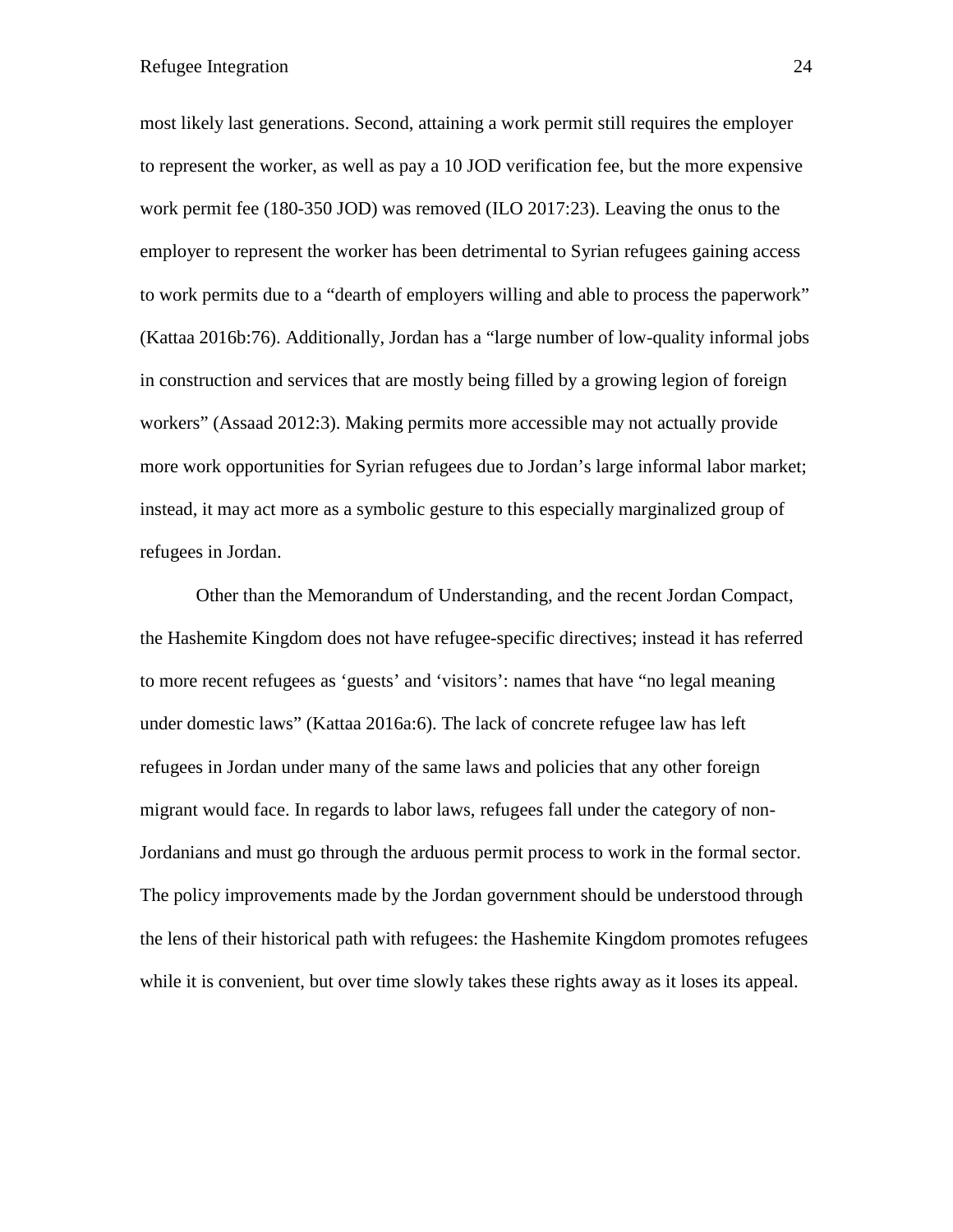# **Policy Assessment**

Jordan holds a unique position in the world as the country with the highest ratio of refugees to host population (ILO 2015:9). While the Syrian crisis has only added to the refugee population, Jordan continues to lack significant policies targeted towards refugees. The sole document that mentions refugee specific policy is the 1998 Memorandum of Understanding, which addresses important issues such as Jordan's official acceptance of non-refoulement for all refugees; however, it officially designates Jordan a transit-country in regards to refugee resettlement, meaning all refugees are regarded as temporary guests. This designation, along with an outright lack of refugee specific policies, means refugees and asylum seekers in Jordan are grouped in with all other immigrants who live and work in the Kingdom. While both groups represent a piece of the migrant community, forced migrants face specific challenges such as trauma, moving with little to no funds, and health issues. This leaves them especially vulnerable in a country that makes little distinction between the two. This section analytically addresses the policies themselves, and not the outcomes; moreover, it provides a context for the outcomes to be understood in later sections. This paper does not analyze overall refugee integration into Jordanian society, but simply on the policy areas of Labor and Housing.

The MIPEX tool provides a score out of 100 on each of the indicators. The scoring for this conforms to the following breakdown: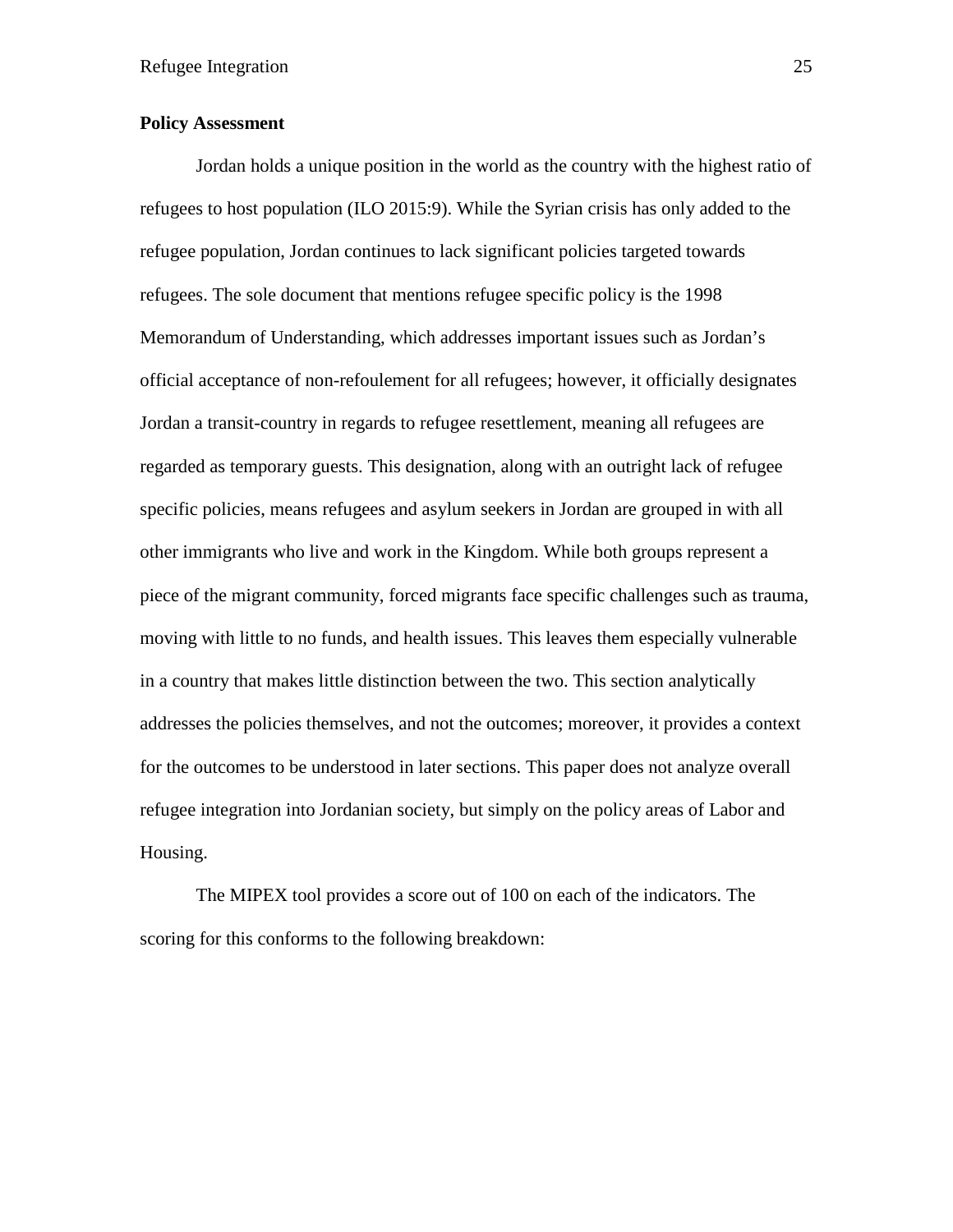**Table 1:** MIPEX Score Breakdown

|          | Score Rating             |
|----------|--------------------------|
|          | 80-100 Favorable         |
|          | 60-79 Slightly Favorable |
|          | 41-59 Halfway Favorable  |
| 21-40    | Slightly Unfavorable     |
|          | 1-20 Unfavorable         |
| $\theta$ | Critically Unfavorable   |

Source: MIPEX (http://www.mipex.eu/play/)

Each policy area (housing and labor) breaks down into several categories to develop the overall score of integration. For Labor, I chose to omit the two categories on 'Support' as I saw these as European Union specific and unable to conform to a refugee situation in a middle-income country—unfairly deflating the score. For housing, I chose to omit the 'Naturalization' and 'Language' categories as they were completely inapplicable to Jordan's policies and would have had no impact on scoring. See the Appendices for further information on how I score each policy area.

#### *Labor/Employment Policy*

The Migrant Integration Policy Index, intended for an assessment of migrant integration in EU countries, allows for an overall score of each countries policy's impacts on immigrant integration. Instead of utilizing the entire index for a holistic view of Jordan's integration of refugees, I focus specifically on labor/employment, and housing policies. The core policies that address employment for refugees are the 1973 Residence and Foreign Affairs Law No. 24, the Investment Law no. (16) of 1995, and the Labor Law no. (8) of 1996. As previously stated, these laws either make no, or very brief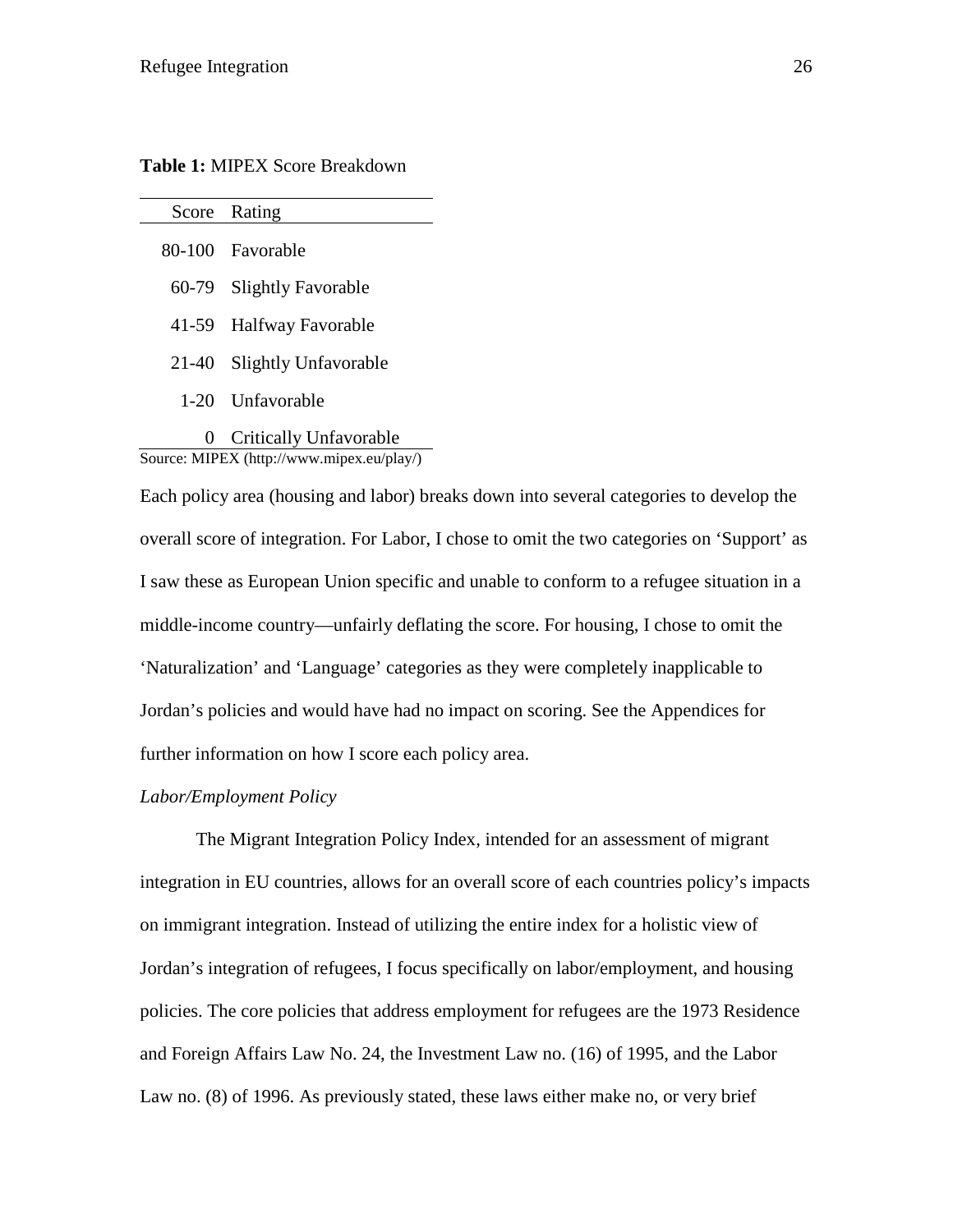mention of refugees and asylum seekers, mistakenly conflating two similar yet distinct groups (refugees and immigrants).

The MIPEX breaks down the Labor and employment policy assessment section down into two categories: Access to labor market mobility, and Workers' Rights. Jordan's employment policies' for refugees receive and overall score of about 55 (out of 100) on the integration index, giving it a halfway favorable assessment according to the MIPEX scoring breakdown. At face value, this shows that Jordan's policies toward refugees (and migrants in general) do not do a significant job at promoting integration into the labor market, but does not harm integration. Breaking it down, Access receives a lower score of 40, while Workers' Rights receives a potentially inflated score of 75. The Access score is low due to restrictions against foreigners obtaining work permits in certain professions, as well as the lack of self-employment for foreigners and refugees (Jordan 1996: Labor Law no. 8 Article 12). These restrictions are coupled with the complex, and expensive work permit process, which only lasts one year for foreign workers. I argue that the Workers' Rights indicator is inflated at 75/100 due to the realities of work for refugees in Jordan, potentially a result of the restrictive Access indicator, as well as a limit on the MIPEX assessment.

#### *Housing Policy*

The Migrant Integration Policy Index breaks down the Housing indicator slightly more than the labor indicator—into: Eligibility, Security of Status, and Rights. The scores are provided in Table 2.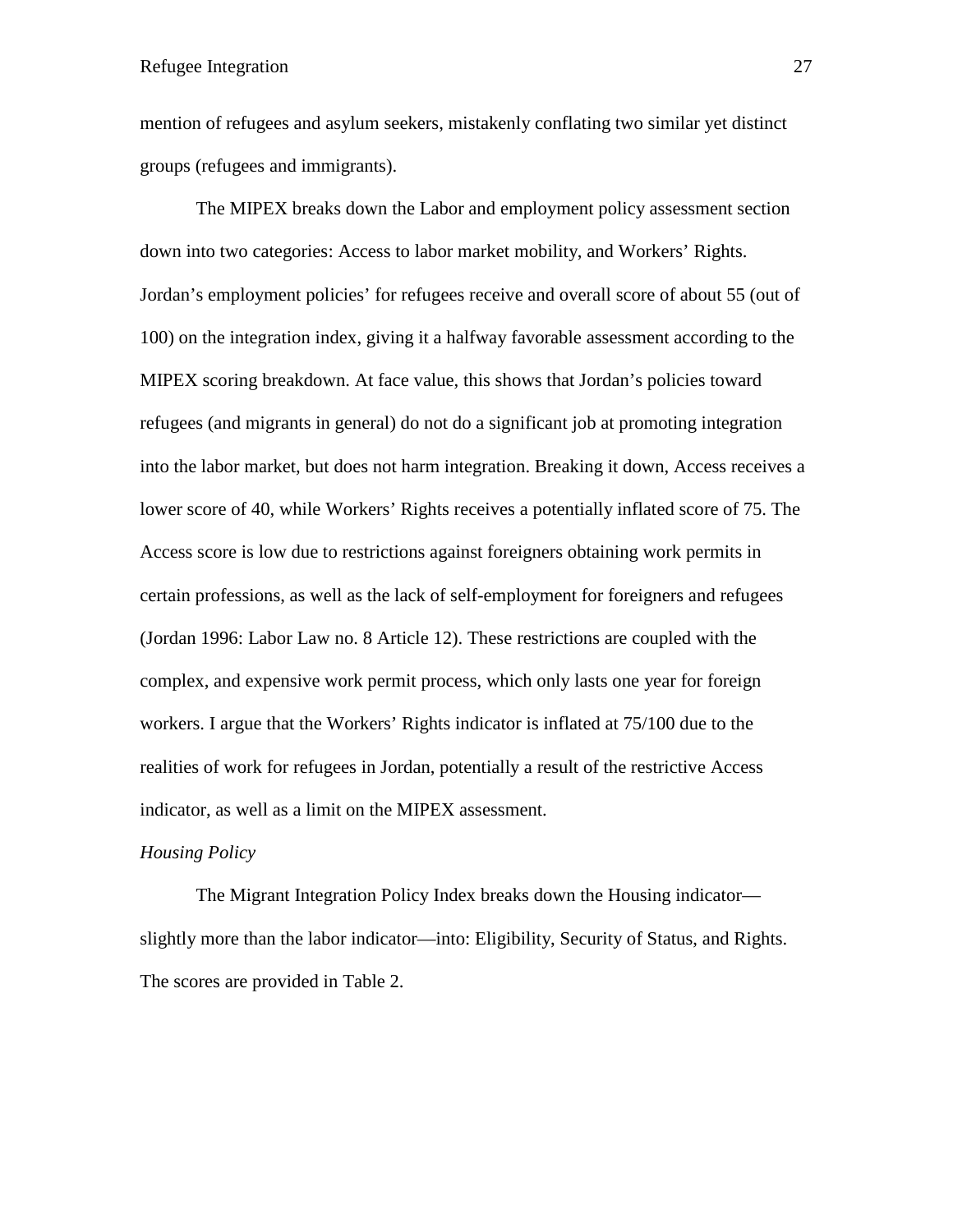| Indicator                 | Score |
|---------------------------|-------|
| Eligibility               | 25    |
| <b>Security of Status</b> | 14    |
| <b>Rights Associated</b>  | 50    |
| Overall                   | 23    |

**Table 2:** Housing Indicator Score Breakdown

The overall integration index score for housing policy at 23 is significantly lower than that of the already low labor policy of 55. A score of 23 puts Jordan's housing policies at the lower end of 'slightly unfavorable' according to the MIPEX scoring breakdown. This unfavorable score comes from the overall restrictive policy towards foreign residency in Jordan, as compared to the Index's targeted European Union countries. The majority of the policy that addresses residency for refugees in Jordan is No. 24 Law on Residence and Foreigners' Affairs.

The largest factor in Jordan's low score here is the lack of a legitimate long-term, or permanent, residency permit. The typical residence permit (10 JOD) only lasts one year, and must be renewed if the migrant moves to a new address. The longest-term permit is a five-year residency permit, but this is only offered after the migrant has lived within the Kingdom for 10 years (Jordan 1973: Law no. 24 Article 22b). The security of this status received the lowest score of 14, mostly due to a lack of a facilitated process for permit renewals compared to the original permit request. In other words, every year, or every time a refugee moves, they must pay the fee as well as provide all of the original documents required for a permit. Such restrictive policies can lead to its intended population finding housing illegally, leading to higher risk of exploitation by landlords.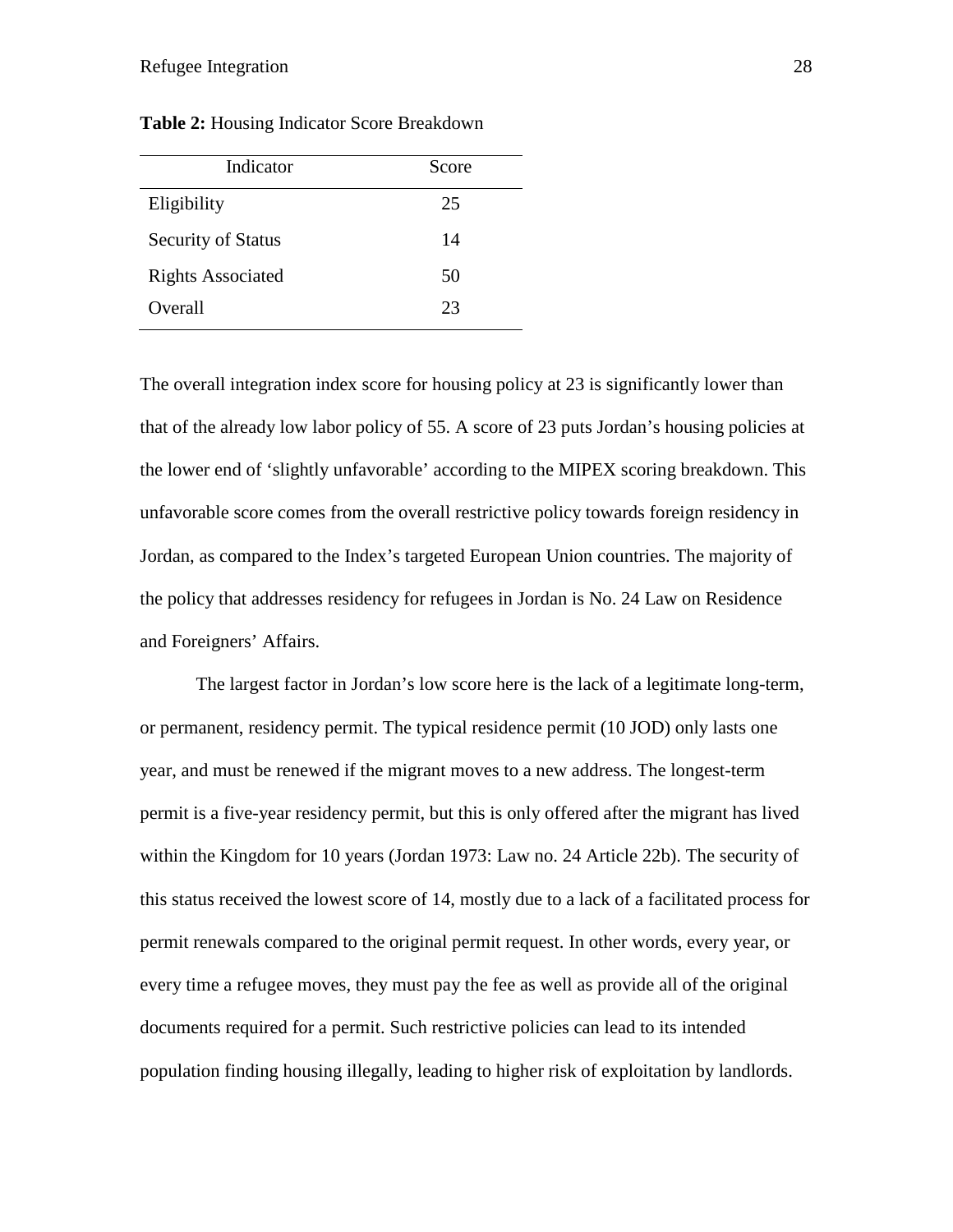Rights associated with residency status received the highest score of 50, but I argue this is another inflated score. The Overseas Development Institute produced a report mapping out which groups have access to services and assistance in Jordan. While refugees are not barred from most governmental assistance in regards to public housing, or rent control, they are not the targeted group, and most of the assistance they receive comes from NGOs such as the Norwegian Refugee Council (2017:19). The dissonance between policy and implementation of assistance actually harms integration due to the formation of parallel institutions, even though the analysis shows it has a moderate score of 50 (Fiddian-Qasmiyeh et al. 2016:146). See appendix for further breakdown of each indicator and the scoring.

#### **Outcomes**

Policy analysis is vital to understanding the legal and institutional opportunities refugees are afforded, but it does not provide a complete understanding of their circumstances. With negligible reference to refugees in official policy, the outcomes can potentially enhance the analysis of refugee experiences within a country home to a myriad of displaced persons. The following outcome analysis mirrors the policy analysis—focusing on the two policy areas of employment/labor and housing/settlement patterns.

#### *Employment Outcomes*

The policies regarding the integration of refugees into the labor market in Jordan received low to moderate scoring, but how does this translate into integration outcomes for Syrian refugees? Do the policies actually have a profound affect on integration? To find these answers, we examine some employment statistics, juxtaposing Jordan's host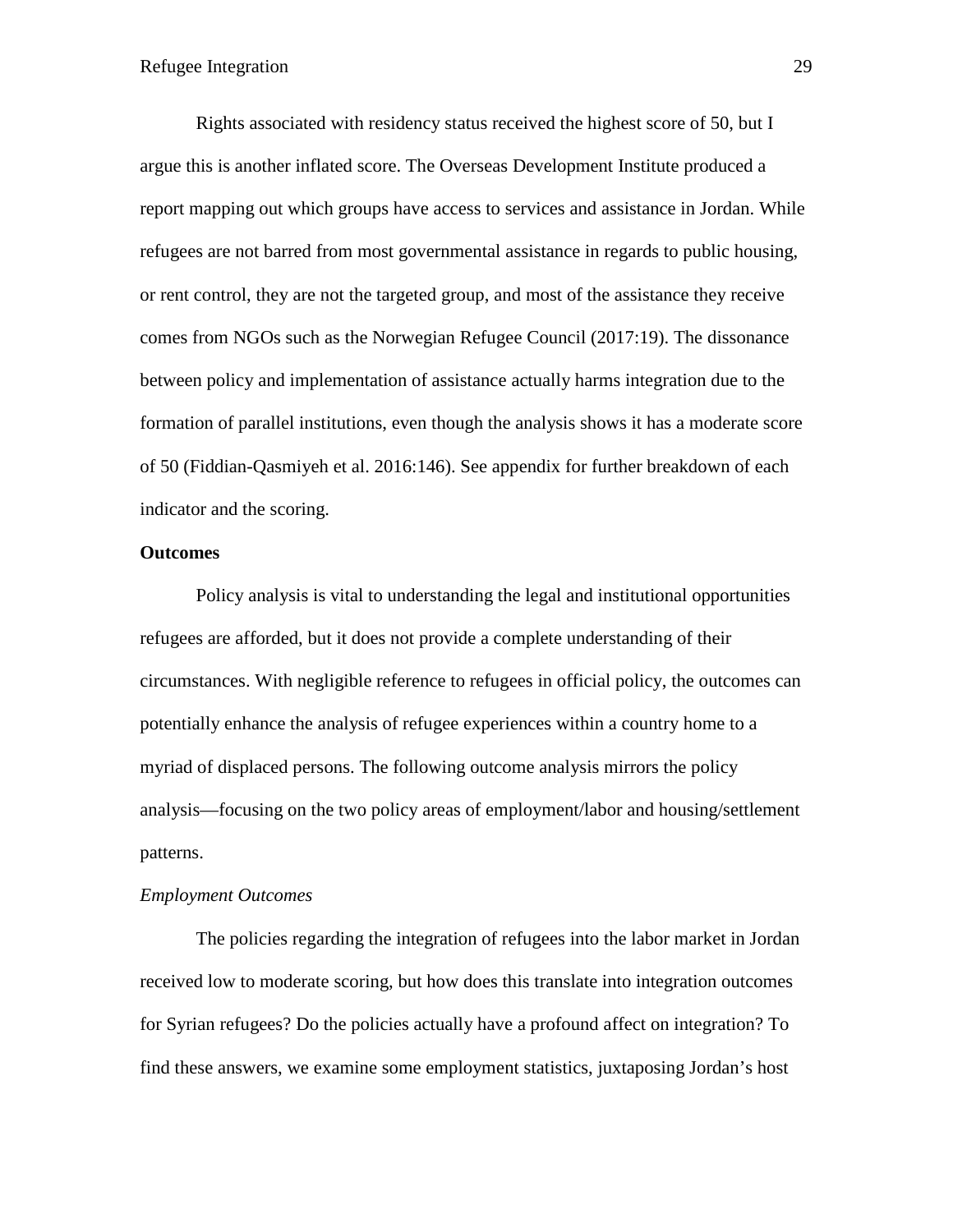communities and the refugees living within them. Table 3 outlines the 2015 unemployment rate for both groups (including Syria's pre-conflict rate to ensure this was not an intervening variable). The year of 2015 was when the best comparable data was available, but still allows for several years since the conflict to allow refugees time to settle down and look for work.

**Table 3:** Unemployment by Gender and Group (2015)

| Unemployment                    | Women | Men | Total |
|---------------------------------|-------|-----|-------|
| Host Community <sup>1</sup>     | 23%   | 11% | 13%   |
| Syrian Refugees <sup>2</sup>    | 88%   | 57% | 65%   |
| Pre-Conflict Syria <sup>2</sup> | 27%   | 17% | n/a   |

<sup>1</sup>Source: Jordan Department of Statistics (http://dosweb.dos.gov.jo/) 2 Source: International Labor Organization (Staeve & Hillesund 2015:5)

The large difference (61 and 40 percentage points for women and men respectively) between pre-conflict unemployment in Syria and Syrian refugees' unemployment in Jordan reveals that the country of origin is not impacting their current high unemployment. Additionally, Jordan's overall unemployment for the year of 2015 is much lower (by 65 and 46 percentage points for women and men respectively) than that of Syrian refugees years into their settlement. Such a large divide indicates that Syrians experience trouble with integration into the employment sector simply by the inability of finding work. This reflects the finding that Jordan's employment policies affecting refugees do little to promote integration.

Syrian refugees ability to find work at significantly lower levels than host communities gives insight into overall integration for employment; but for those that have found work, what does that look like and how does it compare to Jordanians? First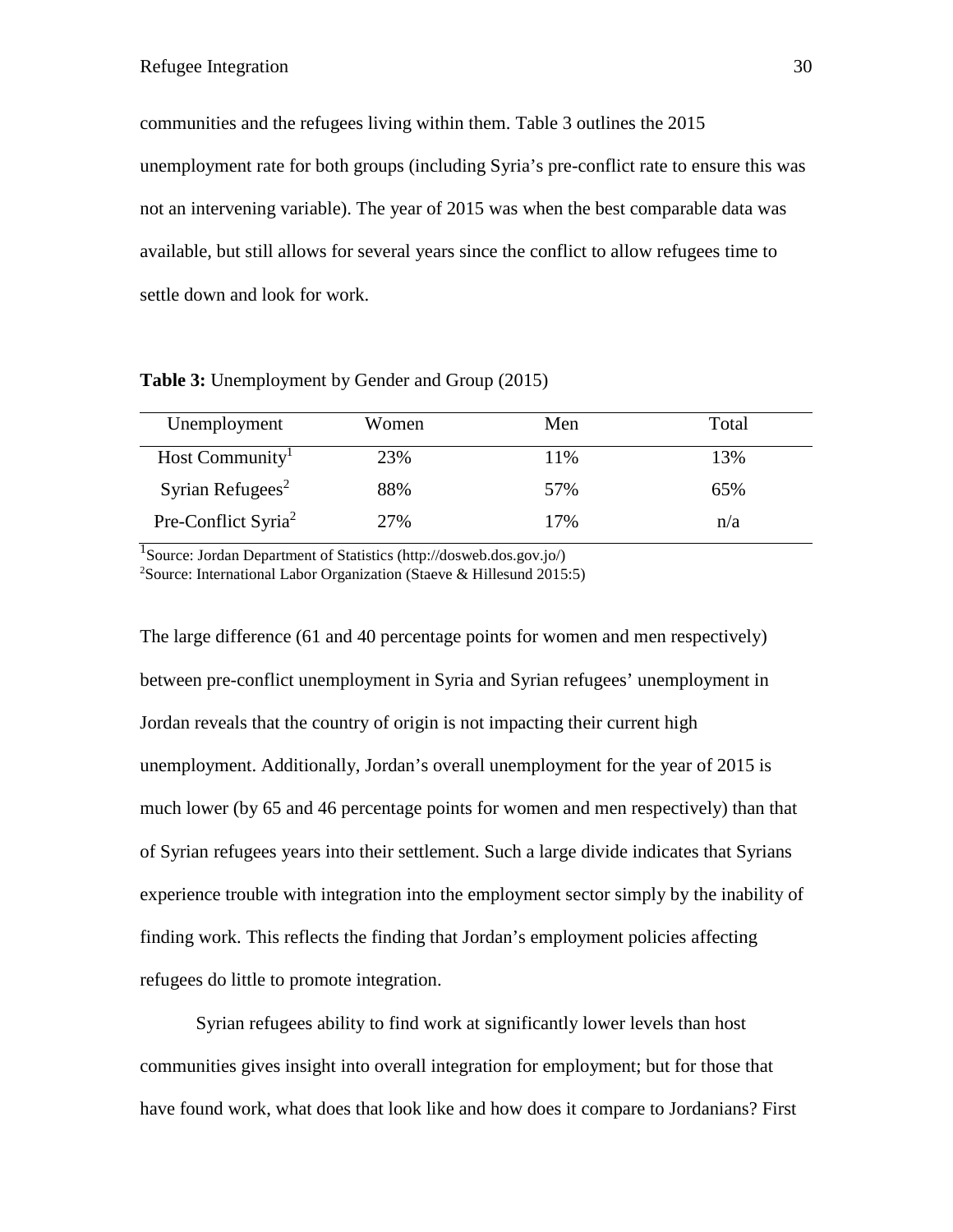we look at the informality of labor for both groups. As discussed previously, Jordan has a large segment of the population working informally; therefore, it is vital to understand the role Syrian refugees play in Jordan's informal market to understand the integration into the overall labor sector. Table 4 breaks down informal labor employment.

**Table 4:** Informal Employment by Gender and Group

| % Employed Informally       | Women | Men | Total |
|-----------------------------|-------|-----|-------|
| Host Community <sup>1</sup> | 40%   | 53% | 50%   |
| Refuges <sup>2</sup>        | 92%   | 99% | 99%   |

<sup>1</sup>Source: Jordan Department of Statistics: (http://dosweb.dos.gov.jo/) <sup>2</sup>Source: International Labour Organization (Staeve & Hillesund 2015: 63)

The percentages confirm that Jordan's labor market has a significant informal market, with about 50% working informally. The Syrian refugees have largely fulfilled this niche market, with 99% of Syrians working informally. While both groups have large segments in the informal labor market, the Syrian refugees clearly have been pushed to work informally as opposed to pursuing a legal path.

Syrian refugees have largely filled the informal sector, but to truly understand their integration into employment, one must understand the roles they have filled by sector of work. The following table utilizes data on work permits issued to Syrian refugees as an indicator for their work sector breakdown and compares it to data on Jordanian nationals.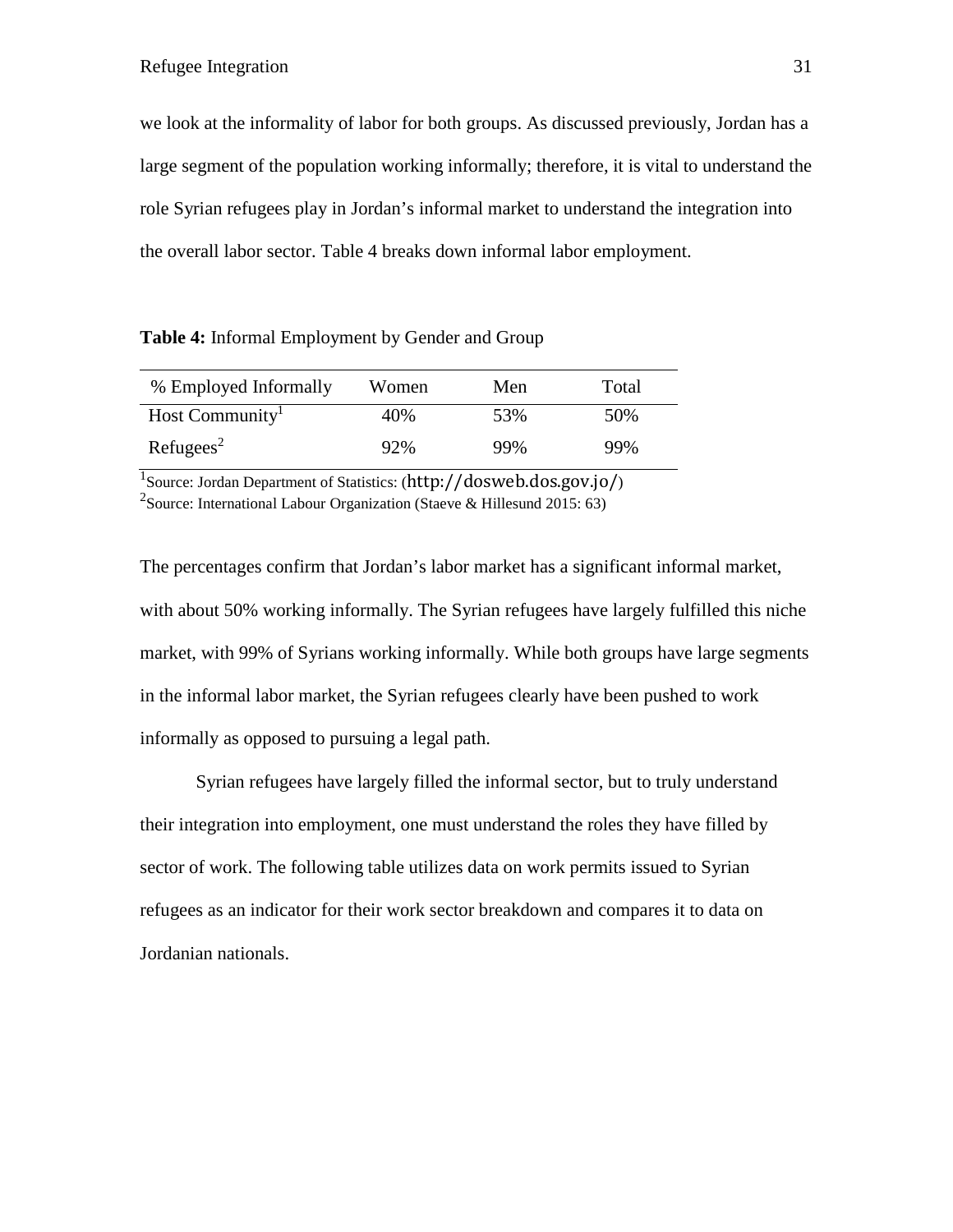| Work by Sector | Work Permits: Refugees <sup>1</sup> | Jordanian Nationals <sup>2</sup> |
|----------------|-------------------------------------|----------------------------------|
| Construction   |                                     |                                  |
| Count          | 3,796                               | 2,430.8                          |
| $\%$           | 8.6%                                | 6%                               |
| Services       |                                     |                                  |
| Count          | 10,715                              | 26,334.3                         |
| $\%$           | 24.2%                               | 65%                              |
| Restaurants    |                                     |                                  |
| Count          | 6,011                               | 1,012.8                          |
| $\%$           | 13.5%                               | 2.5%                             |
| Industry       |                                     |                                  |
| Count          | 8,562                               | 5,023.7                          |
| $\%$           | 19.3%                               | 12.4%                            |
| Agriculture    |                                     |                                  |
| Count          | 15,095                              | 688.7                            |
| $\%$           | 34%                                 | 1.7%                             |
| Education      |                                     |                                  |
| Count          | 175                                 | 5,023.7                          |
| $\%$           | 0.4%                                | 12.4%                            |
| <b>Total</b>   | 44,354                              | 40,514                           |
| $\frac{0}{0}$  | 100%                                | 100%                             |

**Table 5:** Crosstabs—Employment Sector by Refugee Issued Permits vs. Jordanians actual sector work (2015)

1 Source: International Labour Organization: *Right to Work*

<sup>2</sup>Source: Jordan Department of Statistics (http://dosweb.dos.gov.jo/)

To test if there is a relationship between these variables, I conducted a chi-square test of independence. In this case, the null hypothesis that there is no association between the variables refers to an integrated work force. With a calculated chi-square value of 28920.20 and 5 degrees of freedom, we can conclude that the relationship between refugee status and work sector is significant at the .001 level; therefore, we can reject the null hypothesis, indicating Syrian refugees have not been able to integrate into Jordan's workforce. Agriculture makes up a plurality of the permits Syrian refugees have been issued. According to the ILO, "Syrian workers in all sectors, except in agriculture, must have identified an employer who is willing to apply for a permit on their behalf" (ILO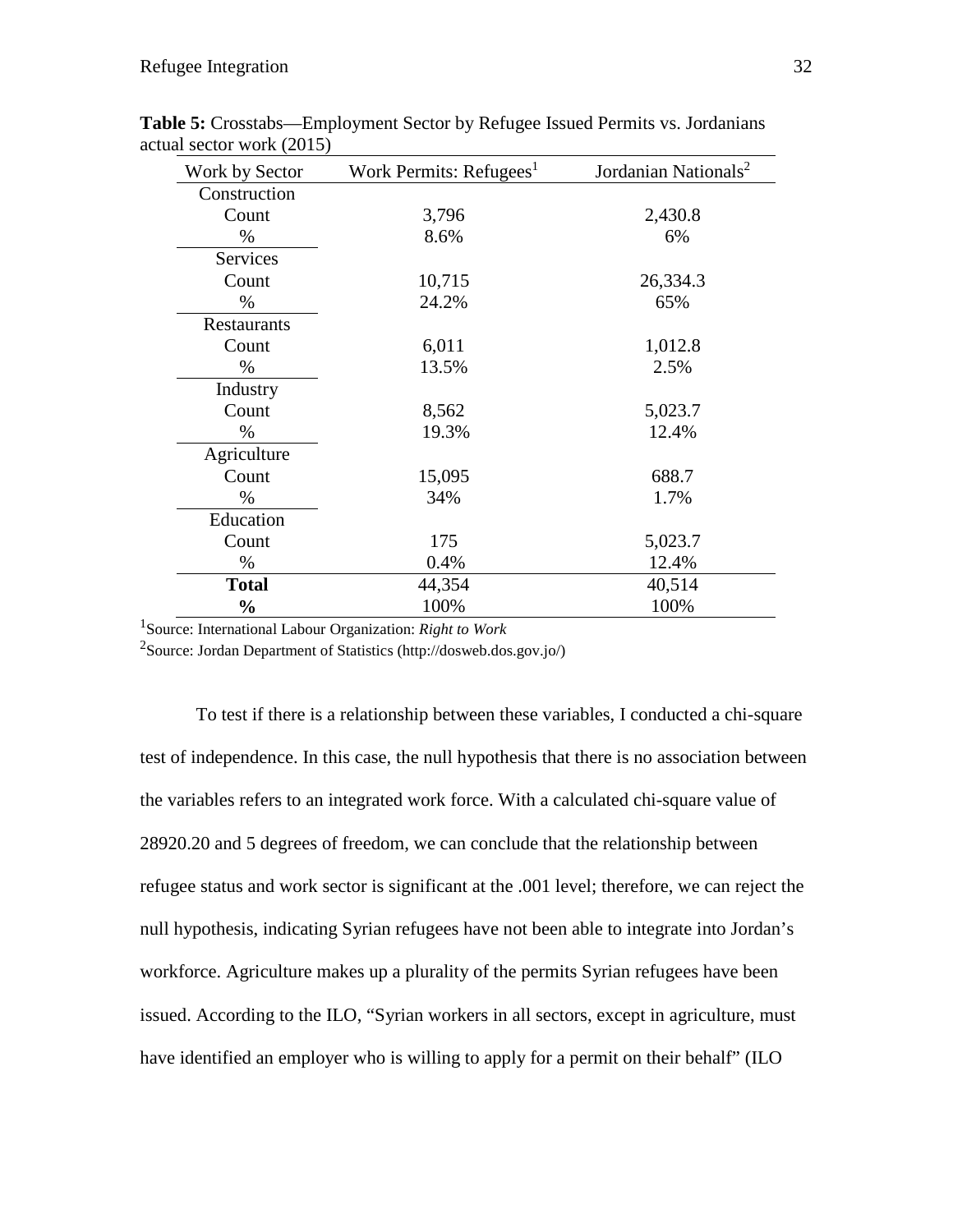2017: 39). The lax rules for agriculture create an incentive for Syrians to enter the field, as it is one of the few attainable paths to legal work.

Work permits are the legal pathways to work for Syrian refugees in Jordan; however, as we learned prior, this process is not always easy or affordable. As a result, there is a large number of Syrians joining the informal labor market. To ensure the previous test for significance was not due to the nature of Jordan's informal labor, I conducted a similar test with the addition of estimated informal labor produced by the International Labour Organization in conjunction with UNHCR estimates.

| Work by       |                                     |                                  |
|---------------|-------------------------------------|----------------------------------|
| Sector        | Work Permits: Refugees <sup>1</sup> | Jordanian Nationals <sup>2</sup> |
| Construction  |                                     |                                  |
| Count         | 33,772                              | 28,723                           |
| $\%$          | 30.10%                              | 3.00%                            |
| Services      |                                     |                                  |
| Count         | 30,070                              | 318,836                          |
| $\%$          | 26.80%                              | 33.30%                           |
| Restaurants   |                                     |                                  |
| Count         | 7,517                               | 36,383                           |
| $\%$          | 6.70%                               | 3.80%                            |
| Industry      |                                     |                                  |
| Count         | 11,556                              | 374,369                          |
| $\%$          | 10.30%                              | 39.10%                           |
| Agriculture   |                                     |                                  |
| Count         | 29,060                              | $\overline{0}$                   |
| $\%$          | 25.90%                              | 0.00%                            |
| Education     |                                     |                                  |
| Count         | 224                                 | 199,152                          |
| $\%$          | 0.20%                               | 20.80%                           |
| <b>Total</b>  | 112,202                             | 957,466                          |
| $\frac{0}{0}$ | 100%                                | 100%                             |

**Table 6:** Crosstabs—Employment Sector by Refugee Permits plus Informal labor vs. Jordanians actual sector work (2015)

<sup>1</sup>Source: International Labour Organization (2017:31)

<sup>2</sup>Source: Jordan Department of Statistics (http://dosweb.dos.gov.jo/)

*Note*: Due to the different classification of agriculture by Jordan's Ministry of Labor, the Agriculture sector for Jordanians is counted as 0.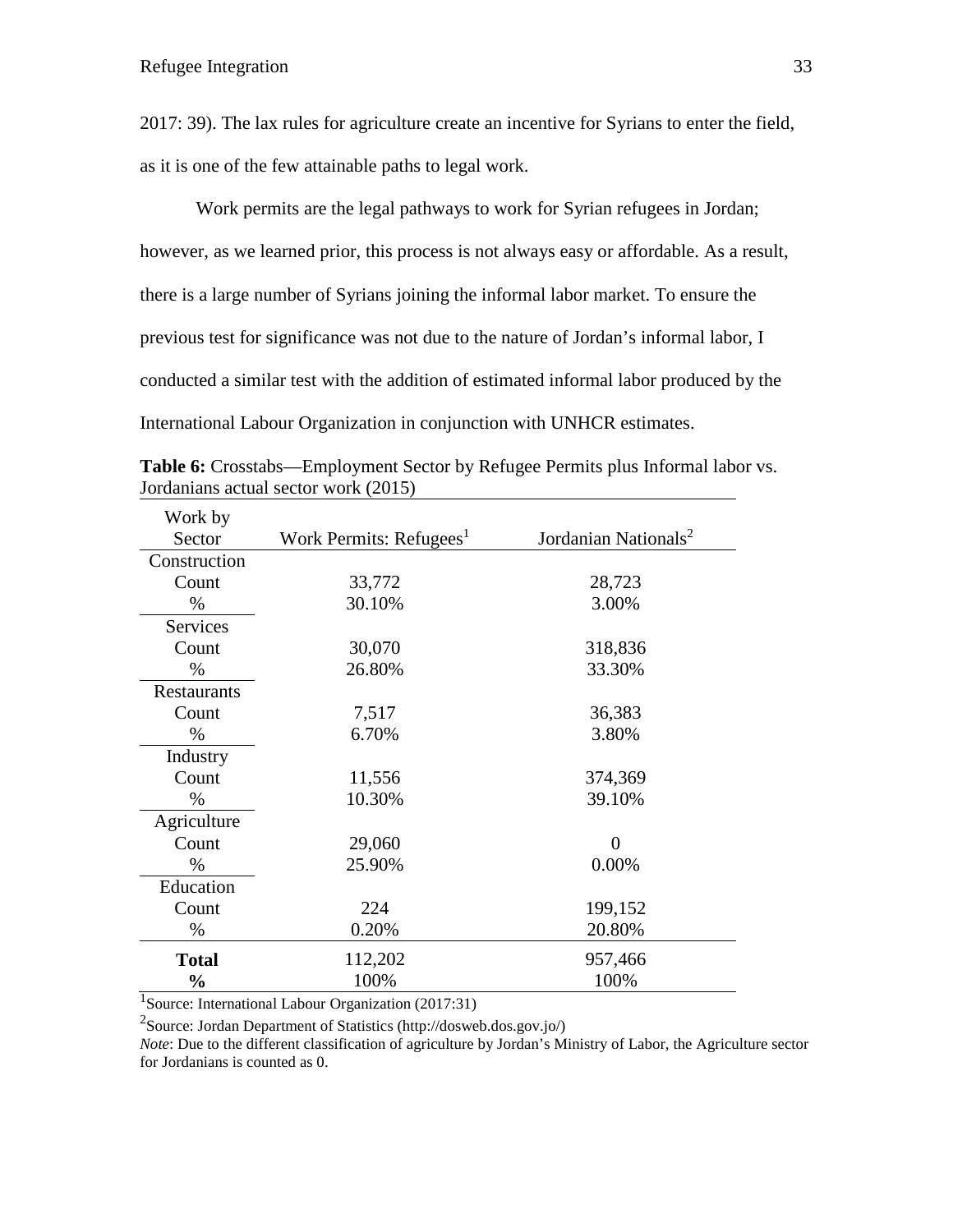The calculated chi square value equals 33690.11, with 4 degrees of freedom giving a pvalue of less than .001. As a result, we can reject the null hypothesis and confirm that neither the formal nor informal labor for Syrian refugees has outcomes that resemble the host community. The construction sector saw the largest jump with the addition of informal labor, with a 21.5% increase to represent the sector with the most workers for Syrian refugees. As only 3% of Jordanians work in the construction sector, this appears to be a gap that has been largely filled by foreign, informal labor that Syrian refugees have helped fill. Several sectors saw a percent decrease with the addition of informal work, such as Restaurants (-6.8%), Agriculture (-8.1%), and Industry (-9%). A decrease could suggest that these sectors are more structured with better paths to formal work, and less friendly to informal employment. Agriculture specifically has fewer regulations for attaining work permits (ILO 2017: 11), resulting in the high permit numbers.

Overall, Syrian refugees work separately from their Jordanian counterparts. They are disproportionately working in different industries, as well as more informally. These refugees are building Jordan's cities, and growing their crops, and serving their food. A plurality of Jordanians works in public administration and defense: well-paid, government jobs with social security and other benefits. Syrian refugees, on the other hand must face the financial burden of legal work, in sectors such as restaurants and the service industry, as well as the simplified agriculture permits (ILO 2017:31) or as they often opt to do, choose the informal path in construction where there are fewer job protections. The type of jobs, and the formality of work influence the income one makes, leading one to infer Syrian refugees are at a higher risk of making a lower income. The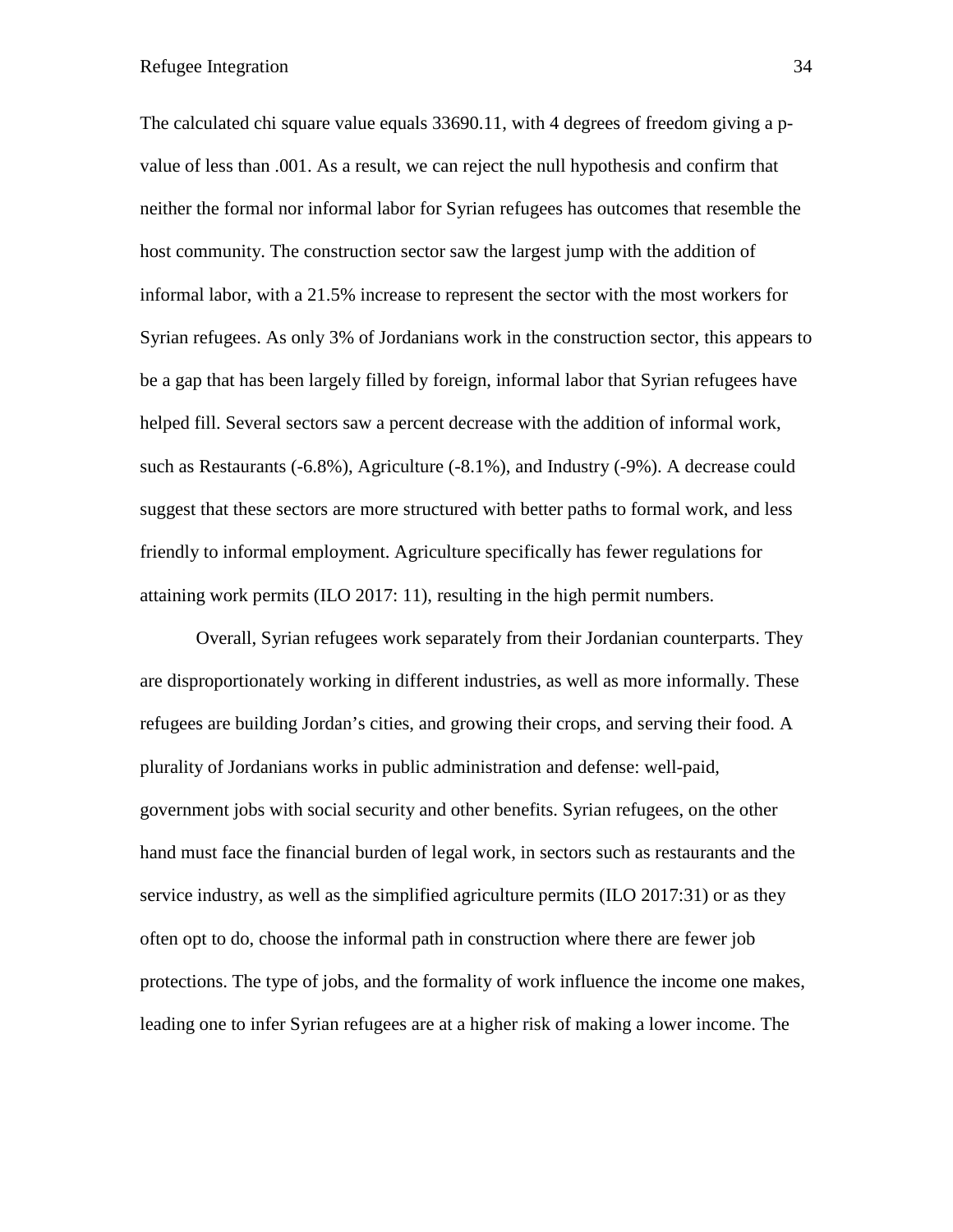following table provides an insight on the income of Syrian refugees in northern Jordan governorates.

| Governorate | No Income | 1-150 JOD |
|-------------|-----------|-----------|
| Irbid       | 29%       | 51%       |
| Madaba      | 47%       | 20%       |
| Mafraq      | 35%       | 25%       |
| Zarqa       | 28%       | 25%       |

**Table 7:** Governorate by Income Bracket (2013)

Source: Care Inc. (Washington & Rowell 2013:13)

A large percent, over one quarter for each governorate, make no income at all. The next category is less useful as it represents such a wide range of incomes, but this chart overall helps to reveal that the majority of Syrian refugees make 150 JOD or less, which is often narrowly enough to cover rent in many regions of the country.

This lack of integration has impacts on the economic opportunities for Syrian refugees and their agency to promote their own economic well-being and further integration into the host community. The informality of Syrian refugees' work allows for lower wages, and less benefits that are required with legal work. Lower income, coupled with refugees often migrating with little to nothing, leaves them vulnerable to Jordan's cost of living. Another divide Syrian refugees face is the rate of poverty. In Jordan, this equates to making less than 68 Jordanian Dinars per month. According to the World Bank, the overall poverty rate sits at 14.4%, compared to 86% of Syrian refugees in Jordan. Care international (2013) produced a report indicating the average shortfall between income and expenditures for Syrian refugees was 185 Jordanian Dinars (JOD). This shortfall prevents any wealth accumulation for this vulnerable group, and "over 67 per cent of families are living in debt, owing on average USD 818" (3RP 2016:4). The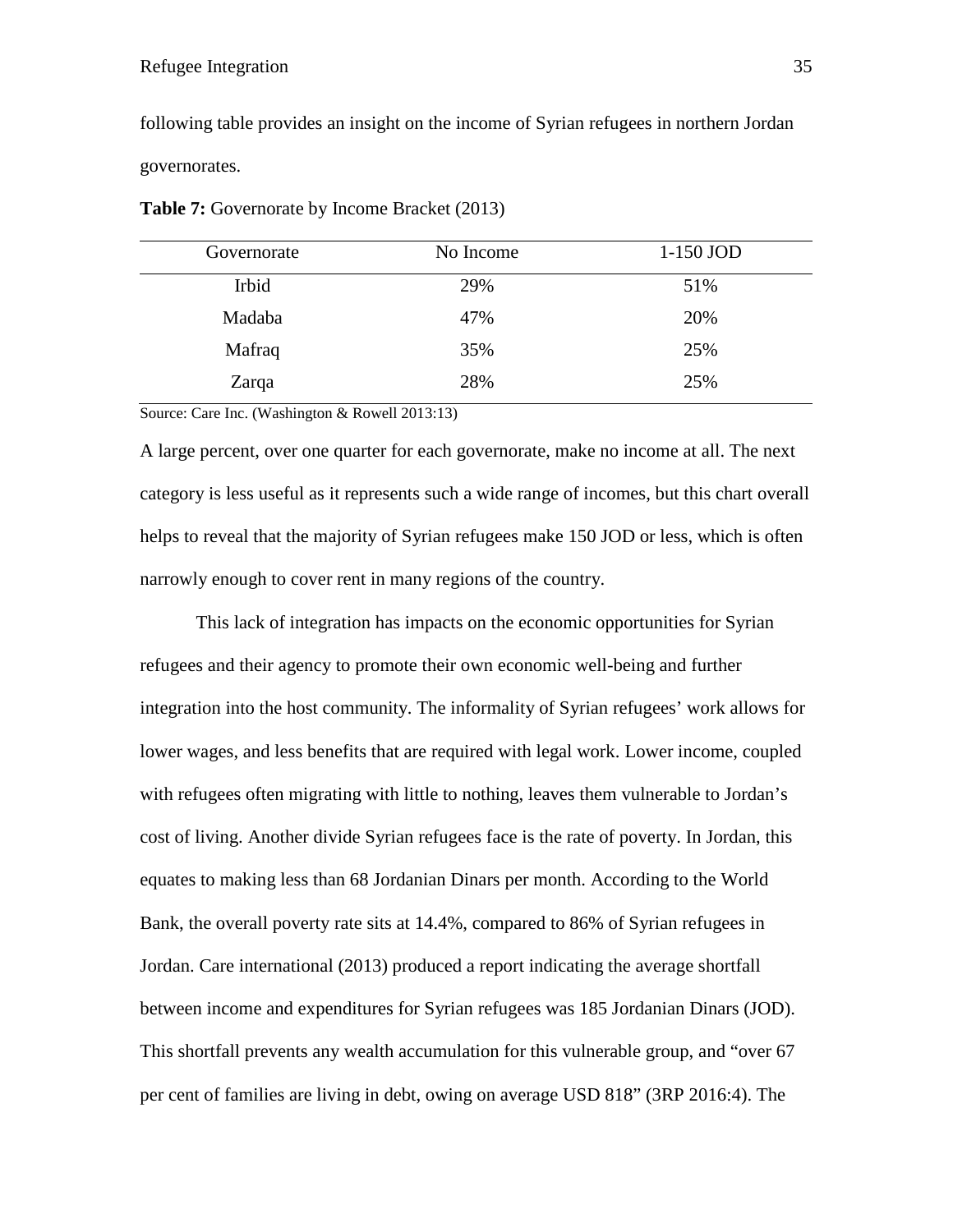strict limits on labor integration for foreign migrants, including the especially vulnerable refugees in Jordan—leaves them at greater risk of poverty, and few options for socioeconomic mobility. One of the greatest drains on refugees' funds is the high rent in Jordan, and this is the core of the next section of the analysis of the outcomes of integration.

# *Housing/Community Outcomes*

The policy areas of labor and housing are intertwined, including in Jordan where housing permits often require prior work permit documents. Although there are some waivers for refugees and 'laissez-passers', the two concepts are interconnected more broadly as well: living outside camps means refugees face the market rate rental costs in Jordan with their often unstable income. Low pay and poor working conditions, coupled with the similarly arduous residence permit process, as well as scant access to housing assistance or public housing, Syrian refugees are at high risk for shelter vulnerability, low integration, and difficulty in forming cohesive refugee communities.

An important aspect to housing is cost; therefore I begin this analysis by examining the rental costs Syrian refugees typically pay. The following table outlines average rents paid by Syrian refugees in northern Jordan governorates.

| <b>Table 8:</b> Average Monthly Rent in JOD by Governorate (2013) |  |
|-------------------------------------------------------------------|--|
|-------------------------------------------------------------------|--|

| Governorate  | <b>Irbid</b> | <b>Madaba</b> | Mafraq  | Zarqa   |
|--------------|--------------|---------------|---------|---------|
| Average Rent | 175 JOD      | 150 JOD       | 160 JOD | 130 JOD |

Source: Care International (Washington & Rowell 2013:13)

The table reveals the governorate can play a small roll in the rents a refugee will pay, but overall there is only a slight variance between the groups. Additionally, if we look back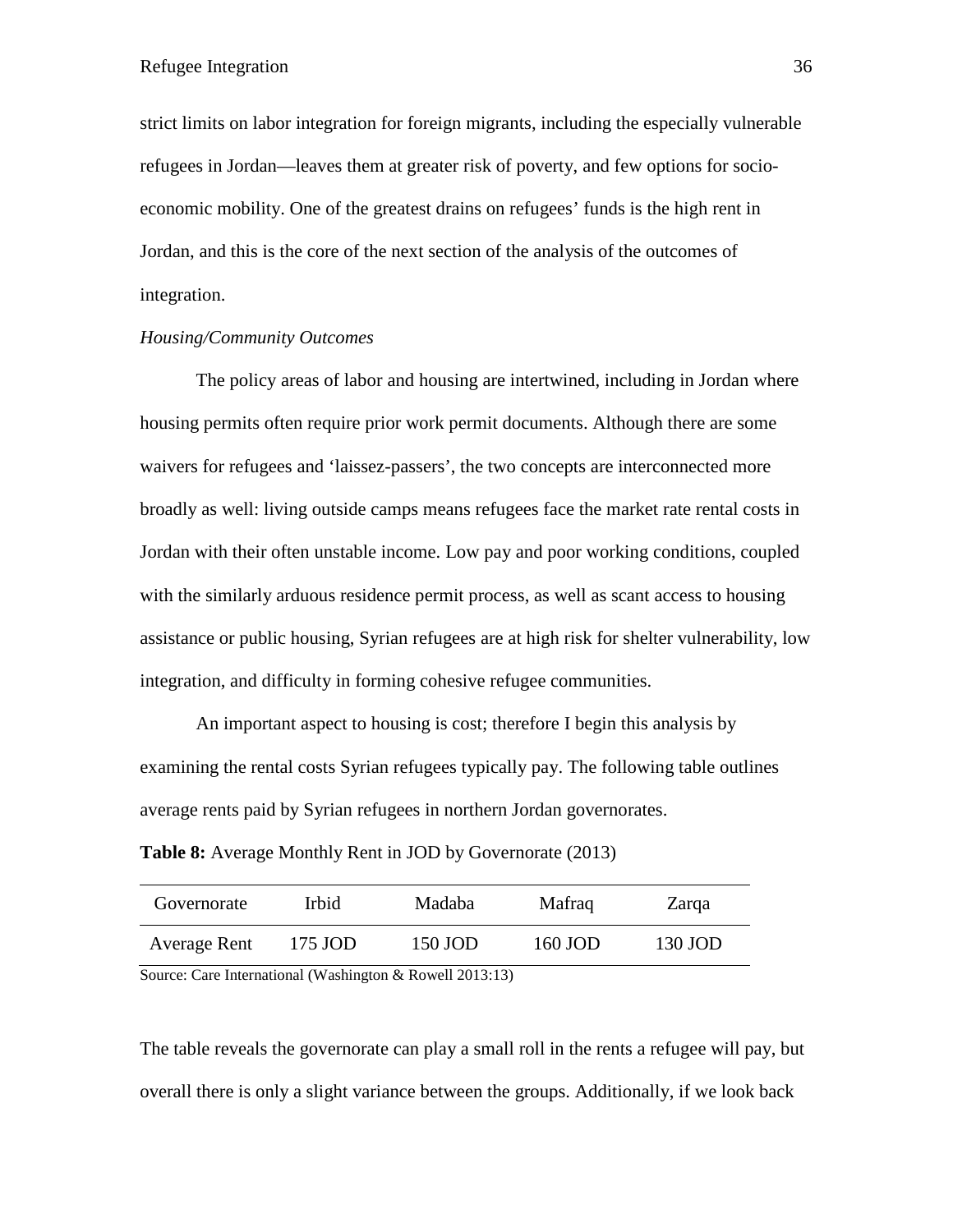at the income for the some of the governorates that correspond to these, a majority makes 150 JOD or less, with a large percent making no income at all. Seeing these numbers, it is no surprise that Syrian refugees are going into large amounts of debt to pay for their livelihoods. Only 43% of Jordanians pay more than 100 JOD in rent compared to 86% of Syrian Refugees; facing greater restrictions to work and live, Syrian refugees also have to pay higher rates for residences than the average Jordanian national. The disparity in rent prices may result in a lack of legal protections Syrian refugees have compared to Jordanian nationals, allowing for landlords to raise rents in exchange for the risk of renting to a refugee without a permit.

The high rents have not always been that way, and the influx of Syrian refugees living in host communities has put a strain on the housing market. I examine the effects of the Syrian conflict on rent prices similarly to Bartlett, Alix-Garcia, & Saah (2012). Figure 1: Average Rent (JOD) (Consumer Price Index) by Year



**Average Rent (JOD) by Year**

Source: Jordan Department of Statistics (http://dosweb.dos.gov.jo/)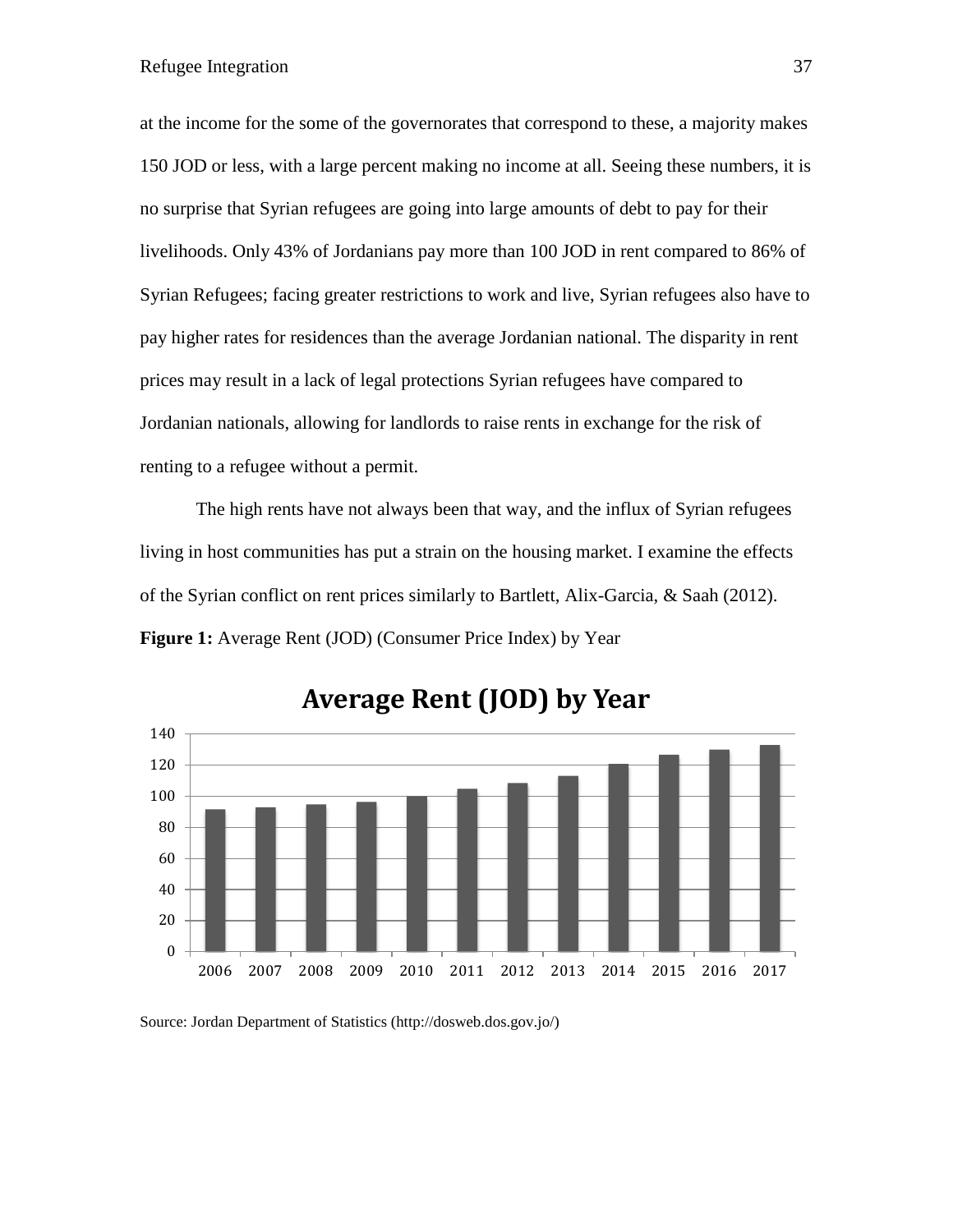Large flows of Syrians began arriving in 2011 and afterwards, and the rent prices made up a large percentage of their income, and in some cases their entire income. The price rises at a steady pace until 2010. I roughly use 2011 as the beginning of the Syrian conflict to act as a reference point for shifts in rental prices. The graph below depicts the percentage increase year-year during this period.

The average year-year increase during the pre conflict period (2006-2010) falls at around 2.23%. The post-conflict average rent increase jumps up to 4.16%. For 2014, rents jumped by nearly 7% in one year. Part of the explosive rental growth could reflect post-conflict Sudan, where "rental incomes proved to be an attractive option for Sudanese nationals who already owned housing stock" and raised rents to increase profits in a high demand market (Bartlett, Alix-Garcia, & Saah 2012:160). After 2015, the year-year rate begins to level out near pre-conflict levels. This could indicate that efforts made by Jordan and the international community (e.g. the Jordan Compact of 2016) has had positive impacts on Jordan's host communities allowing for a reprieve in the fast-paced housing market.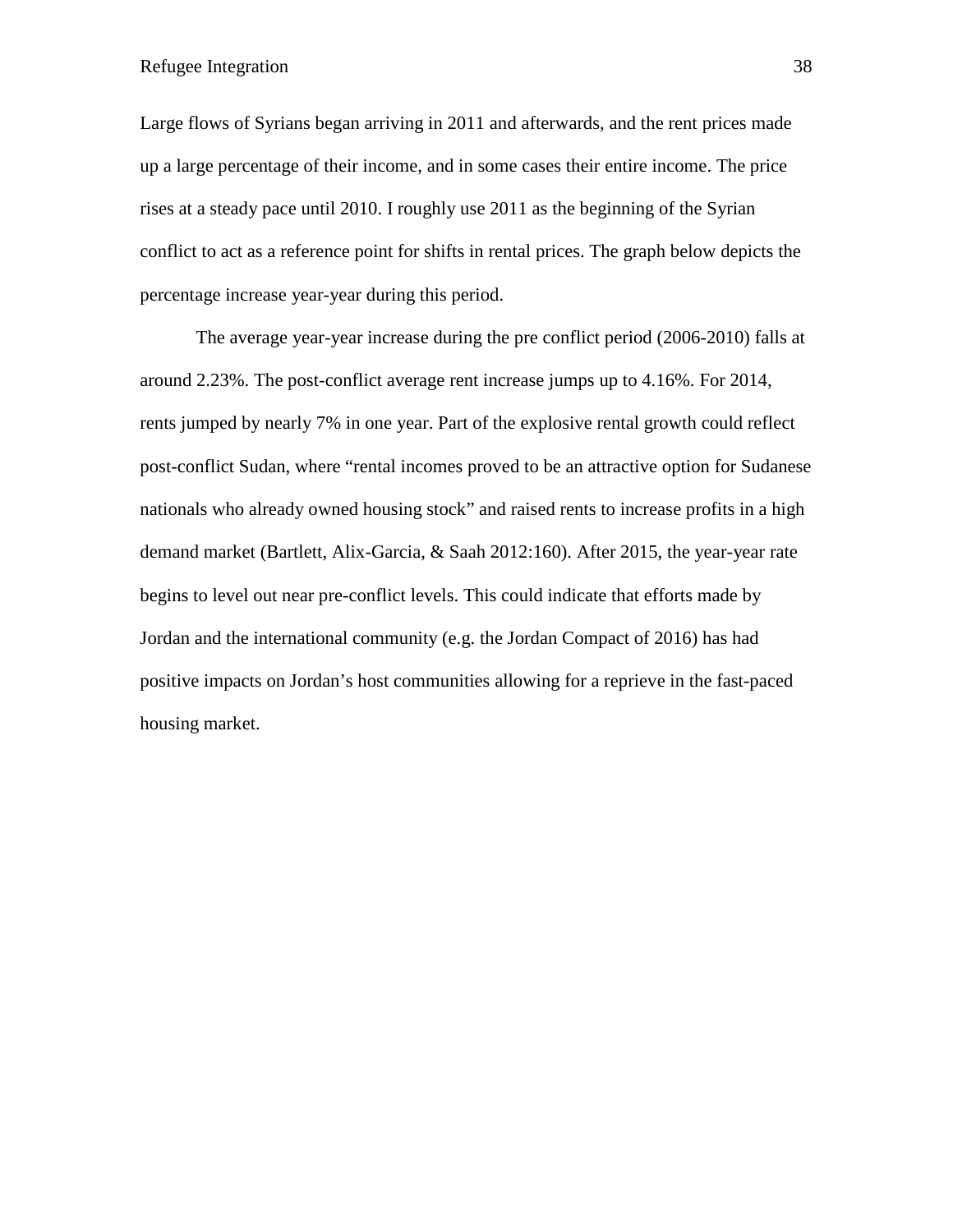

**Figure 2:** Year over Year Average Rent (JOD) Increase (%**)** 

Source: Jordan Department of Statistics (http://dosweb.dos.gov.jo/)

# *Influences on Rent*

The following section utilizes map data produced by REACH, a nongovernmental organization providing humanitarian assistance in Jordan. The data covers around 51,832 Syrian refugees in the Northern Jordan governorates of Irbid, Mafraq, Jerash, and Ajloun. Collected in 2013, I analyze data regarding average rent, average household size, population within the basic service unit, and the governorate to understand and explain the outcomes for Syrian refugee communities in Jordan. I ran a linear regression analysis to model a relationship between average household size and the average rent for refugees. Due to variability between governorates, I simply focus this analysis on Irbid, the governorate with the largest Syrian population in Northern Jordan. I hypothesize the greater the household size, the lower the rent. Based on a sample of 125 basic service units, I am 95% confident there is a weak relationship, with 5.2% of the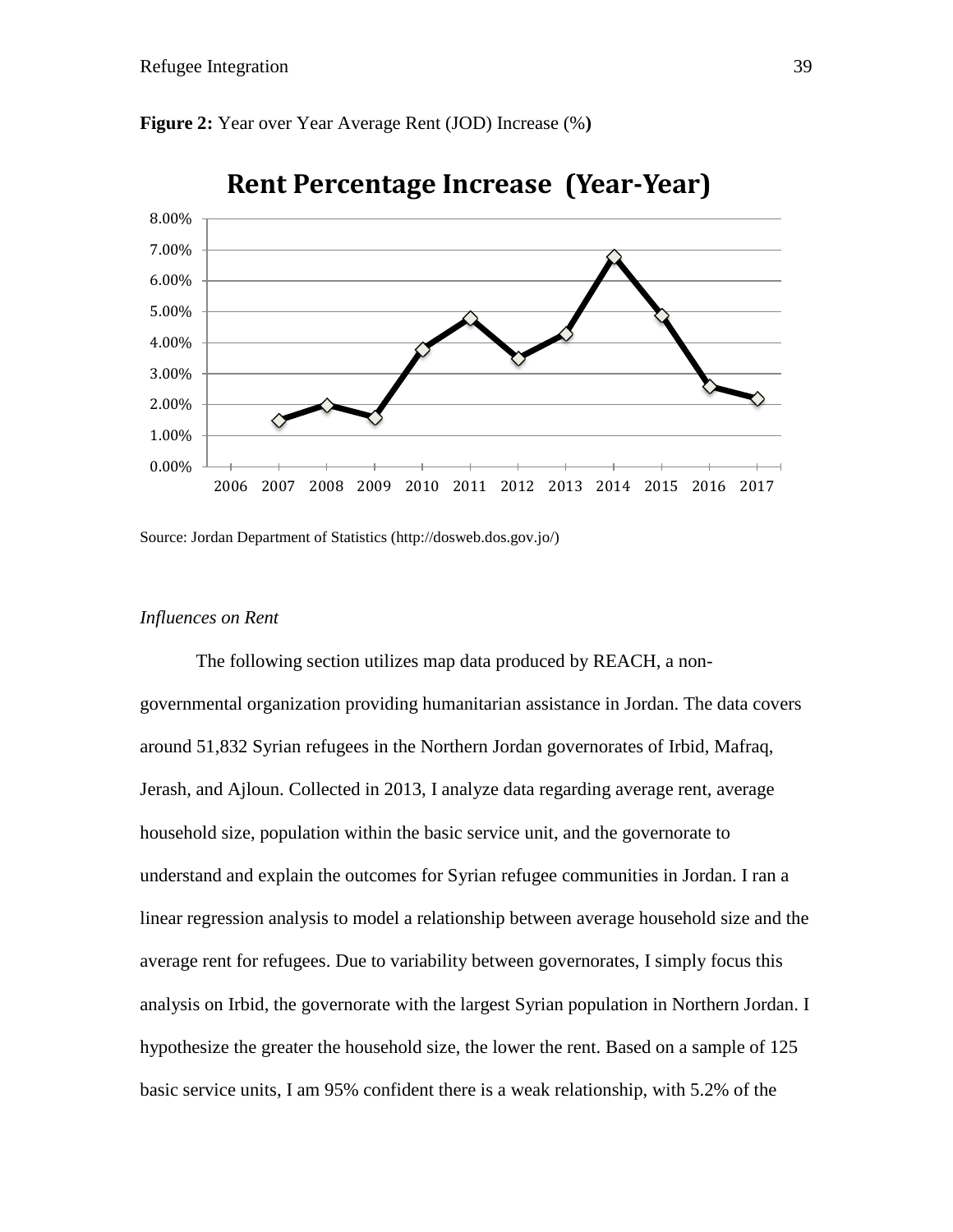variation in average rent influenced by average household size. For every step up in household size, there is an 11.88 decrease in average rent (JOD). In other words, as household size increases, there is a decrease in the rent Syrian refugees pay. Households with greater size have more costs to feed and take care of their families, so those refugees potentially seek out lower rents.

| Linear Regression: Household Size vs. Average Rent (Selection Variable='Irbid') |          |  |  |
|---------------------------------------------------------------------------------|----------|--|--|
| <b>Correlation Coefficient</b>                                                  | .228     |  |  |
| R Square (Coefficient of Determination)                                         | .052     |  |  |
| b (slope)                                                                       | $-11.88$ |  |  |
| P-Value                                                                         | .011     |  |  |
| N                                                                               | 129      |  |  |
| Std. Error                                                                      | 3.46     |  |  |

Source: Reach (http://www.reach-initiative.org/maps)

Next, I analyze the relationship between population size of Syrians in a basic service unit (BSU) and average rent. Again, I control for governorate by only inspecting the effect in Irbid. I postulate the greater the population in a basic service unit, the greater the average rent. After running the regression, I am 99.9% confident there is a weak to moderate relationship, with 9.6% of variation in average rent influenced by population size of Syrian refugees. For every step up in Syrian refugee population, there is a .02 increase in average rent. The rise in rent with the influx of Syrian refugees could be a result of simple supply versus demand, as well from the lack of residential security for refugees, resulting in Syrians taking any rent they can get. The bar chart visually displays the average rent for each of the governorates in this data set. Irbid is the largest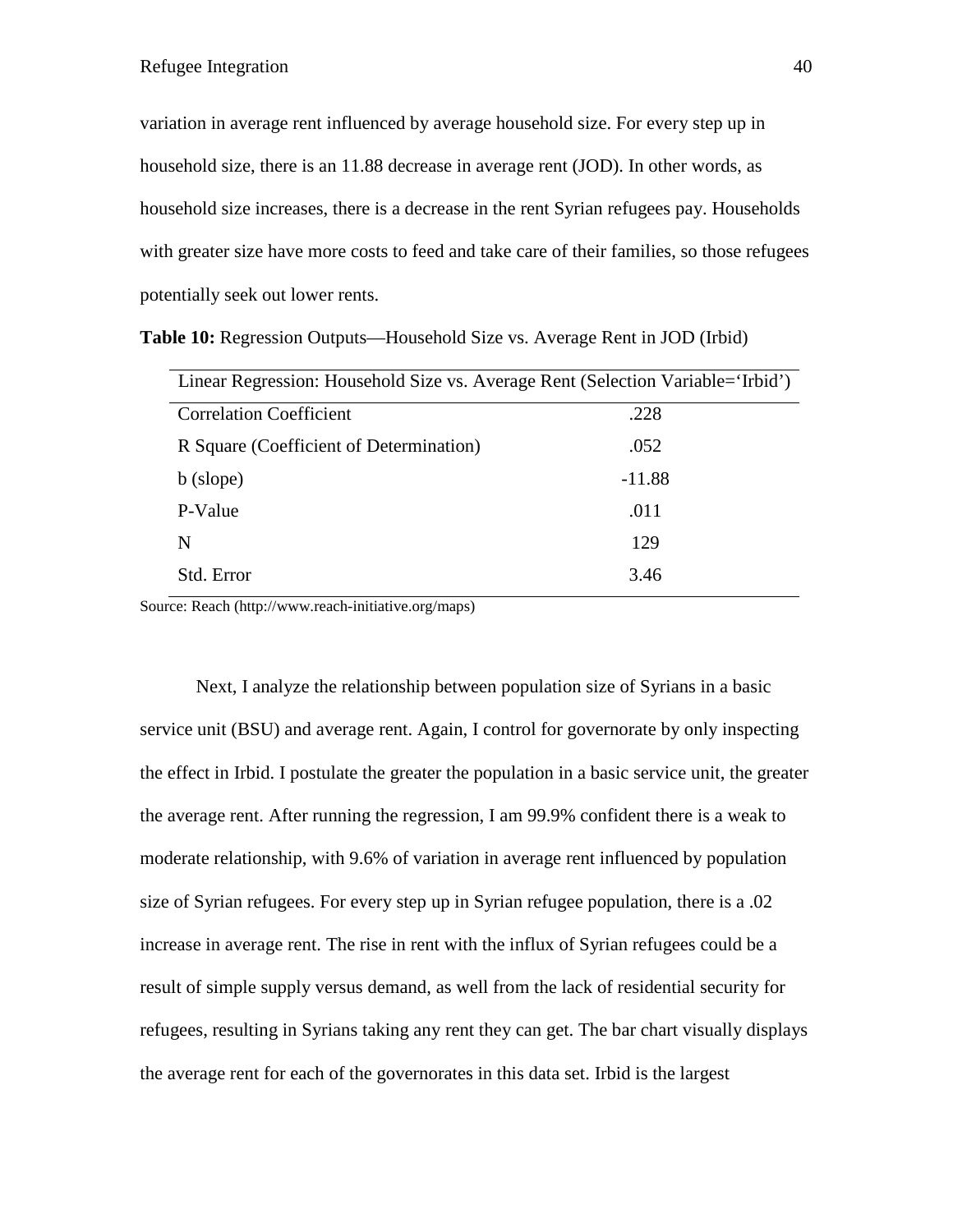governorate by Syrian refuge population by a large margin, and this reflects the greater margin in average rent between Irbid and the other governorates. This provides some additional, visual indication of a relationship between higher refugee population density and higher average rents.

|  | Table 11: Regression Outputs—Population (BSU) vs. Average Rent in JOD (Irbid) |  |
|--|-------------------------------------------------------------------------------|--|
|--|-------------------------------------------------------------------------------|--|

| Linear Regression: Household Size vs. Average Rent (Selection Variable='Irbid') |  |  |  |  |  |  |
|---------------------------------------------------------------------------------|--|--|--|--|--|--|
| .310                                                                            |  |  |  |  |  |  |
| .096                                                                            |  |  |  |  |  |  |
| .020                                                                            |  |  |  |  |  |  |
| .000                                                                            |  |  |  |  |  |  |
| 129                                                                             |  |  |  |  |  |  |
| .005                                                                            |  |  |  |  |  |  |
|                                                                                 |  |  |  |  |  |  |

Source: Reach (http://www.reach-initiative.org/maps)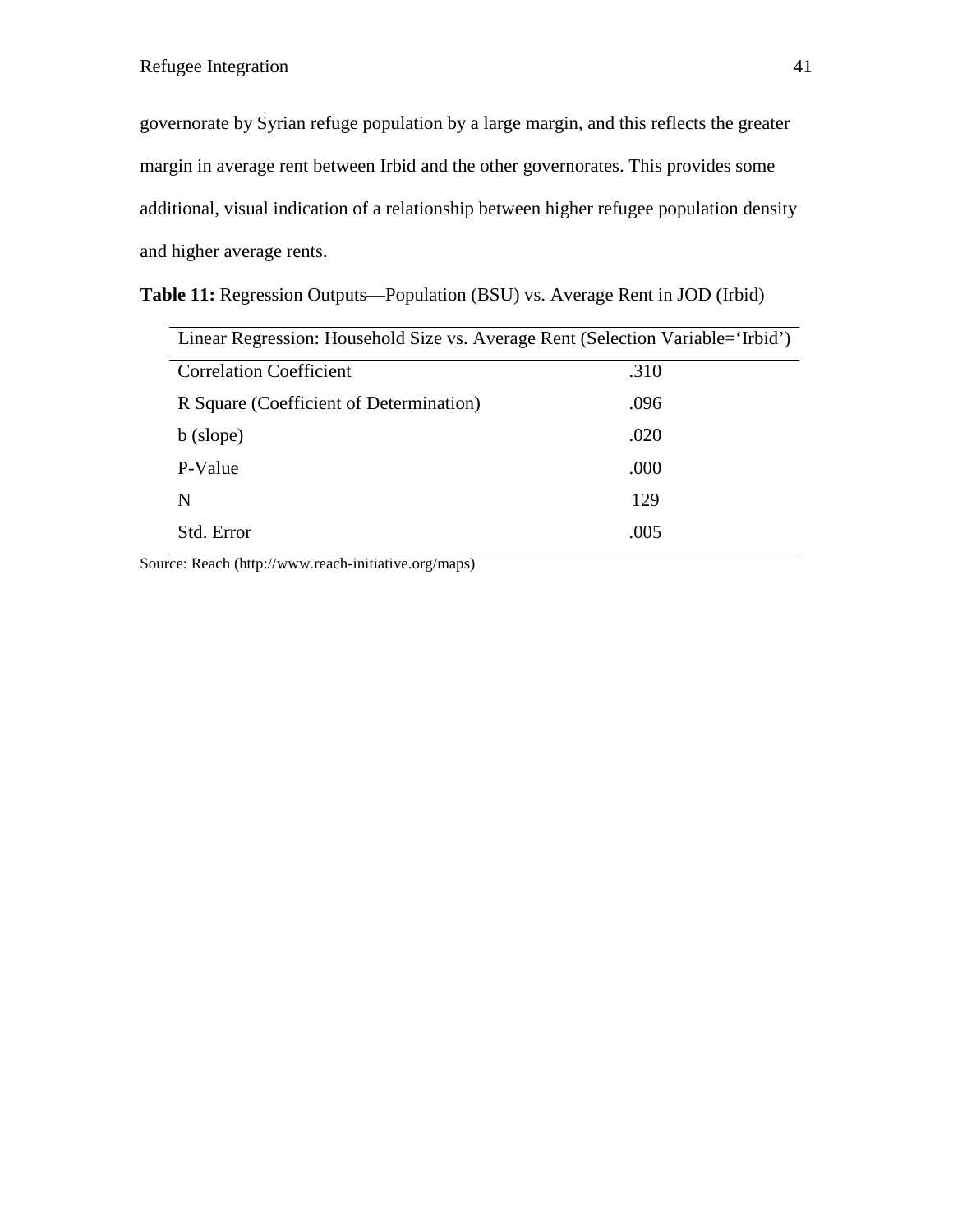

**Figure 2:** Bar Chart—Average Rent in JOD by Governorate (Northern Jordan)

Source: Reach (http://www.reach-initiative.org/maps)

I run a similar analysis between the number of households in a basic service unit versus average rent. Likewise, I hypothesize an increase in households correlates with an increase in average rent. Based on a sample of 208 basic service units, I am 99.9% confident there is a weak relationship, with 7.7% of the variation in average rent explained by number of Syrian refugee households. For every additional household, there is a .086 (JOD) increase in average rent. This finding reflects the population and rent relationship; however, the slope for number of households and rent is slightly higher than population versus average rent. One explanation could be the large family sizes, leading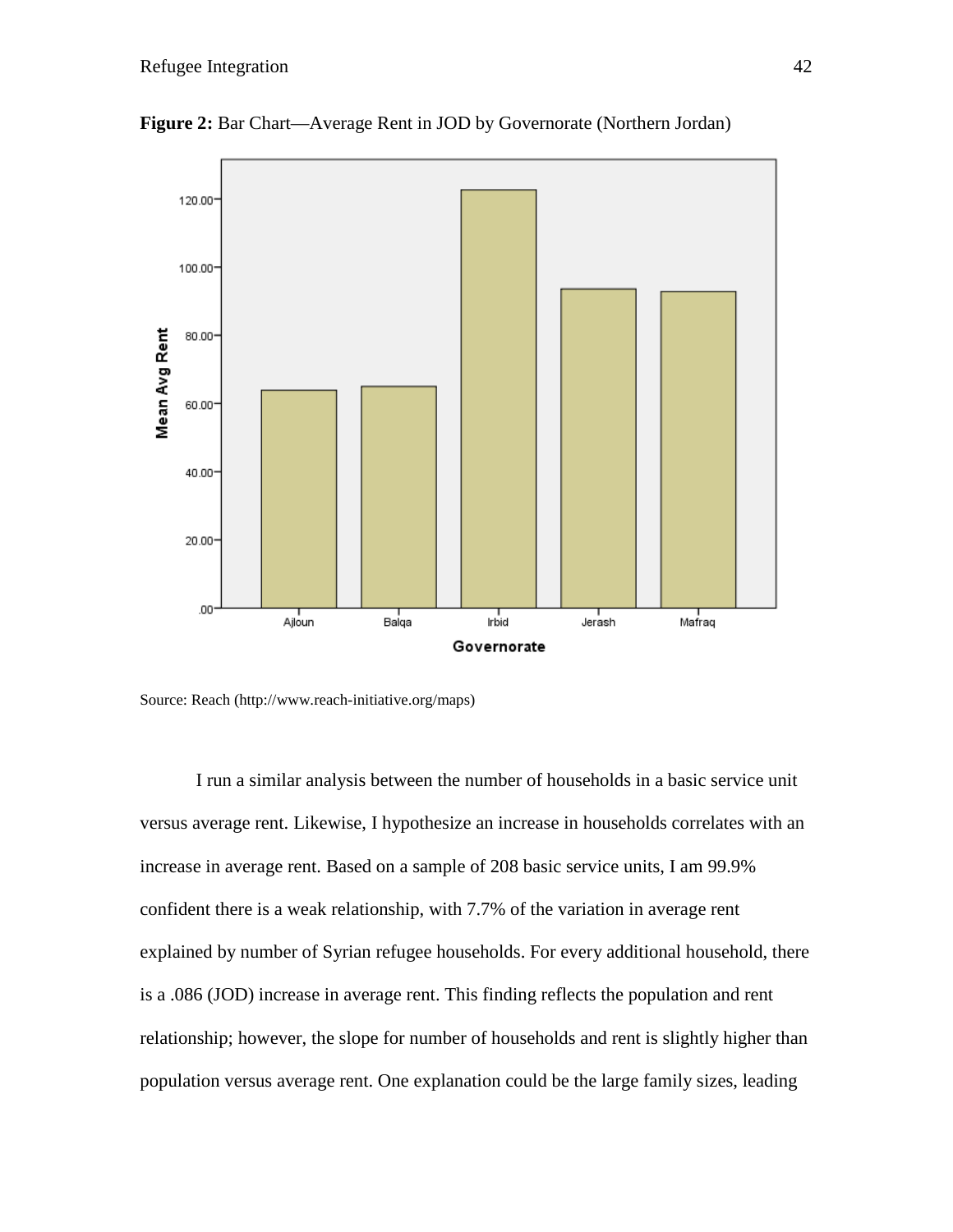to high populations but fewer households straining the rental market, showing a greater

effect of households on rent than actual population.

**Table 12:** Regression Outputs—Number of households vs. Average Rent in JOD (Northern Jordan)

| Linear Regression: Household Size vs. Average Rent (Selection Variable='Irbid') |      |  |  |  |  |  |
|---------------------------------------------------------------------------------|------|--|--|--|--|--|
| <b>Correlation Coefficient</b>                                                  | .277 |  |  |  |  |  |
| R Square (Coefficient of Determination)                                         | .077 |  |  |  |  |  |
| b (slope)                                                                       | .086 |  |  |  |  |  |
| P-Value                                                                         | .000 |  |  |  |  |  |
| N                                                                               | 208  |  |  |  |  |  |
| Std. Error                                                                      | .021 |  |  |  |  |  |

Source: Reach (http://www.reach-initiative.org/maps)

# *Access to Community Formation*

These high cost rents and low wages force refugees in Jordan to live without shelter security, and face a high risk of eviction. Their status as foreign migrants, or temporary residents leaves them in legally precarious situations as tenants. As a result, over 40% of Syrian refugees stated they had moved three or more times within the last year (NRC 2015:13). This is compared to only 4% of Jordanians having moved at least once in the last year (JDOS). Syrian refugees precarious position leaves them in a constant state of displacement, without a chance to accrue wealth or build community. This leads to the "social dislocation" Bartlett, Alix-Garcia, & Saah discuss in postconflict Sudan (2012:153). They must constantly find cheaper rent to afford the high cost of living in Jordan. Concurrently, "70% of Syrian refugees do not have secure tenure, with many households renting without basic rental agreements" (Goyes, Tolgay & Vidal 2016:4). The lack of agreements leaves Syrian refugees particularly vulnerable to forced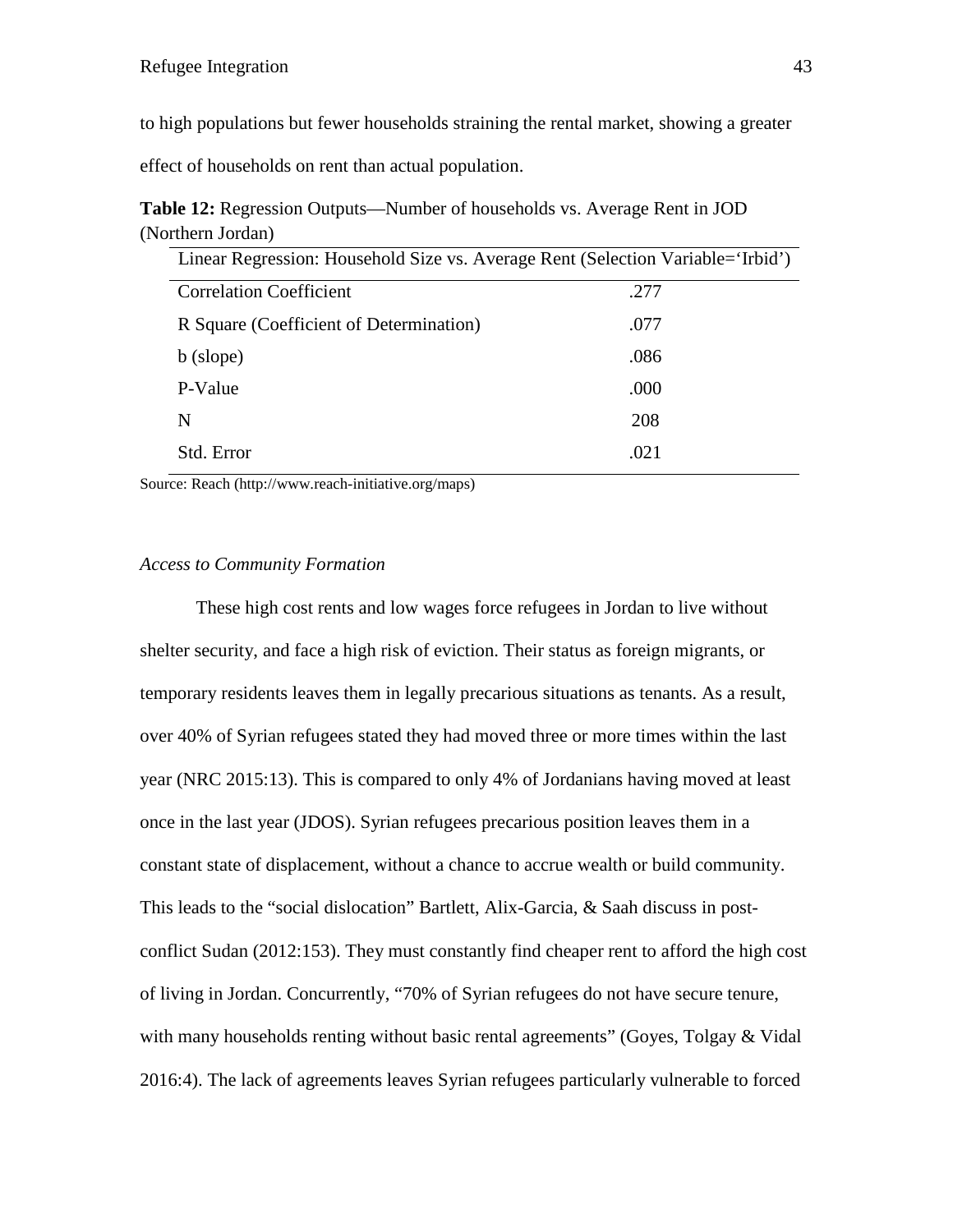evictions. This is compounded when renting without a permit, or updated permit associated with the strict policy discussed in the policy analysis.

The previous findings that a greater population of Syrians and Syrian households correlates with higher rents incentivize Syrian refugees to disperse, as opposed to residentially concentrating into enclave communities. As a result, Syrians struggle to form areas resembling an ethnic enclave or receive the social mobility those communities can foster due to high rents and evictions. The lack of formal legal rights regarding foreigners in terms of housing leaves Syrian refugees in a vulnerable and desperate position to find affordable housing. The inability to form cohesive communities as refugees can have negative implications for their integration into the labor market, and their longer-term spatial integration (Schneider & Crul 2010; Wessel et al. 2017).

#### **Discussion**

This paper has investigated the policies and outcomes regarding integration of Jordan's Syrian refugee population into the housing and labor markets and their access to successful integration within the Kingdom generally. This analysis illustrates how policies can align—or sometimes misalign—with outcomes in the context of refugee issues. The results indicate a somewhat negative outlook for the Syrian refugee population in Jordan; however, recent policies have shown the Hashemite Kingdom potentially reversing its stance towards refugees; time is necessary to see how these policies are enforced and if they reflect a trend of friendly policies, or the only attempt to aid refugees in exchange for international aid.

I first examine the policy history of refugee policies in Jordan through a lens of path dependency. Jordan's history with refugees is long in comparison to most countries.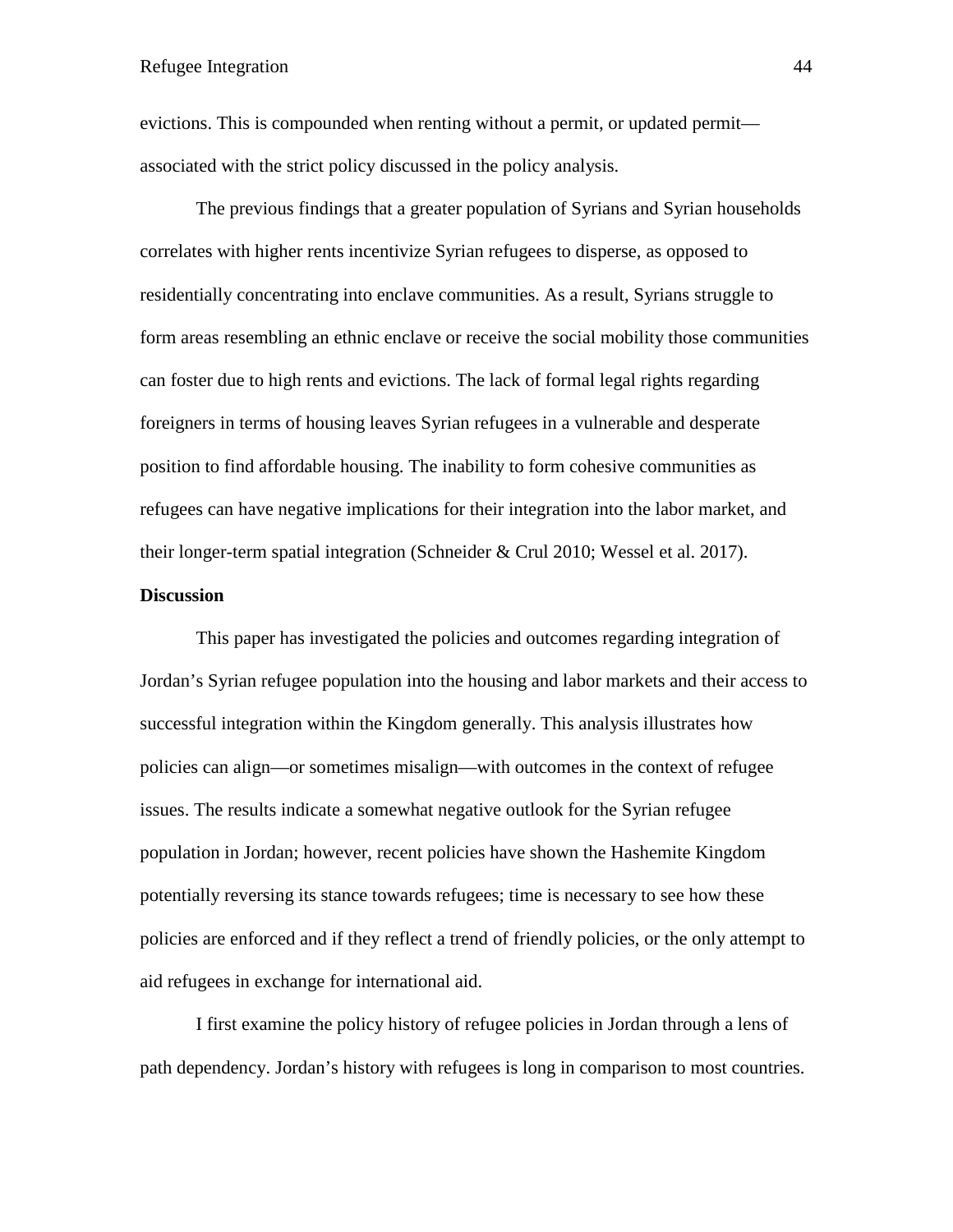The Hashemite Kingdom is home to one of the largest populations of the Palestinian diaspora, to which it granted citizenship to a select majority. Although they granted citizenship, this was dependent upon King' Abdullah's desire for expansion into the West Bank. Other than this gesture, Jordan's refugee policies have a path dependency towards taking away rights and assistance to their large, and continuously growing refugee population.

I find the recent and slight policy reversal towards promoting refugees within the Kingdom through the Jordan compact a result of foreign influence taking in a percent of the costs. Due to the long history of these policies, these costs would normally be too high to reverse according to path dependency theory (Levi 1997:28). The Western countries that provided the most concessions have much to gain from greater acceptance of refugees into Global South countries. By aiding countries that take in a disproportionate amount of the world's global refugee population, they effectively escape their moral obligation to take in a refugee population into their borders. The path dependency of Jordan's refugee policies should make observers weary of accepting the Jordan Compact as an institutional shift in their acceptance of refugees as a legitimate, permanent population within their borders.

I then shift my focus to the actual policy analysis of Jordan's refugee policy, assessing specifically the housing and labor market policies through an integration lens for refugees. My results overall correspond to my expected scenario. The Labor policy assessment received a 'halfway favorable' score on the MIPEX index, slightly higher than expected. The score is a result of Jordan's restrictive work permits process (besides the agriculture sector) as well as the closed professions list the Ministry of Labor upholds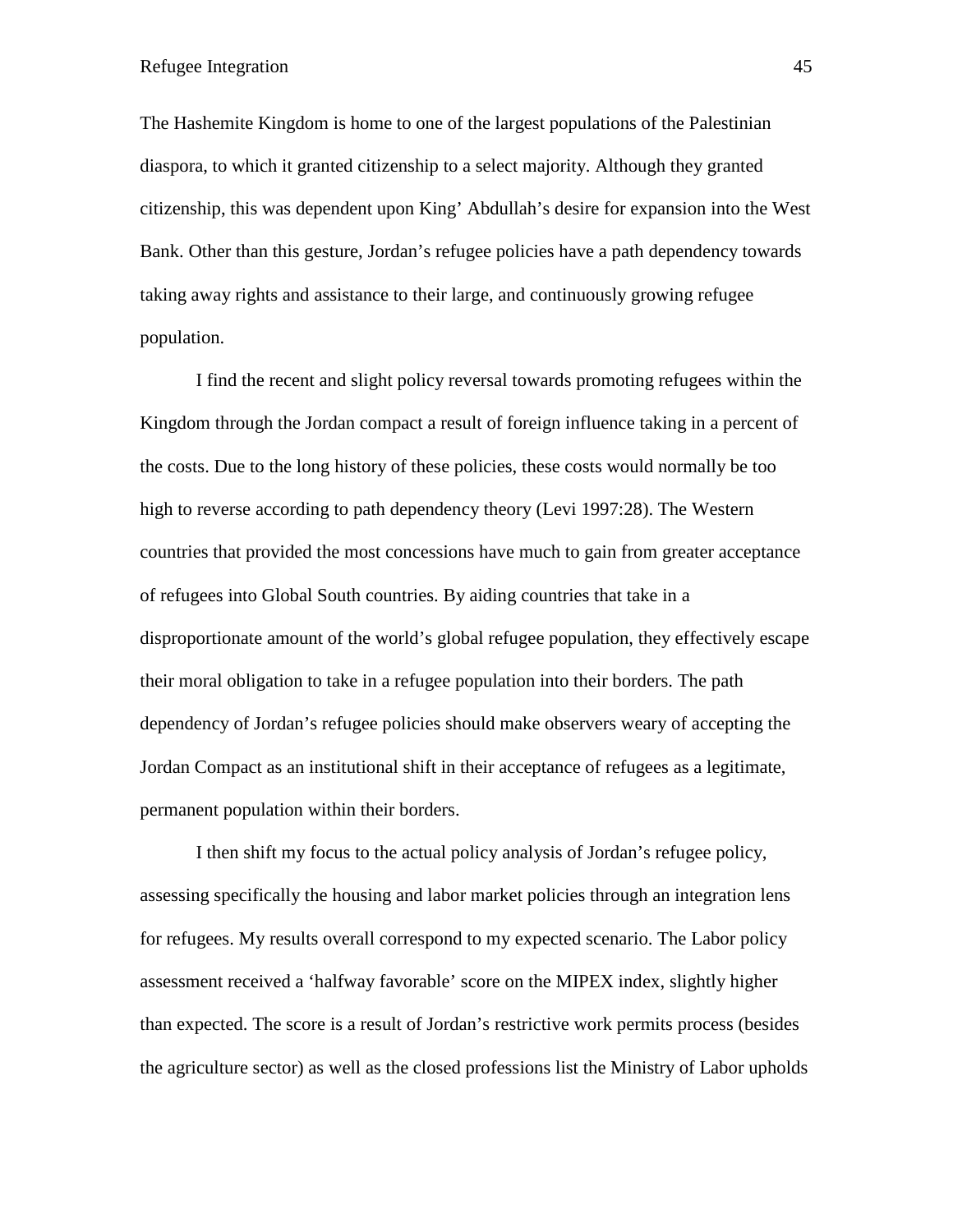against a majority of foreigners. The score is slightly higher than I anticipated, due to the rights indicator not reflecting the realities of Jordan's labor market The restrictive work permit process and reality of informality of labor in Jordan negate the rights granted to legal foreign workers in Jordan.

The housing policy assessment assumed a relatively low score as well due to Jordan's historical context of negative refugee policies regime. The assessment followed suit, and received a lower 'slightly unfavorable' score on the Migrant Integration Policy Index. Jordan has essentially no long term or permanent pathway to residency for foreigners, and this includes its host community refugees. This corresponds with their referral to refugees as 'temporary guests'. Additionally, residential permit renewal is equally arduous as the initial permit request, as well as required for each change of address: potentially leading to renting without a permit due to lack of documentation or funds. This informal landlord-tenant relationship forming from strict policies leaves Syrian refugees vulnerable to forced evictions, and poor services.

The tool utilized for the policy assessment—the Migrant Integration Policy Index—was produced to understand how policies affect integration of migrants into mostly European states. The specific issues refugees face compared to the typical migrant makes the use of MIPEX imperfect, but the overlap is large enough to provide an accurate analysis of the policies in regards to refugees in Jordan.

I conduct the policy analysis prior to the outcome analysis to provide a context within the outcomes can be understood. The first part of the outcomes analysis examines Syrian refugees' integration into the Jordanian labor market, postulating a reflection (or substandard) of the relatively negative policies. I first examine integration into the labor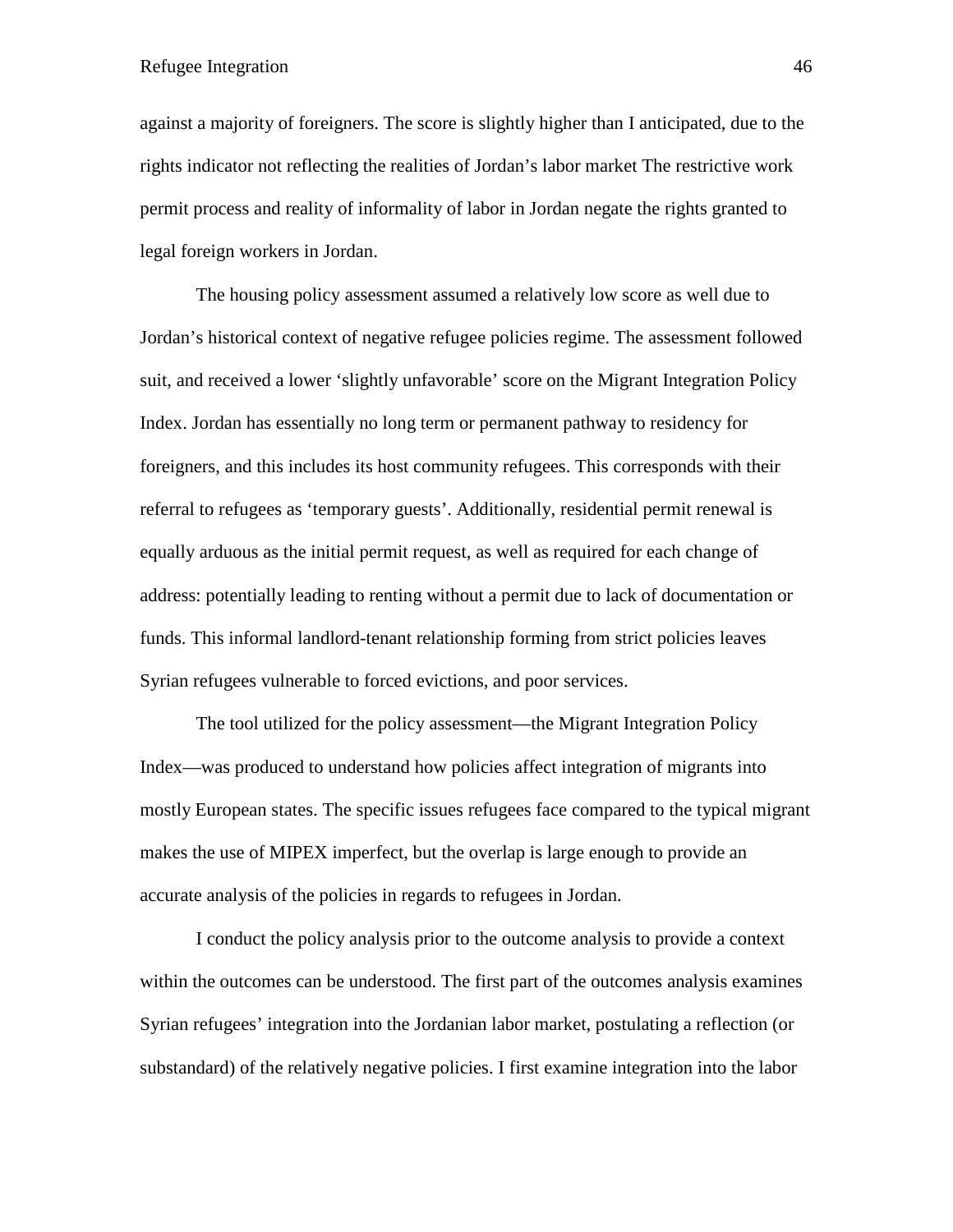force generally through unemployment data, controlling for pre-conflict Syria unemployment rates. The high disparity between both pre-conflict Syria and current Jordanian unemployment rate (Syrian refugees having a much higher unemployment rate) leads to assuming the postulation as true: Syrian refugees are not integrated into labor in a broad sense. I turn to quality of work by way of informality of work—especially pertinent for a country with a large informal sector. While Jordan's host communities have a large informal sector, Syrian refugees nearly double this proportion: a sign that those Syrians that are working are not working at the same quality—or with the same benefits as legal work (i.e. social security, work contracts etc.).

I continue the labor integration analysis by looking for a segregation of labor by sector. Utilizing a chi-square test of independence, I found that both formally and informally, Syrian refugees significantly work in different sectors than their Jordanian counterparts. This corresponds to the policy analysis and postulated outcome, due to Jordan's closed jobs list deliberately barring Syrian refugees (and all foreign migrants) from a number of occupations that only Jordanians can fill. Additionally, Syrian refugees must, for the most part, find employers willing to represent them for the expensive work permit process, or willing to risk hiring them illegally. This follows the institutional context of work in Jordan, in which there is a divide between public and private work among Jordanian nationals and refugees, refugee-citizens, and foreigners.

The postulation Syrian refugees make little to no income follows the previous findings about their ability to find work, as well as the quality of the work. Utilizing descriptive data on Northern governorates income brackets. Of the four governorates, all had at least ¼ of Syrian refugees without a consistent income, with one (Madaba) at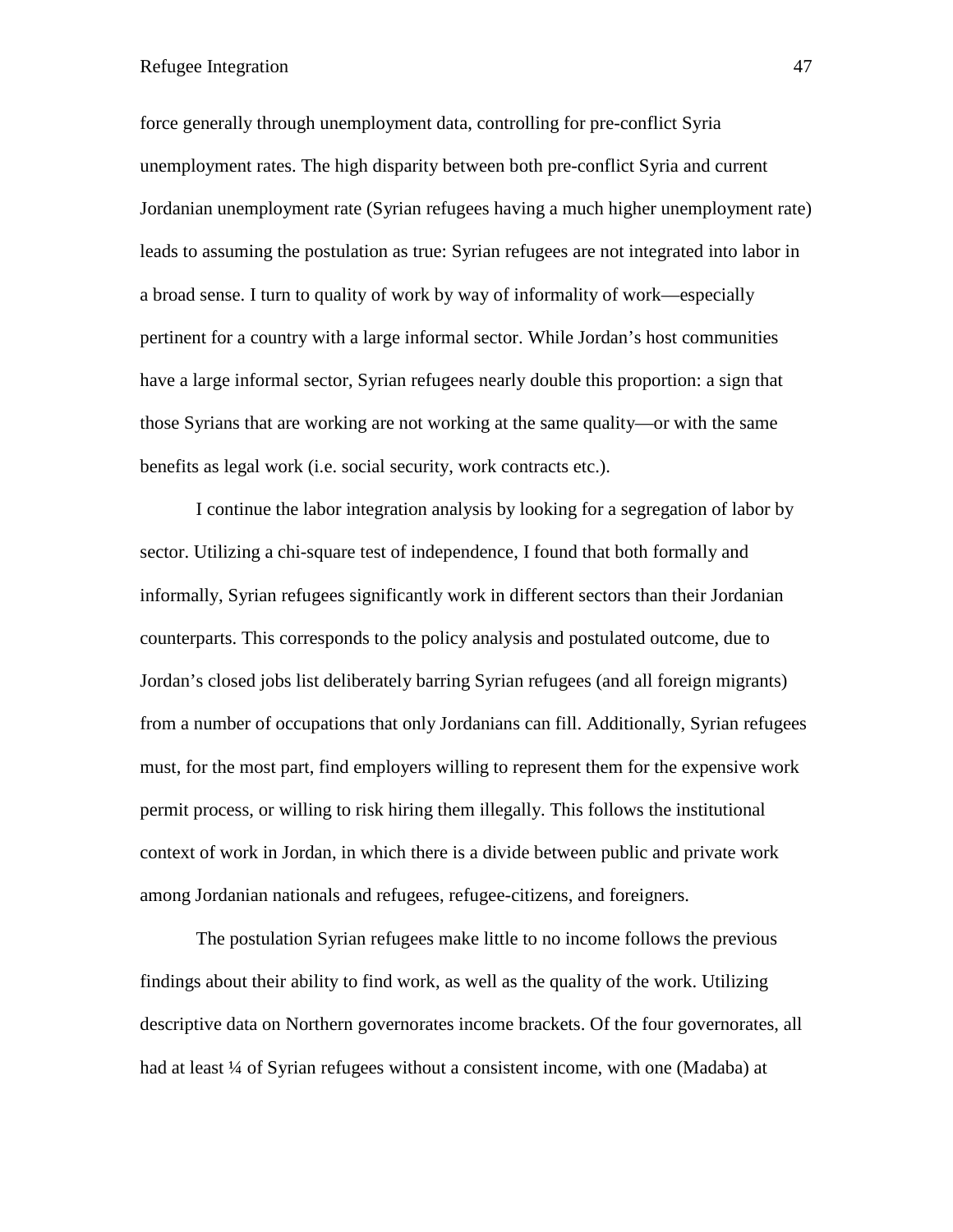nearly 50%. These figures have lead to this group's high poverty rate compared to the host community, as well as the high proportion of families taking on debt. After examining all of these indicators of labor integration outcomes, I confidently conclude that Jordan's labor policies—as well as the institutional framework—have negatively affected the actual labor integration for Syrian refugees in Jordan's labor market.

The ability for Syrian refugees to access Jordan's labor market has a direct impact on their ability to afford market rate housing, making the housing outcomes analysis the next logical step in this paper. Additionally, the connection between migrants' ability to form ethnic communities and ability to integrate economically allows for a final analysis of the future of Syrian refugees long-term success. I assume a similarly negative outcome for Syrian refugee integration into the housing market due to the corresponding policy analysis, as well as the previous findings for the labor market outcomes analysis.

I begin the rent analysis with a descriptive set of average rent figures for Northern Jordan governorates (due to the nature of available data, much of this section analyzes this region; it is also where the largest concentration of refugees reside). The results reveal a correlation between governorate and cost of housing. When compared to Jordan's host community, Syrian refugees actually pay higher rates than their host counterparts—a possible outcome of their lack of security in housing rights, leading to landlord-renter exploitation of a marginal group. I utilize Consumer Price Index data on rent prices on a year-year basis to understand the Syrian conflict's impact on Jordan's rental market. I find that rent increases follow developments in Syria and Jordan, with rents sharply increasing after the conflict, and slowing down by the past two years either a result of efforts by Jordan (Jordan Compact) or a slowdown in Syrian refugees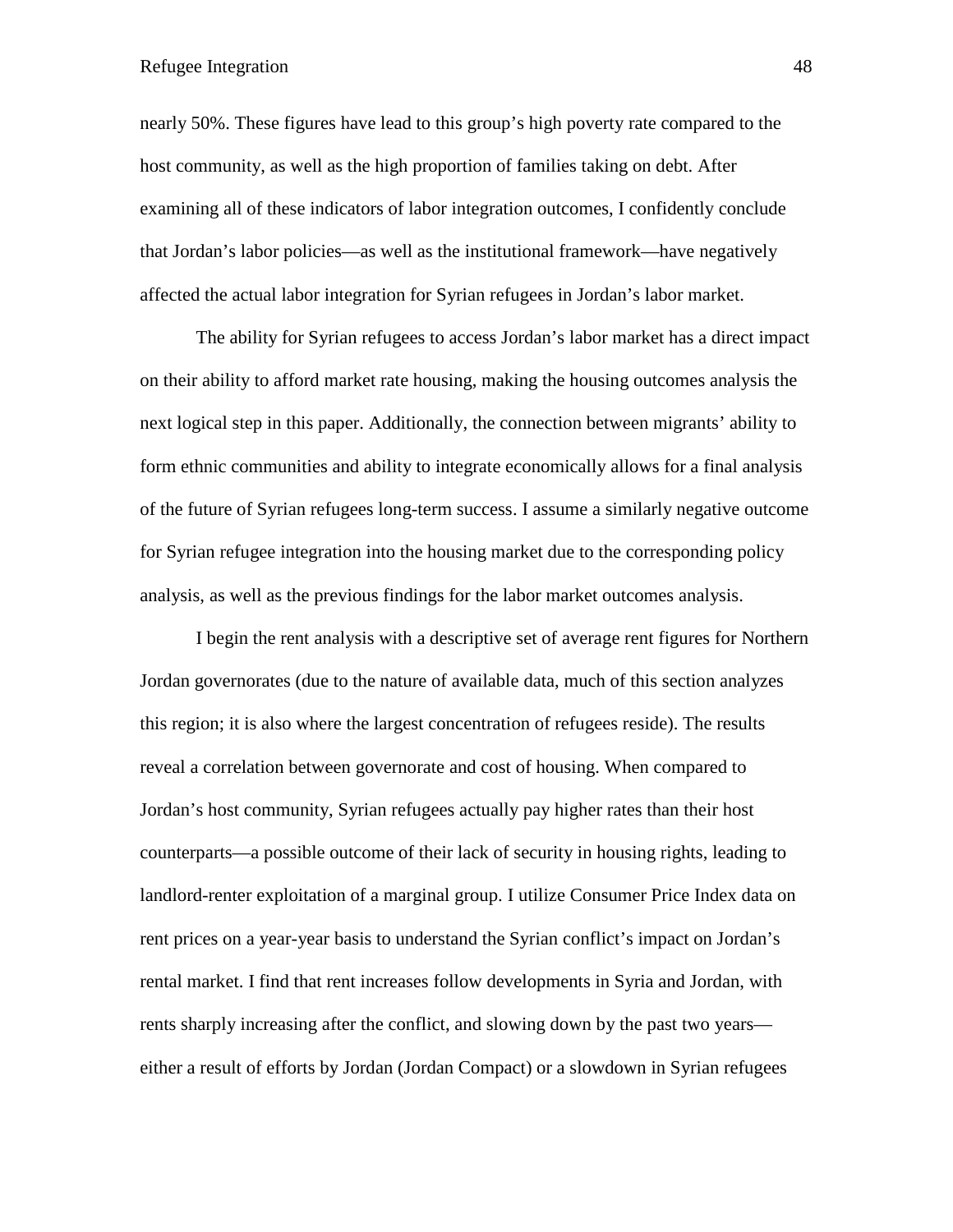crossing over into Jordan. This presents a positive outlook for distressed Syrian refugees facing rising rents for the majority of their time in Jordan.

To further the understanding of rent increases in Jordan, explicitly Syrian refugees' rents, I utilize REACH International's data collected on Northern Jordan governorates' rents and households. I make three hypotheses based on Greulich, Quigley, and Raphael's assertion that "a large influx of immigrants may result in substantial increases in housing prices and rents in those areas" (2004:150). The three hypotheses are as follows:

(1) As average household size increases, average rent decreases.

(2) An increase in BSU population correlates with an increase in average rent.

(3) As number of households in a BSU increases, average rent increases.

Utilizing linear regressions for all three hypotheses, the results corresponded statistically significantly with the expected outcomes. The results reveal that household size impacts where residents live in order to find lower rents for their larger families. Additionally, a greater population of Syrian refugees, as well as number of households positively correlates with income, likely resulting from the increased pressure Syrian refugees place on housing.

I finally turn my attention to Syrian refugees' ability to concentrate and form enclaves, while problematic in some ways (including initial spatial integration), they have been a demonstrated mechanism for mobility ladders and economic and spatial integration. For this analysis, I examine Syrian refugees' security of tenure as renters, in addition to utilizing previous findings. The rate Syrian refugees state they have moved within the last year far outnumbers Jordanians. Syrian refugees stated they had moved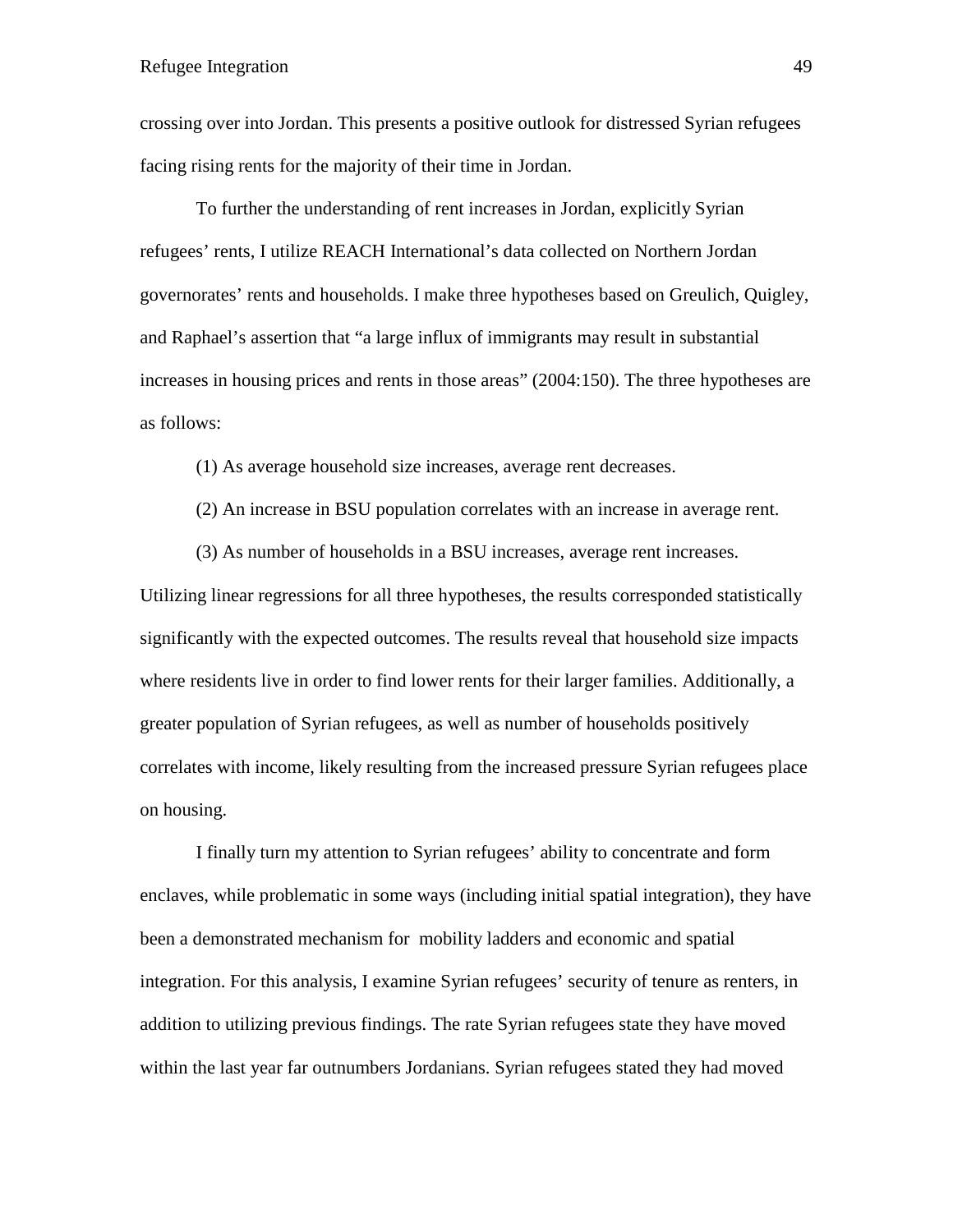homes (at least three times) at forty times the rate Jordanians had moved once within the last year. This creates a challenge for the formation of community or kinship ties with other community members as refugees are in a constant state of displacement due to high rents and low housing security from a policy standpoint. The additional findings that greater population/households leading to higher rents creates a disincentive for Syrian refugees to concentrate in these areas as they cannot afford rents as it is.

This last finding has long-term implications for the success of Syrian refugees in Jordan in terms of labor market integration and eventually spatial integration. The immediate Syrian refugee dispersal means they skip a typical step in immigrant and refugee integration: ethnic enclave formation. While spatial segregation into enclaves inherently opposes spatial integration, it has often been a necessary prerequisite for integration into the labor market for immigrant communities, which is a necessary step for spatial integration across class lines (Schneider & Crul 2010:1144; Wessel et al. 2017:831). Without these enclaves to provide mobility ladders for integration into the labor market, the long-term spatial integration for Syrian refugees seems negligible. Unfortunately this paper is, for the most part, unable to assess the affects the more recent Jordan Compact has on Syrian's housing outcomes; there are indicators (slowdown in rent increases) that positive outcomes will arise to allow for communities to form.

Due to the inability to actually travel to Jordan and collect data, the methodology is at mercy to available data on the Internet. Fortunately, Jordan's department of statistics provides comprehensive data on Jordan by year—including recent data from 2017--on areas specific to this study, such as rental, unemployment, and labor statistics. This is a sufficient resource for understanding Jordan's host communities, but has limited data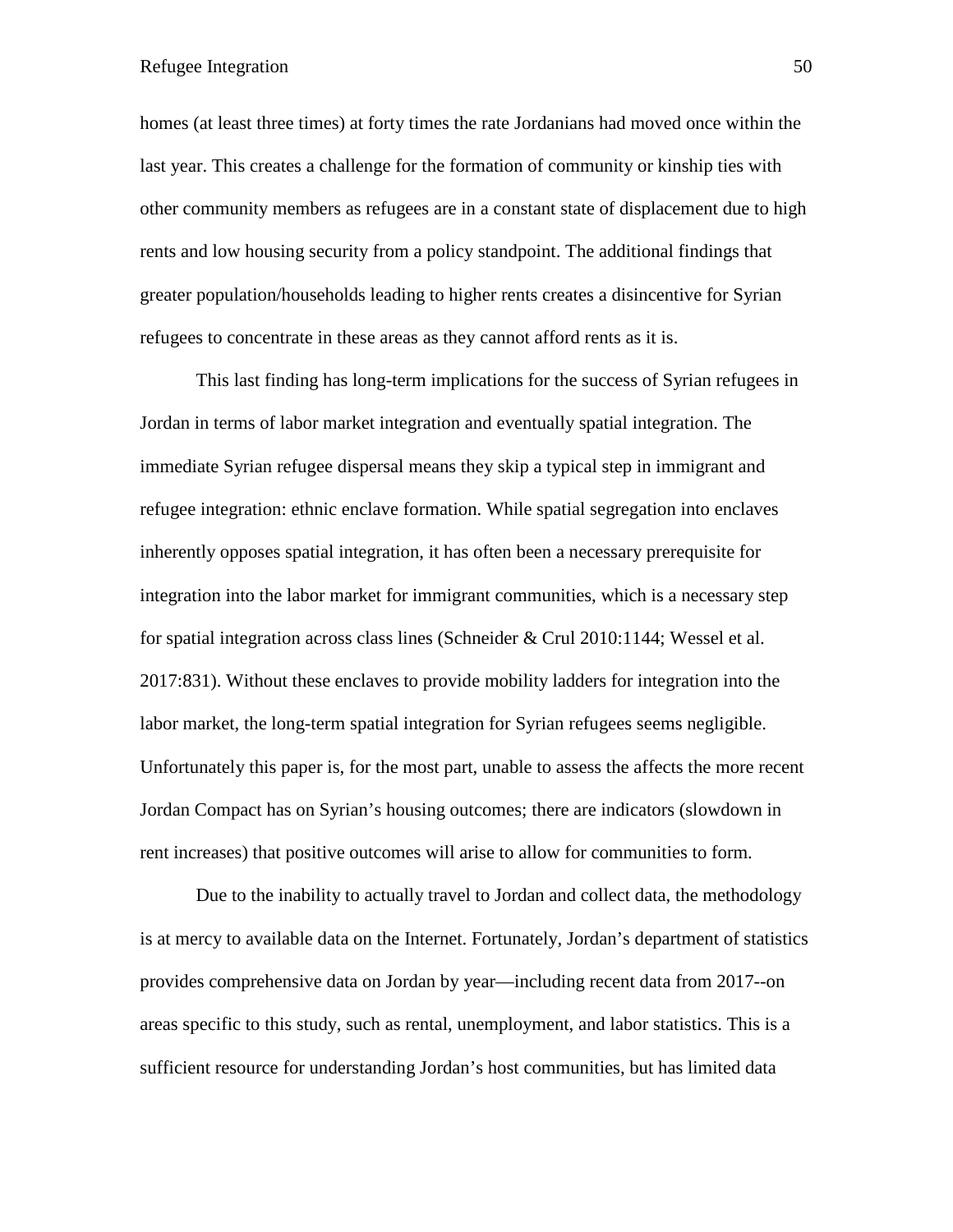regarding refugees specifically (reflecting their policies lack of refugee references). This obligates a reliance on data collected by a variety of actors for refugees, which often do not have data as current as would be ideal.

Most data was collected most currently in 2015, and some in 2013 (REACH's map data, among others). This necessitates the methodology to avoid referencing the Jordan Compact in the policy analysis because the outcome data will not represent postcompact outcomes. Additionally, the REACH data does not provide geographic size of the Basic Service Units (BSUs), making an analysis (and controlling for) of density and other geographic analyses impossible for this study.

Finally, I conclude a relationship among all three sections of the analysis. I maintain that the historical/institutional framework of refugees in Jordan inform the policies that are imposed upon them. These policies perpetuate their institutional inability to participate in policy formation/reform through their negative outcomes on integration into the Jordanian host communities and labor markets. The policies and institutions that create roadblocks to ethnic enclave formation, which is their path to success, bar Syrian refugees from this: labor market incorporation and spatial integration. As a result, the status quo is perpetual; the Jordan Compact may marginally help Syrian refugees find work, but this is not sufficient for integration without institutional reform.

# **Conclusion**

Sociologist Matthew Desmond recently wrote in *Evicted*: "it is hard to argue that housing is not a fundamental human need. Decent, affordable housing should be a basic right for everybody in this country. The reason is simple: without stable shelter, everything else falls apart." (2016:300). Although he is writing about US citizens in poor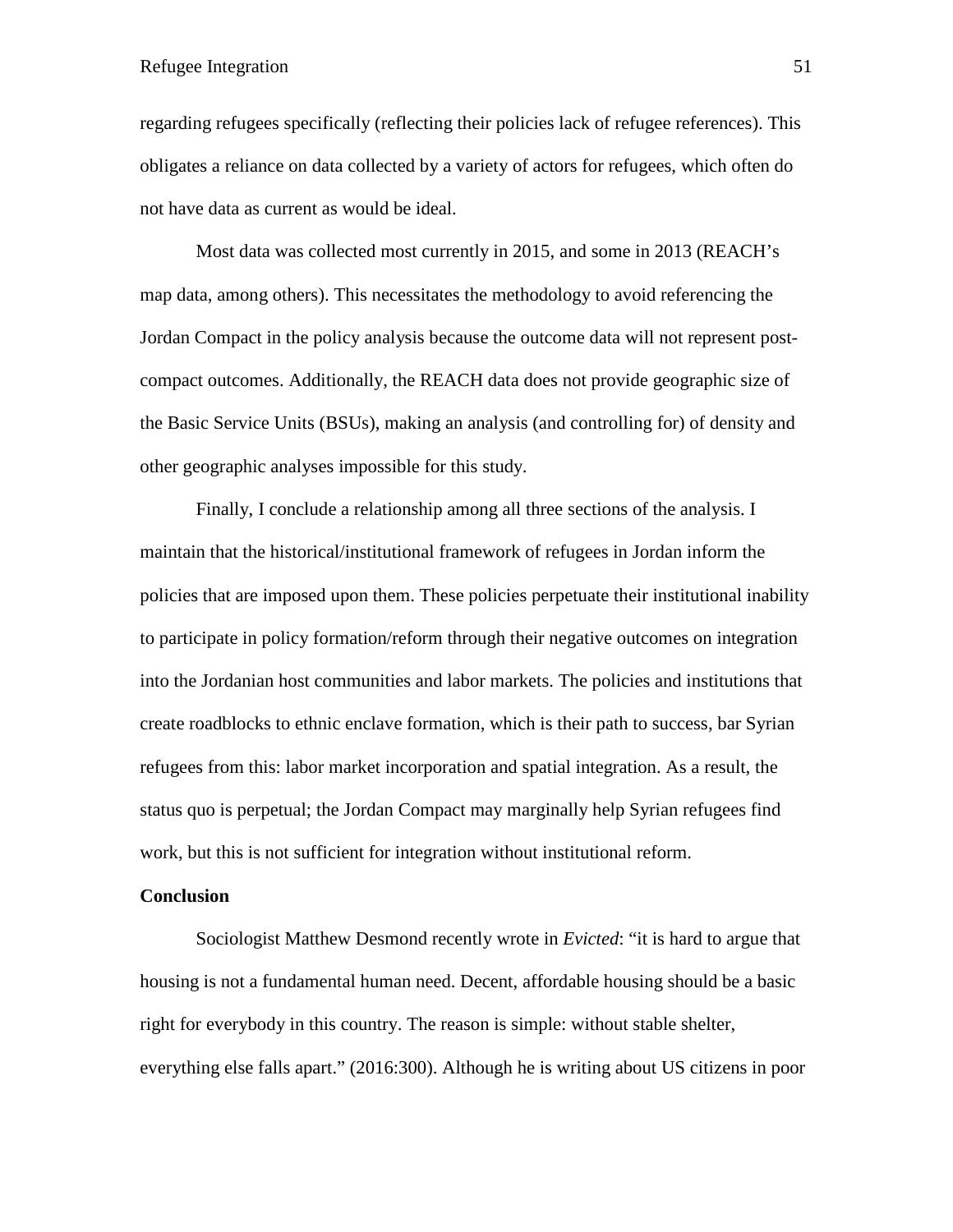neighborhoods of Milwaukee, Desmond gets at the heart of the need for stable housing for everybody, especially those in marginalized positions: it is the bedrock of life; without it, life falls apart. We can also take it a step further, arguing for accessibility to not just housing, but also a healthy community.

Jordan's policies towards a population recently torn from their homes in often dramatic and traumatizing fashion (Washington & Rowell 2013, table 4:12) disregards these notions of housing justice. Fortunately, it does accept (nearly) all refugees into its borders, accepting the international law of non-refoulement. Once across the border, however, refugees find themselves in a state of stagnation with few routes for growth or integration. By accepting large segments of refugees but not promoting integration, Jordan has created a policy of a divided state: one of Jordanian nationals, and one of a growing and disenfranchised forcibly displaced population. This paper provides insights into how historical and institutional contexts from policies that affect the communities of a country.

While it is easy to critique the policies affecting refugees in a country that has a large refugee population, it ignores the need for countries everywhere to start committing a fair share to taking in, and housing the world's refugees. Jordan's refugee policy regime may have negative connotations (something worth noting and critiquing) it must be in conjunction with an understanding of other solutions to the issues refugees face, such as resettlement to Global North states after arrival to Jordan, as well as repatriation when applicable. Jordan is the country with the largest proportion of refugees to national population, reflecting the greater trend of refugees from the Global South forcibly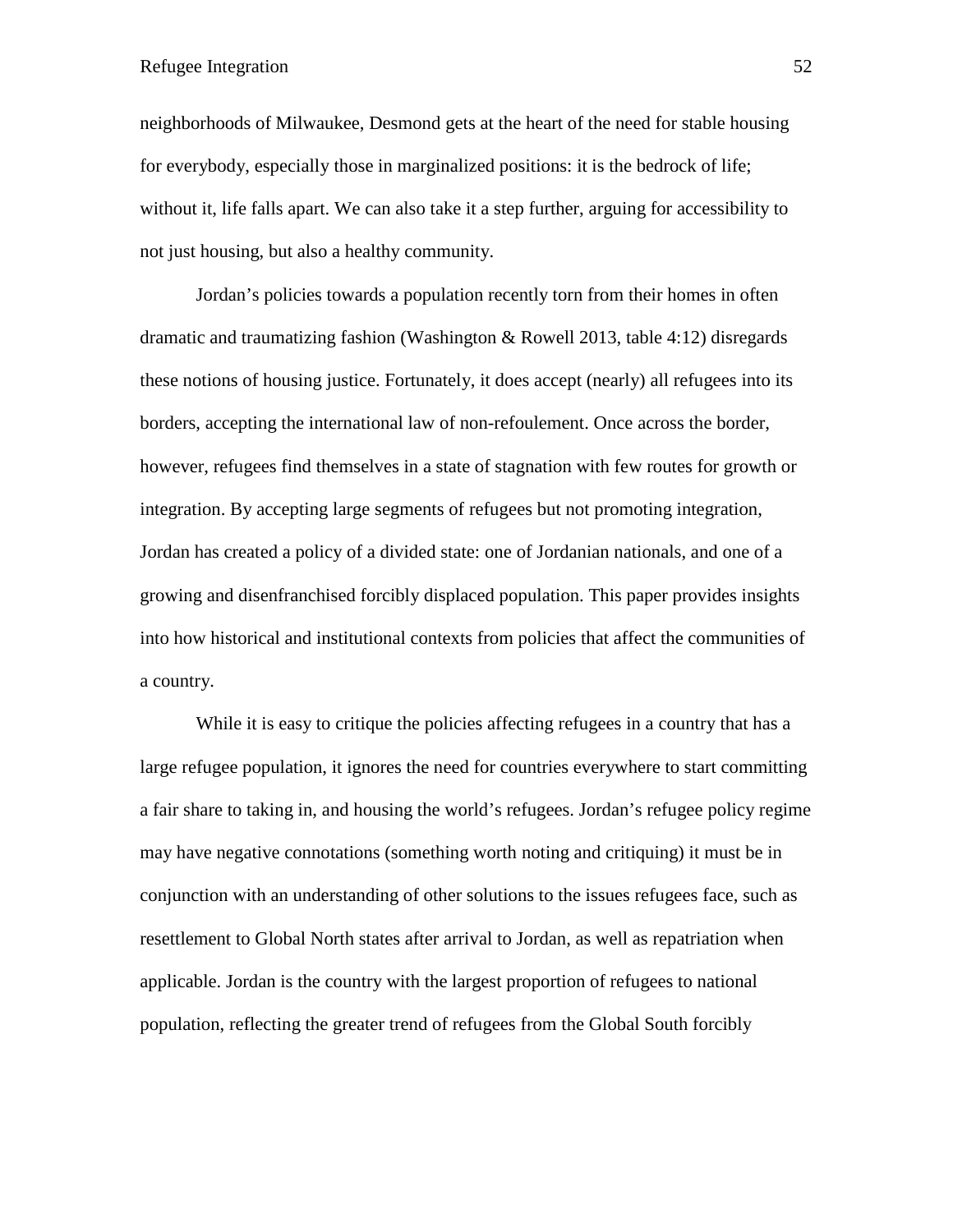displaced for extended periods of time into other countries of the Global South: into low and middle income countries such as Jordan.

The findings in this study examined what happens after forced migrants arrive to their destination, but I call for increased research into the causes of refugee crises for an improved understanding in proactive preventative measures, as well as the Global North's role in the global refugee crises: potential causation and reaction. Assessing the situation reactively is important and must be continued to improve the conditions of today's current refugees, and more research must be conducted employing theory as a foundation; moreover, research must be done in tandem to prevent these conflicts that create refugees. Preventative measures, and a greater response by the Global North in accepting refugees into their borders can provide a chance for Jordan to pro-actively reform its refugee policy regime for the promotion of equality among all residents within its borders.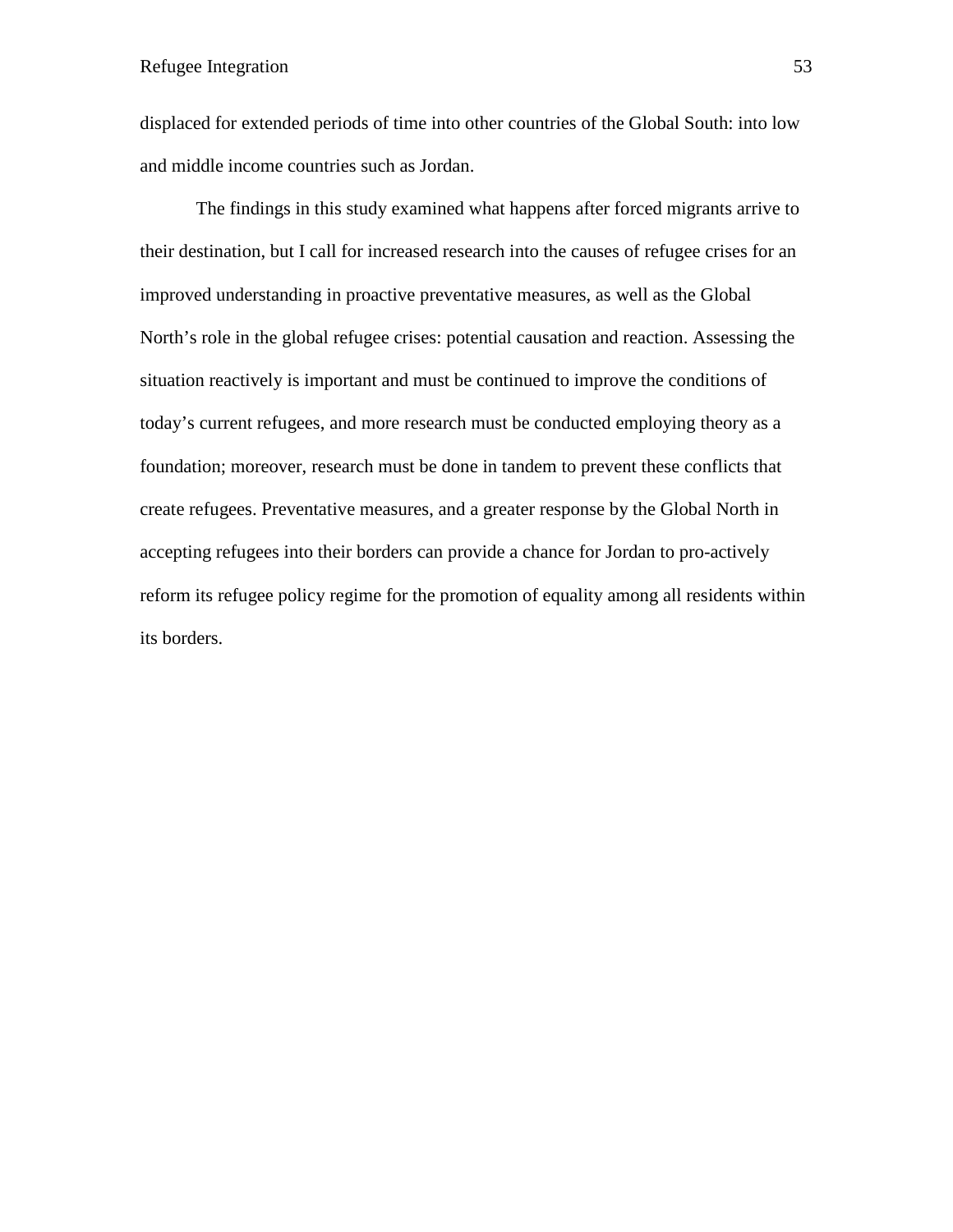# **Appendices**

| <b>Labor Market Policy Integration Index Score Card</b> |  |
|---------------------------------------------------------|--|
| <b>Housing Policy Integration Index Score Card</b>      |  |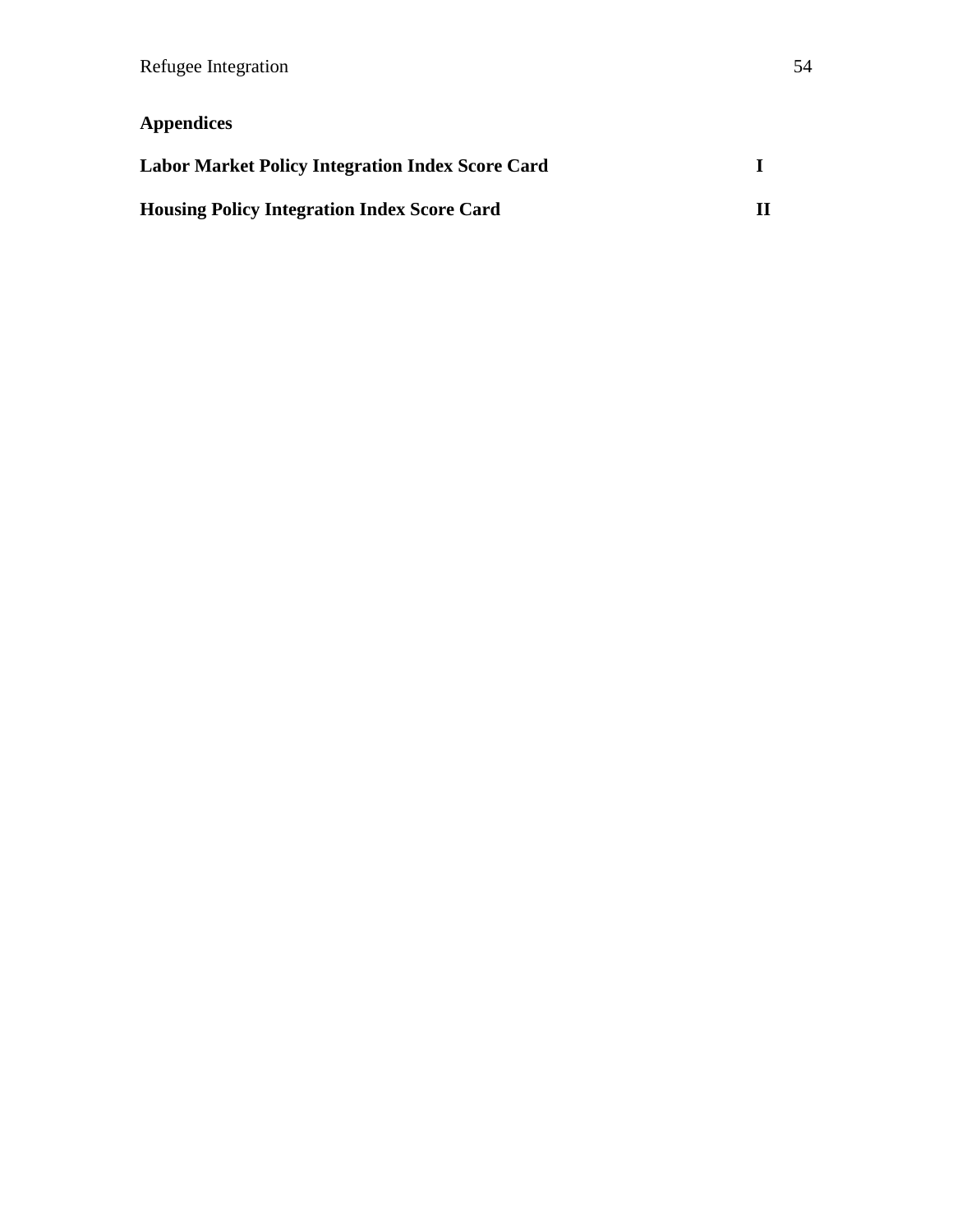| <b>LABOUR</b><br><b>MARKET</b><br><b>MOBILITY</b> |                                                                                                                                                                                                                                                                                                                        | 100                                                                                                                     | 50                                                                                                                             | 0                                                                                      | Score       | Comments                                                                                                                                                                                                                                                                                                                                                                                     |
|---------------------------------------------------|------------------------------------------------------------------------------------------------------------------------------------------------------------------------------------------------------------------------------------------------------------------------------------------------------------------------|-------------------------------------------------------------------------------------------------------------------------|--------------------------------------------------------------------------------------------------------------------------------|----------------------------------------------------------------------------------------|-------------|----------------------------------------------------------------------------------------------------------------------------------------------------------------------------------------------------------------------------------------------------------------------------------------------------------------------------------------------------------------------------------------------|
| <b>ACCESS</b>                                     | Can legal<br>migrant<br>workers and<br>their families'<br>access and<br>change jobs in<br>all sectors like<br>nationals?                                                                                                                                                                                               |                                                                                                                         |                                                                                                                                |                                                                                        | 40          |                                                                                                                                                                                                                                                                                                                                                                                              |
| <b>Immediate</b><br>access to<br>labor<br>market  | What<br>categories of<br>foreign<br>residents have<br>equal access to<br>employment<br>as nationals?<br>a. Permanent<br>residents<br>b. Residents on<br>temporary<br>work permits<br>(excluding<br>seasonal)<br>within period<br>of $\leq 1$ year<br>c. Residents on<br>family reunion<br>permits (same<br>as sponsor) | All of them                                                                                                             | A and (C or<br>certain<br>categories of<br>B)                                                                                  | Only A or<br>None                                                                      | 50          | 1973 Residence<br>and Foreigners'<br>Affairs Law<br>instructs Jordanian<br>nationals and<br>companies not to<br>employ foreigners<br>without a valid<br>residence permit.<br>Although some<br>exceptions are<br>made for political<br>asylums (Law no.<br>24 Article 35)                                                                                                                     |
| <b>Access to</b><br>private<br>sector             | Are foreign<br>residents able<br>to accept any<br>private-sector<br>employment<br>under equal<br>conditions as<br>nationals?                                                                                                                                                                                           | Yes. There<br>are no<br>additional<br>restrictions<br>than those<br>based on<br>type of<br>permit<br>mentioned<br>above | Other<br>limiting<br>conditions<br>that apply to<br>foreign<br>residents,<br>e.g. linguistic<br>testing<br>(please<br>specify) | Certain<br>sectors and<br>activities<br>solely for<br>nationals<br>(please<br>specify) | $\mathsf 0$ | The government<br>closes certain<br>professions off to<br>foreign workers.<br>The professions<br>that are officially<br>closed are<br>administrative and<br>accounting,<br>clerical,<br>telecommunicatio<br>ns, sales, most<br>technical<br>professions,<br>including<br>mechanical and car<br>repair,<br>engineering,<br>education and<br>some professions<br>in hospitality (MOL<br>2016). |

*Appendix I: Labor Market Integration Index*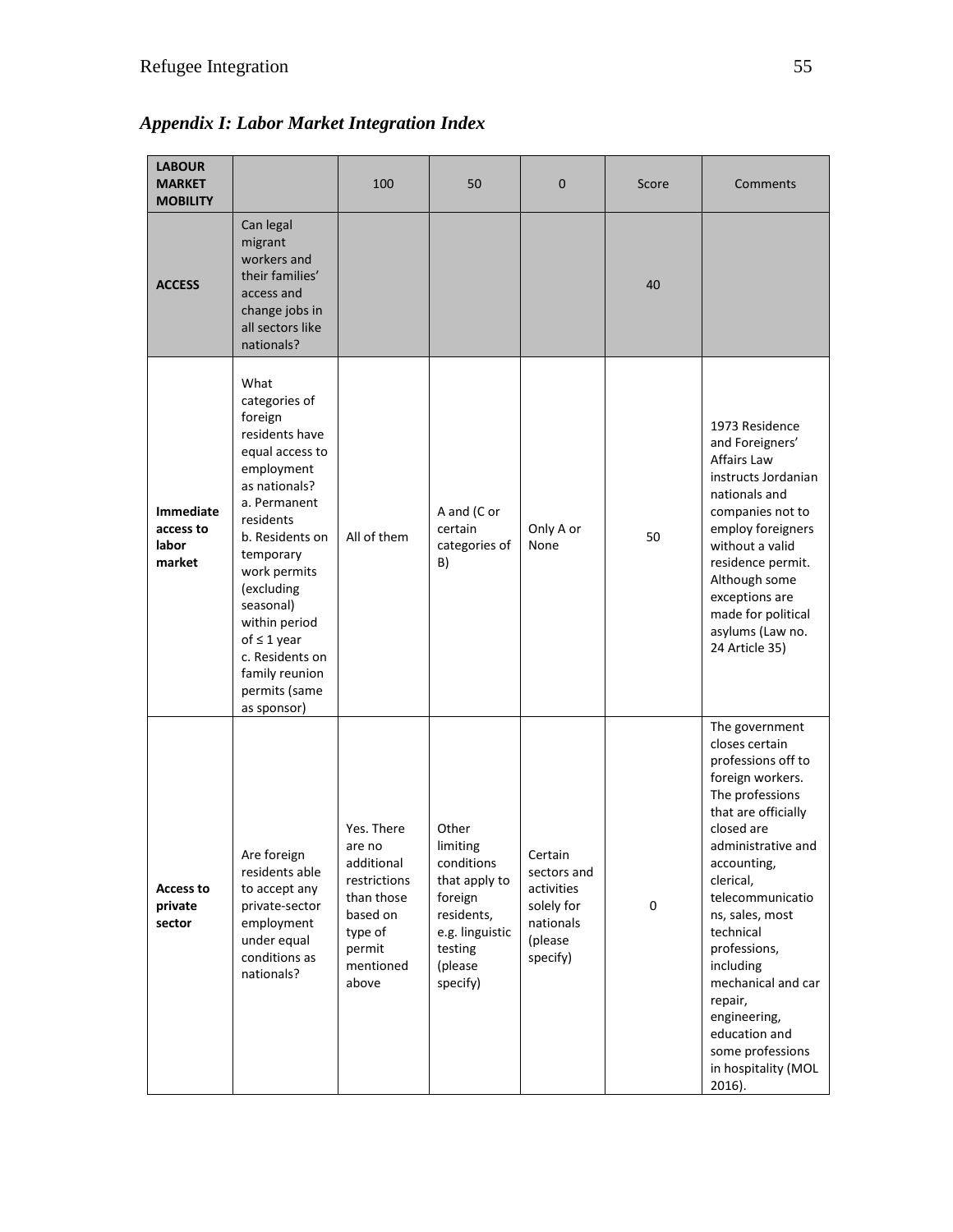| Access to<br>public<br>sector                           | Are foreign<br>residents able<br>to accept any<br>public-sector<br>employment<br>under equal<br>conditions as<br>nationals?<br>(excluding<br>exercise of<br>public<br>authority e.g.<br>police,<br>defense, heads<br>of<br>units/divisions<br>but not<br>excluding civil<br>servants and<br>permanent<br>staff) | Yes. Only<br>restriction is<br>exercise of<br>public<br>authority<br>and<br>safeguard<br>general<br>state<br>interest   | Other<br>restrictions<br>(please<br>specify)                                                                                   | Only for<br>nationals                                                                  | 0   | <b>Only Nationals</b><br>(refugees not<br>explicitly outlawed<br>from public sector,<br>but insignificant<br>numbers work in<br>itdefacto<br>restricted)*From<br>the Jordan<br>Department of<br><b>Statistics</b>                                                                                                                                                                                                                                          |
|---------------------------------------------------------|-----------------------------------------------------------------------------------------------------------------------------------------------------------------------------------------------------------------------------------------------------------------------------------------------------------------|-------------------------------------------------------------------------------------------------------------------------|--------------------------------------------------------------------------------------------------------------------------------|----------------------------------------------------------------------------------------|-----|------------------------------------------------------------------------------------------------------------------------------------------------------------------------------------------------------------------------------------------------------------------------------------------------------------------------------------------------------------------------------------------------------------------------------------------------------------|
| <b>Immediate</b><br>access to<br>self<br>employme<br>nt | a. Permanent<br>residents<br>b. Residents on<br>temporary<br>work permits<br>(excluding<br>seasonal)<br>within period<br>of $\leq 1$ year<br>c. Residents on<br>family reunion<br>permits (same<br>as sponsor)                                                                                                  | All of them                                                                                                             | A and (C or<br>certain<br>categories of<br>B)                                                                                  | Only A or<br>None                                                                      | 50  | Only permanent<br>residents have<br>access to self-<br>employment<br>Article (12) of<br>Labor Law No. 8 of<br>1996 specifies that<br>foreigners must<br>have work permit<br>submitted by an<br>approved<br>employer. There<br>are exceptions,<br>specifically<br>regarding<br>investing.<br>According to the<br>Invest Law No. 16<br>of 1995,<br>foreigners,<br>including Syrian<br>Refugees, are able<br>to invest in certain<br>sectors: Article<br>(24) |
| <b>Access to</b><br>self<br>employme<br>nt              | Are foreign<br>residents able<br>to take up self-<br>employed<br>activity under<br>equal<br>conditions as<br>nationals?                                                                                                                                                                                         | Yes. There<br>are no<br>additional<br>restrictions<br>than those<br>based on<br>type of<br>permit<br>mentioned<br>in 14 | Other<br>limiting<br>conditions<br>that apply to<br>foreign<br>residents,<br>e.g. linguistic<br>testing<br>(please<br>specify) | Certain<br>sectors and<br>activities<br>solely for<br>nationals<br>(please<br>specify) | 100 | No Additional<br><b>Restrictions</b>                                                                                                                                                                                                                                                                                                                                                                                                                       |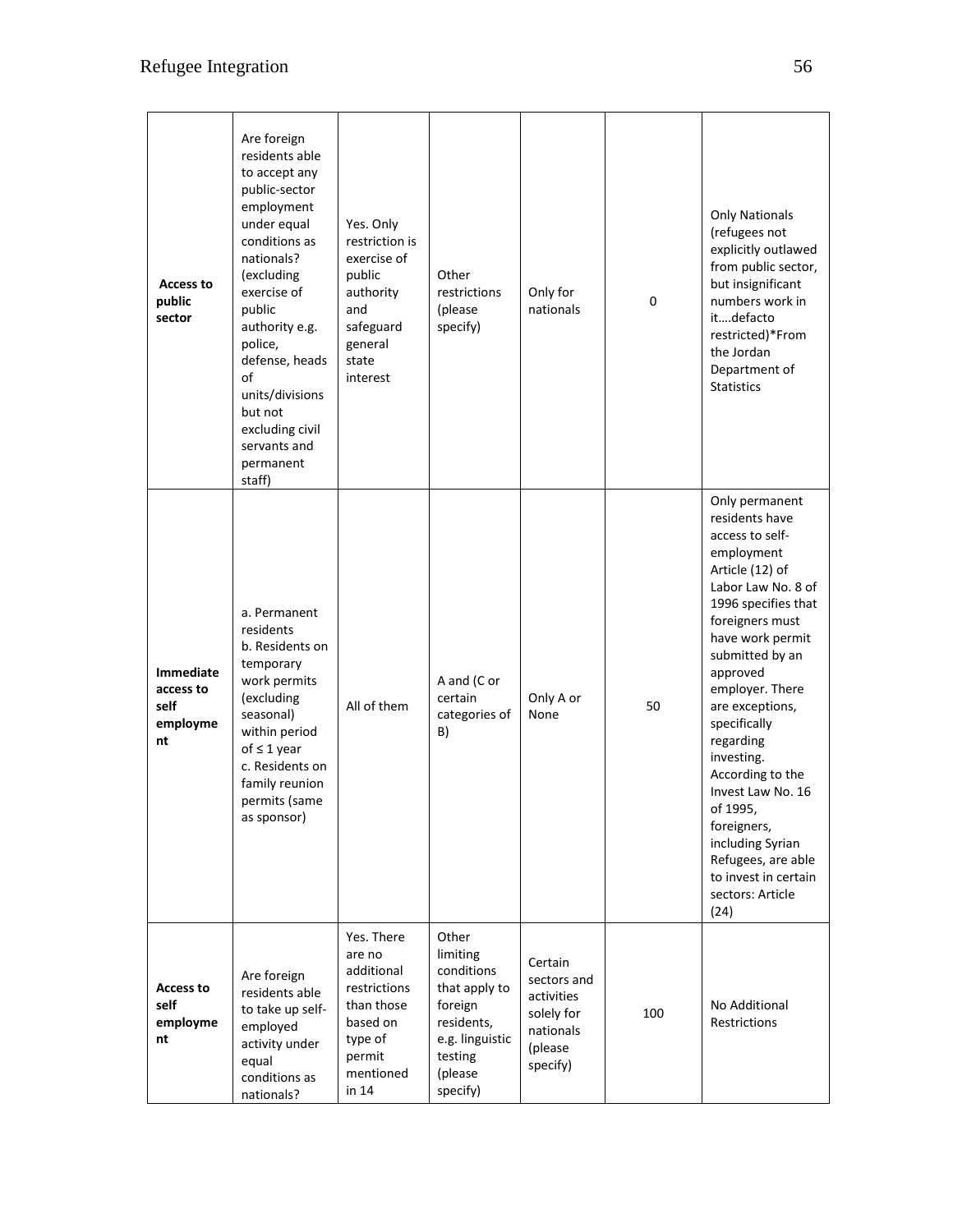| <b>WORKERS'</b><br><b>RIGHTS</b>       | Do legal<br>migrants have<br>the same work<br>and social<br>security rights<br>like Jordanian<br>nationals?                                                                                                                                                              |                                   |                                                 |                                | 75  |                                                                                                                                                                                                                                                                                                                                                          |
|----------------------------------------|--------------------------------------------------------------------------------------------------------------------------------------------------------------------------------------------------------------------------------------------------------------------------|-----------------------------------|-------------------------------------------------|--------------------------------|-----|----------------------------------------------------------------------------------------------------------------------------------------------------------------------------------------------------------------------------------------------------------------------------------------------------------------------------------------------------------|
| Membershi<br>p in trade<br>unions      | Membership of<br>and<br>participation in<br>trade unions<br>associations<br>and work-<br>related<br>negotiation<br>bodies                                                                                                                                                | Equal access<br>with<br>nationals | Restricted<br>access to<br>elected<br>positions | Other<br>restrictions<br>apply | 100 | Some unions<br>specifically<br>advocate for<br>migrant workers,<br>and beginning to<br>advocate for<br>refugee workers as<br>well (e.g. the<br>garment industry)<br>(Katta 2016a: 20).                                                                                                                                                                   |
| <b>Access to</b><br>social<br>security | A. Long-term<br>residents B.<br>Residents on<br>temporary<br>worker permits<br>C. Residents on<br>family reunion<br>permits                                                                                                                                              | All of them                       | A and (C or<br>certain<br>categories of<br>B)   | Only A or<br>None              | 50  | Most<br>governmental<br>social services are<br>Jordanian only, but<br>some are<br>accessible to<br>refugees, but often<br>at low rates (ODI<br>$2017$ ).<br>Additionally, there<br>are non-<br>governmental<br>services targeted<br>to refugees, but<br>these are parallel<br>programs, which<br>have been noted<br>to be detrimental<br>to integration. |
| <b>Access to</b><br>housing            | (e.g.,<br>public/social<br>housing,<br>participation in<br>housing<br>financing<br>schemes)<br>a. Long-term<br>residents<br>b. Residents on<br>temporary<br>work permits<br>(excluding<br>seasonal)<br>c. Residents on<br>family reunion<br>permits (same<br>as sponsor) | All of them                       | A and (C or<br>certain<br>categories of<br>B)   | Only A or<br>None              | 50  | While not<br>restricted to social<br>housing, it is not<br>targeted towards<br>refugees, and<br>separate<br>organizations such<br>as the Norwegian<br>Refugee Council<br>handles most<br>refugee housing<br>assistance needs<br>(ODI 2017).                                                                                                              |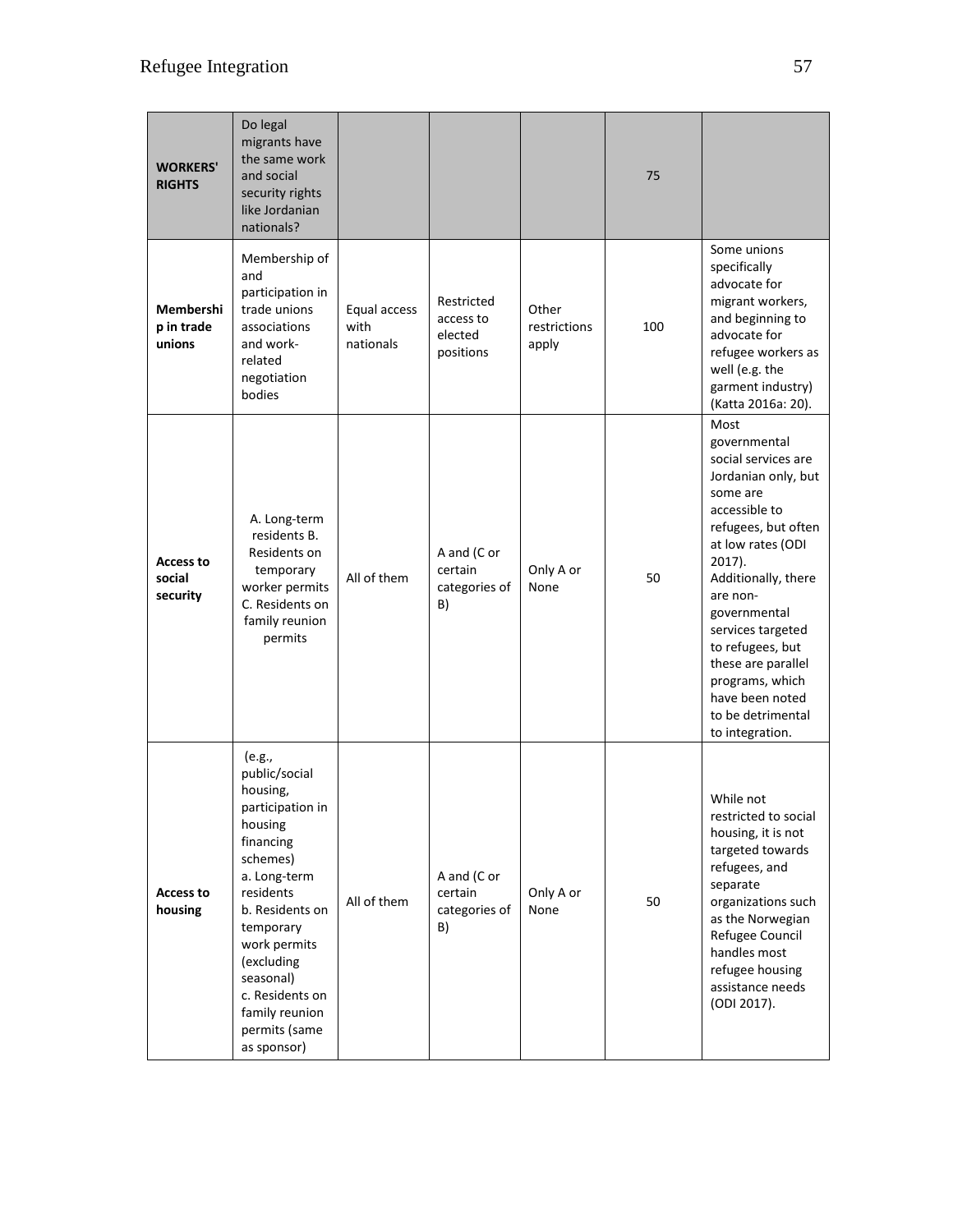| <b>Working</b><br>conditions | Do TCNs have<br>guaranteed<br>equal working<br>conditions?<br>(safe and<br>healthy<br>working<br>conditions,<br>treatment in<br>case of job<br>termination or<br>dismissal,<br>payment/wage<br>s, taxation) | Equal<br>treatment<br>with<br>nationals in<br>all areas | No equal<br>treatment in<br>at least one<br>area (please<br>specify) | No equal<br>treatment<br>in more<br>than one<br>area<br>(please)<br>specify) | 100 | Refugee workers<br>with a permit are<br>under the same<br>work rights as<br>nationals (Labor<br>Law No 24). |
|------------------------------|-------------------------------------------------------------------------------------------------------------------------------------------------------------------------------------------------------------|---------------------------------------------------------|----------------------------------------------------------------------|------------------------------------------------------------------------------|-----|-------------------------------------------------------------------------------------------------------------|
|------------------------------|-------------------------------------------------------------------------------------------------------------------------------------------------------------------------------------------------------------|---------------------------------------------------------|----------------------------------------------------------------------|------------------------------------------------------------------------------|-----|-------------------------------------------------------------------------------------------------------------|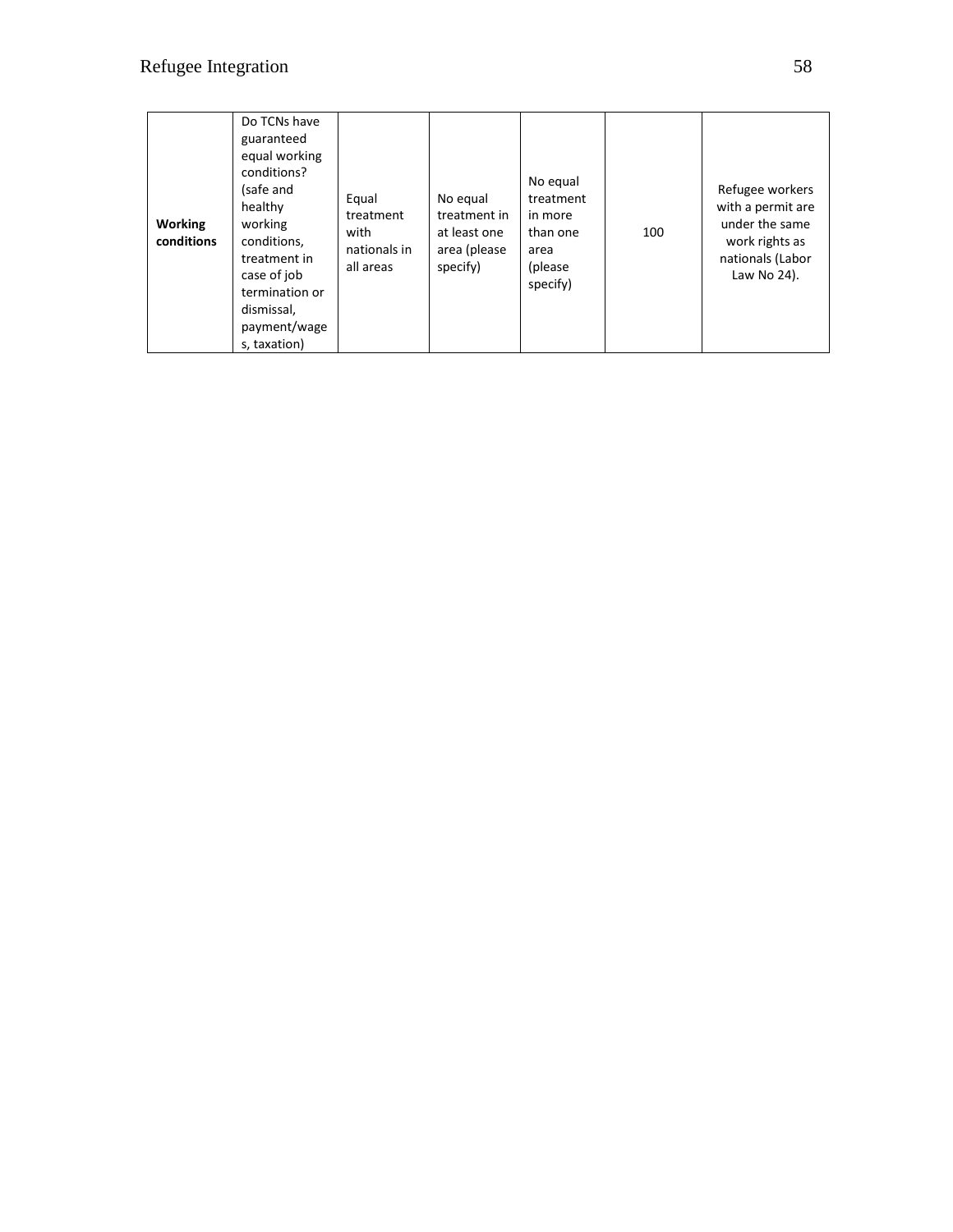| <b>PERMANENT</b><br><b>RESIDENCE</b> |                                                                                                         | 100       | 50      | $\Omega$  | Score    | Comments                                                                                                                                                                                                                                                                                                                    |
|--------------------------------------|---------------------------------------------------------------------------------------------------------|-----------|---------|-----------|----------|-----------------------------------------------------------------------------------------------------------------------------------------------------------------------------------------------------------------------------------------------------------------------------------------------------------------------------|
| <b>ELIGIBILITY</b>                   | Do temporary<br>legal residents<br>have facilitated<br>access to a<br>long-term<br>residence<br>permit? |           |         |           | 25       | <b>No</b><br>permanent<br>residence<br>permits<br>allowed for<br>foreign<br>residents, 5<br>year permits<br>$=$ longest<br>renewable<br>resident<br>permit                                                                                                                                                                  |
| <b>Residence</b><br>period           | Required time<br>of habitual<br>residence for<br>permanent<br>residency                                 | < 5 years | 5 years | > 5 years | $\Omega$ | Article 22 (b)<br>of Law No. 24<br>states, "The<br>Minister may,<br>on a proposal<br>of the<br>Director,<br>grant a<br>residence<br>permit for<br>five years to a<br>foreigner who<br>has lived<br>lawfully in the<br>Kingdom for<br>10 years. Not<br>permanent<br>but longest<br>term permit<br>allowed for<br>foreigners. |

*Appendix II: Housing Policy Integration Index Score Card*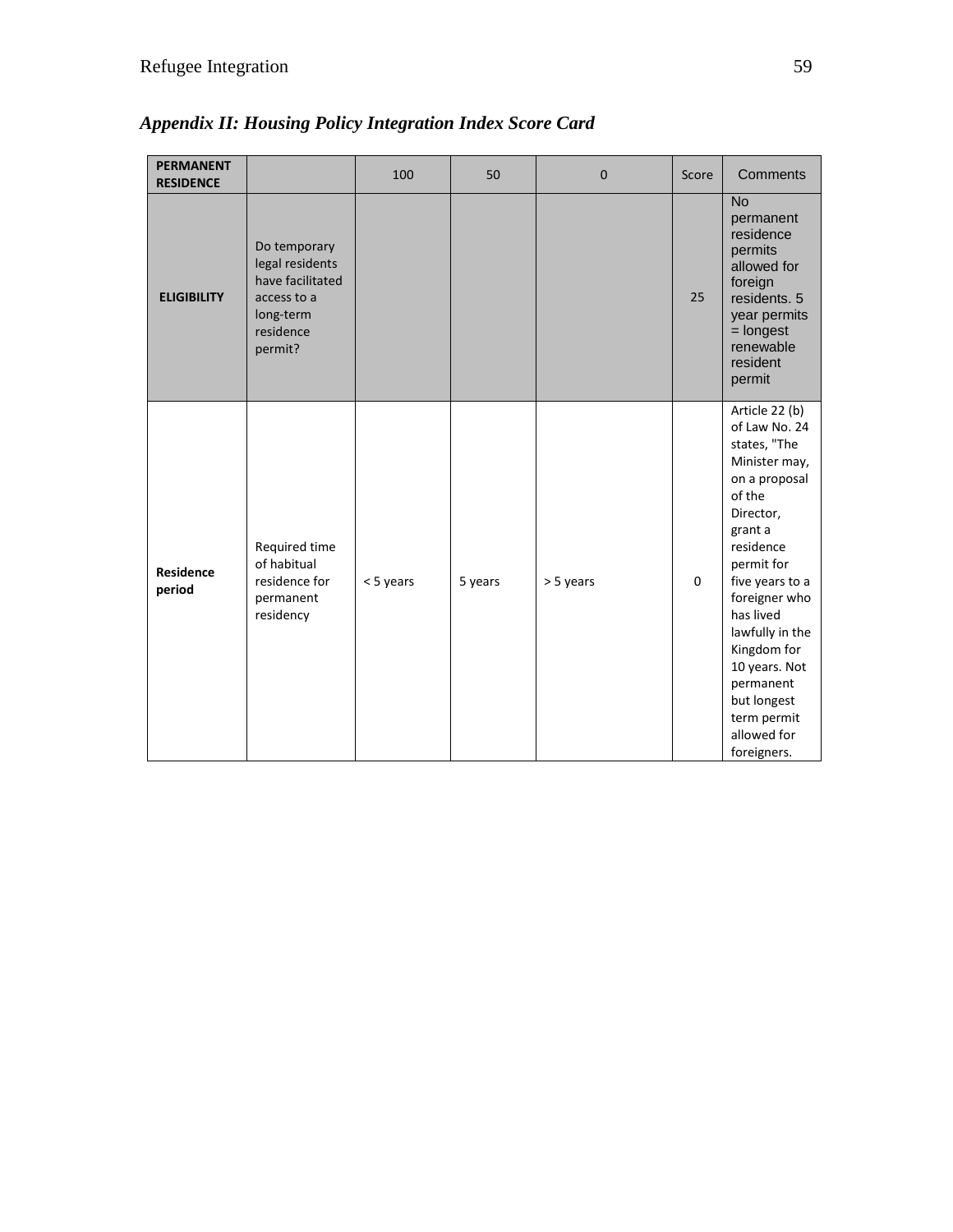| <b>Permits</b><br>considered                  | Documents<br>taken into<br>account to be<br>eligible for<br>residence        | Any foreigner                                            | Permit<br>Required:<br>must have<br>either valid<br>passport,<br>or be a<br>laissez-<br>passer | Additional<br>requirements such<br>as<br>employment/income | 50 | The only<br>requirement<br>(along with<br>the 10 Dinar<br>fee: Article 23<br>of Law no. 24)<br>for refugees is<br>to be officially<br>recognized by<br>the UNHRC to<br>be considered<br>a laissez-<br>passer (Article<br>$4a & b$ ) and<br>additional<br>requirements<br>such as<br>employment<br>are exempt<br>for refugees<br>(Article 29 h)<br>both from<br>Law No. 24 |
|-----------------------------------------------|------------------------------------------------------------------------------|----------------------------------------------------------|------------------------------------------------------------------------------------------------|------------------------------------------------------------|----|---------------------------------------------------------------------------------------------------------------------------------------------------------------------------------------------------------------------------------------------------------------------------------------------------------------------------------------------------------------------------|
| <b>Time counted</b><br>as<br>pupil/student    | Is time of<br>residence as a<br>pupil/student<br>counted?                    | Yes, all                                                 | Yes, with<br>some<br>conditions<br>(limited<br>number of<br>years or<br>type of<br>study)      | No                                                         | 50 | Admittance to<br>an<br>educational<br>establishment<br>is grounds for<br>a residence<br>permit of up<br>to one year,<br>and exempt<br>from permit<br>fees (Article<br>26 g).                                                                                                                                                                                              |
| <b>Periods of</b><br>prior-absence<br>allowed | Periods of<br>absence<br>allowed<br>previous to<br>granting of<br>status     | Longer<br>periods<br>(please<br>specify)                 | Up to 10<br>non-<br>consecutive<br>months<br>and/or $6$<br>consecutive<br>months               | Shorter periods                                            | 0  | Not specified<br>under<br>Jordanian<br>Laws*                                                                                                                                                                                                                                                                                                                              |
| <b>SECURITY OF</b><br><b>STATUS</b>           | Does the state<br>protect<br>applicants from<br>discretionary<br>procedures? |                                                          |                                                                                                |                                                            | 14 |                                                                                                                                                                                                                                                                                                                                                                           |
| <b>Maximum</b><br>duration of<br>procedure    | Maximum<br>length of<br>application<br>procedure                             | $\leq 6$ months<br>defined by<br>law (please<br>specify) | > 6 months<br>but the<br>maximum<br>is defined<br>by law<br>(please<br>specify)                | No regulation on<br>maximum length                         | 0  | No Maximum<br>time listed*                                                                                                                                                                                                                                                                                                                                                |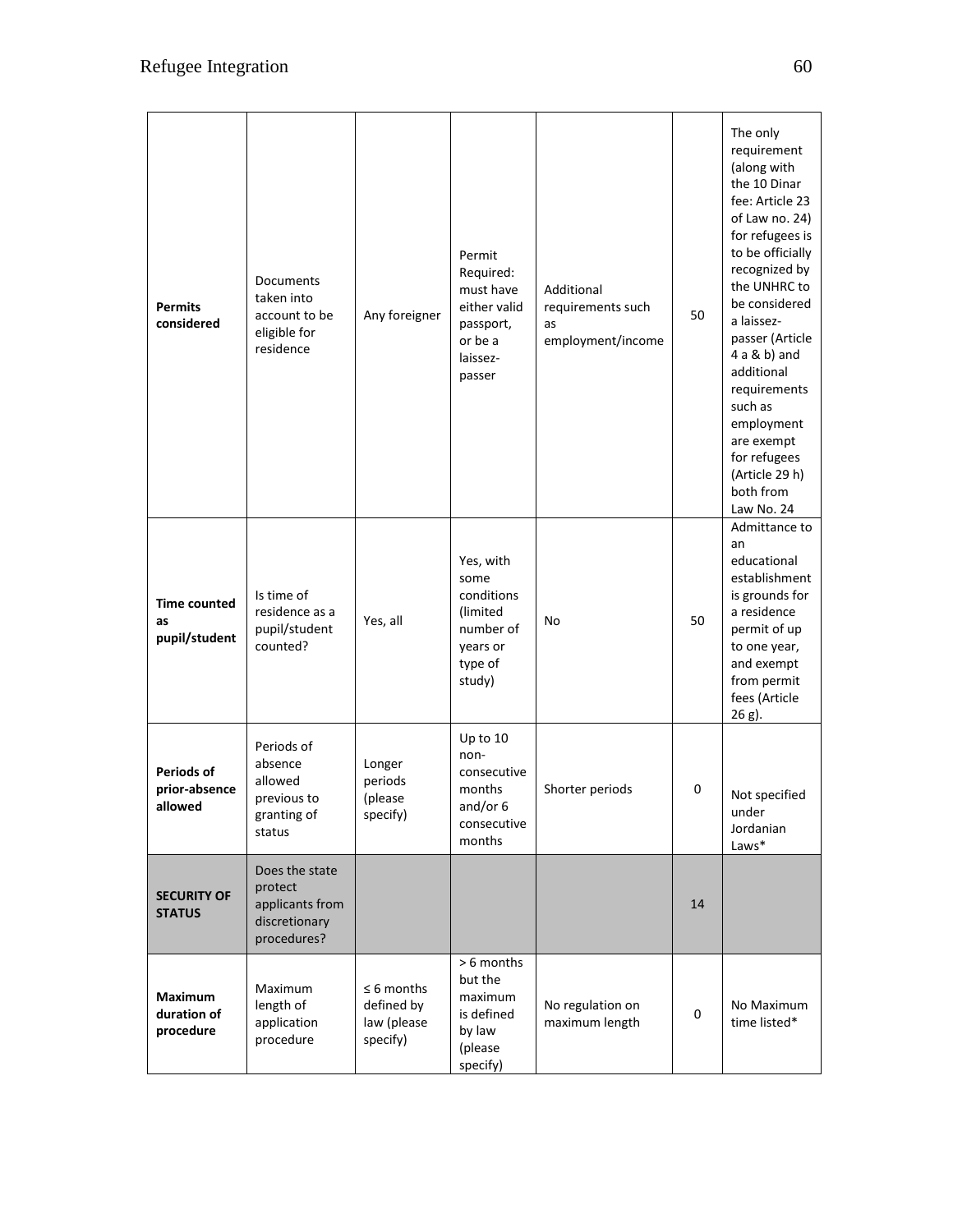| <b>Duration of</b><br>validity of<br>permit                | Duration of<br>validity of<br>permit                                                                                                                                                                                                                                                                                                         | > 5 years                      | 5 years                                              | < 5 years                                                                             | 50 | Maximum<br>residence<br>permit=5<br>years, only<br>available after<br>residence of<br>10 years.<br>Regular<br>permits last 1<br>year (Law No.<br>24 Article 22) |
|------------------------------------------------------------|----------------------------------------------------------------------------------------------------------------------------------------------------------------------------------------------------------------------------------------------------------------------------------------------------------------------------------------------|--------------------------------|------------------------------------------------------|---------------------------------------------------------------------------------------|----|-----------------------------------------------------------------------------------------------------------------------------------------------------------------|
| Renewable<br>permit                                        | Renewable<br>permit                                                                                                                                                                                                                                                                                                                          | Automatically                  | Upon<br>application                                  | Provided original<br>requirements are<br>still met                                    | 0  | Subject to<br>original<br>requirements<br>(Article 22 a--<br>Law No. 24)                                                                                        |
| <b>Periods of</b><br>absence<br>allowed                    | Periods of<br>absence<br>allowed for<br>renewal, after<br>granting of<br>status<br>(continuous or<br>cumulative)                                                                                                                                                                                                                             | $\geq$ 3 years                 | 1 year<, $<$<br>3 years                              | $\leq 1$ year                                                                         | 0  | Not stated in<br>residence<br>law*                                                                                                                              |
| <b>Grounds for</b><br>rejection,<br>withdrawal,<br>refusal | a. proven fraud<br>in the<br>acquisition of<br>permit<br>b. sentence for<br>serious crimes,<br>c. actual and<br>serious threat<br>to public policy<br>or national<br>security,<br>d. original<br>conditions are<br>no longer<br>satisfied (e.g.<br>unemployment<br>or economic<br>resources)<br>e. additional<br>grounds (please<br>specify) | No other<br>than a and/or<br>C | <b>Includes</b><br>three of the<br>listed<br>grounds | Includes all listed<br>grounds (a-d) and/or<br>additional grounds<br>(please specify) | 50 | Only states<br>that original<br>conditions<br>must be met<br>(d) (Article<br>22a & 28)                                                                          |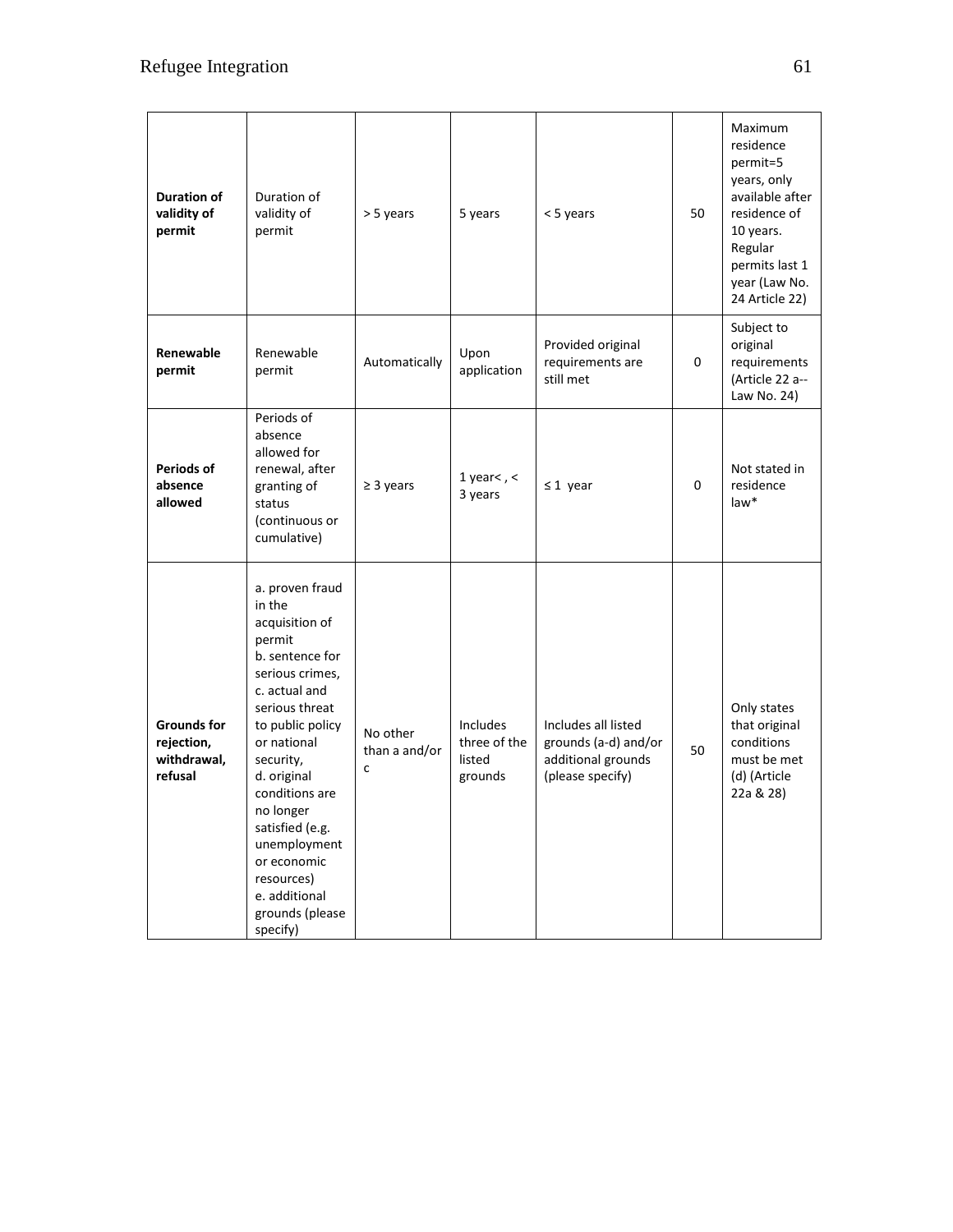| Personal<br>circumstances<br>considered<br>before<br>expulsion | a. personal<br>behavior<br>b. age of<br>resident,<br>c. duration of<br>residence,<br>d.<br>consequences<br>for both the<br>resident and his<br>or her family,<br>e. existing links<br>to the State<br>concerned<br>f. (non-)existing<br>links to the<br>resident's<br>country of<br>origin (including<br>problems with<br>re-entry for<br>political or<br>citizenship<br>reasons) | More<br>elements<br>than b,c,d<br>and e | At least b,<br>c, d and e | One or more of b, c,<br>d or e are not taken<br>into account | 0 | Duration and<br>family are not<br>considered*                    |
|----------------------------------------------------------------|-----------------------------------------------------------------------------------------------------------------------------------------------------------------------------------------------------------------------------------------------------------------------------------------------------------------------------------------------------------------------------------|-----------------------------------------|---------------------------|--------------------------------------------------------------|---|------------------------------------------------------------------|
| <b>Expulsion</b><br>precluded                                  | a. after 20<br>years of<br>residence as a<br>long-term<br>residence<br>permit holder,<br>b. in case of<br>minors, and<br>c. residents<br>born in the<br>State<br>concerned or<br>admitted<br>before they<br>were 10 once<br>they have<br>reached the<br>age of 18                                                                                                                 | In all three<br>cases                   | At least one<br>case      | None                                                         | 0 | None of these<br>exceptions<br>mentioned in<br>relevant<br>laws* |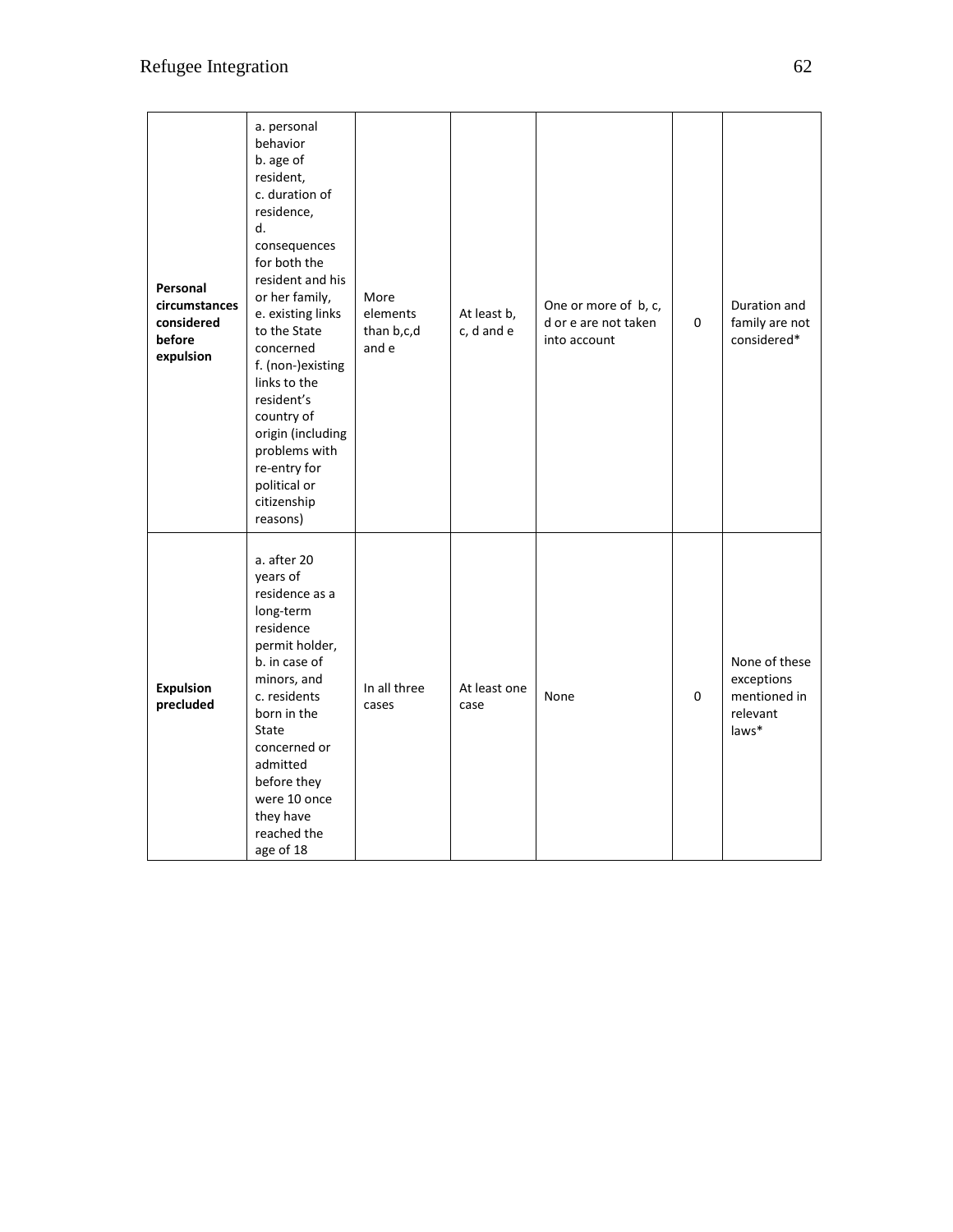| Legal<br>protection                                      | Legal<br>guarantees and<br>redress in case<br>of refusal, non-<br>renewal, or<br>withdrawal:<br>a. reasoned<br>decision<br>b. right to<br>appeal<br>c.<br>representation<br>before an<br>independent<br>administrative<br>authority<br>and/or a court | All rights                                                              | At least a<br>and b      | One or both of a and<br>b are not<br>guaranteed | 0  | Article 19: No<br>explanation<br>required for<br>refusal of a<br>permit<br>Appeals are<br>not laid out in<br>foreigner<br>residence law<br>no. 24                                                                      |
|----------------------------------------------------------|-------------------------------------------------------------------------------------------------------------------------------------------------------------------------------------------------------------------------------------------------------|-------------------------------------------------------------------------|--------------------------|-------------------------------------------------|----|------------------------------------------------------------------------------------------------------------------------------------------------------------------------------------------------------------------------|
| <b>RIGHTS</b><br><b>ASSOCIATED</b><br><b>WITH STATUS</b> | Do long-term<br>residents have<br>the same<br>residence and<br>socio-economic<br>rights (e.g. like<br>EU nationals)?                                                                                                                                  |                                                                         |                          |                                                 | 50 |                                                                                                                                                                                                                        |
| <b>Access to</b><br>employment                           | Access to<br>employment<br>(with the only<br>exception of<br>activities<br>involving the<br>exercise of<br>public<br>authority), self-<br>employment<br>and other<br>economic<br>activities, and<br>working<br>conditions                             | Equal access<br>with<br>nationals and<br>equal<br>working<br>conditions | Priority to<br>nationals | Other limiting<br>conditions apply              | 50 | Priority to<br>Nationals--<br>(e.g. 16<br>professions<br>list.<br>restrictions<br>on self-<br>employment<br>etc.) but<br>working<br>conditions for<br>permitted<br>work is the<br>same<br>(Ministry of<br>Labor 2016). |
| <b>Access to</b><br>social security<br>and<br>assistance | Access to social<br>security<br>(unemployment<br>benefits, old<br>age pension,<br>invalidity<br>benefits,<br>maternity<br>leave, family<br>benefits, social<br>assistance)                                                                            | Equal access<br>with<br>nationals                                       | Priority to<br>nationals | Other limiting<br>conditions apply              | 50 | Governmental<br>assistance<br>targeted<br>towards<br>nationals,<br>most<br>assistance is<br>from UNHCR<br>or other<br>humanitarian<br>organizations<br>(ODI 2017)                                                      |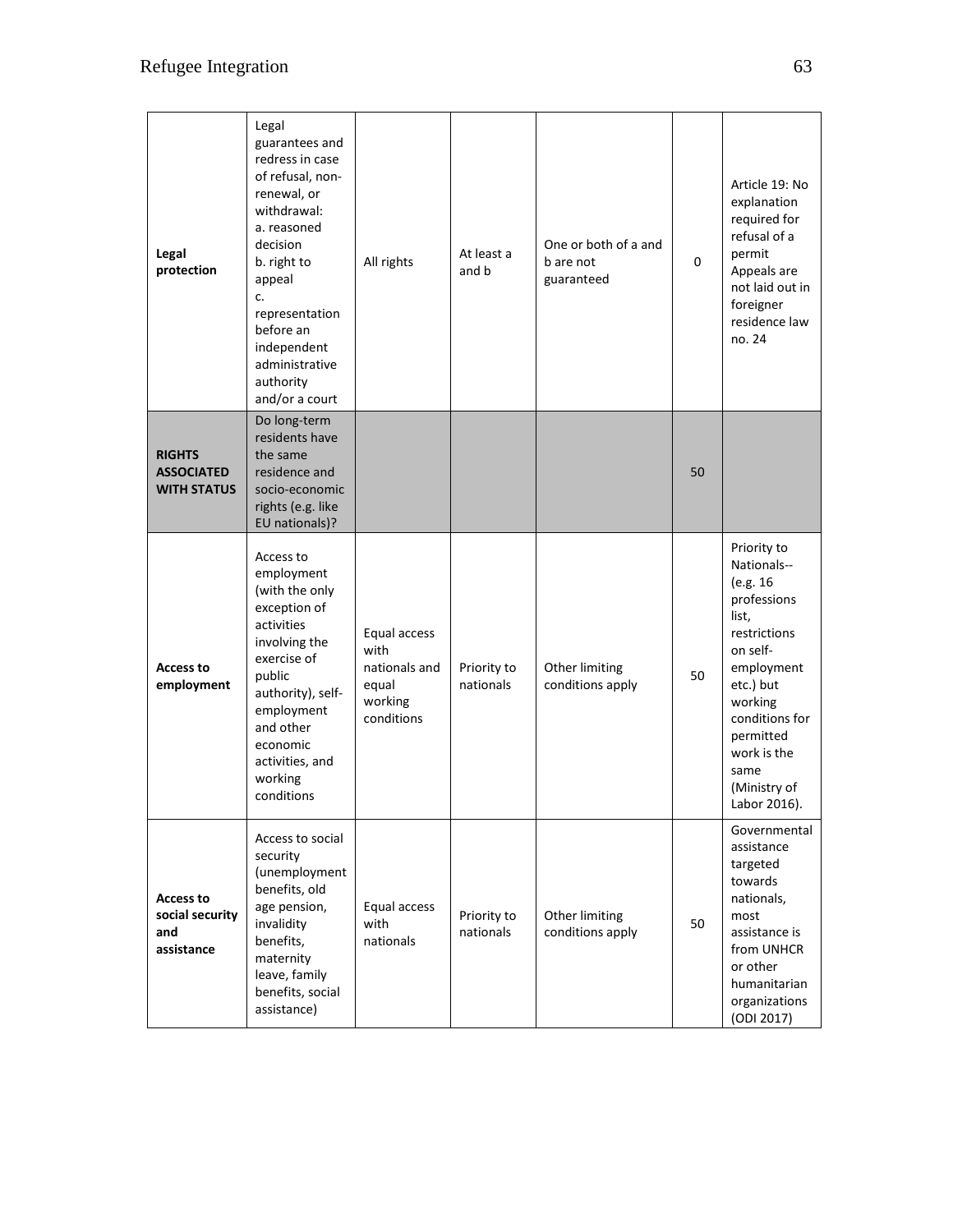| Access to<br>housing | Access to<br>housing (rent<br>control,<br>public/social<br>housing,<br>participation in<br>housing<br>financing<br>schemes) | Equal access<br>with<br>nationals | Priority to<br>nationals | Other limiting<br>conditions apply | 50 | Priority to<br>Nationals,<br>most<br>assistance for<br>for refugee<br>housing<br>comes from<br>humanitarian<br>organizations<br>such as<br>Norwegian<br>Refugee<br>Council (ODI<br>$2017$ ). |
|----------------------|-----------------------------------------------------------------------------------------------------------------------------|-----------------------------------|--------------------------|------------------------------------|----|----------------------------------------------------------------------------------------------------------------------------------------------------------------------------------------------|
|----------------------|-----------------------------------------------------------------------------------------------------------------------------|-----------------------------------|--------------------------|------------------------------------|----|----------------------------------------------------------------------------------------------------------------------------------------------------------------------------------------------|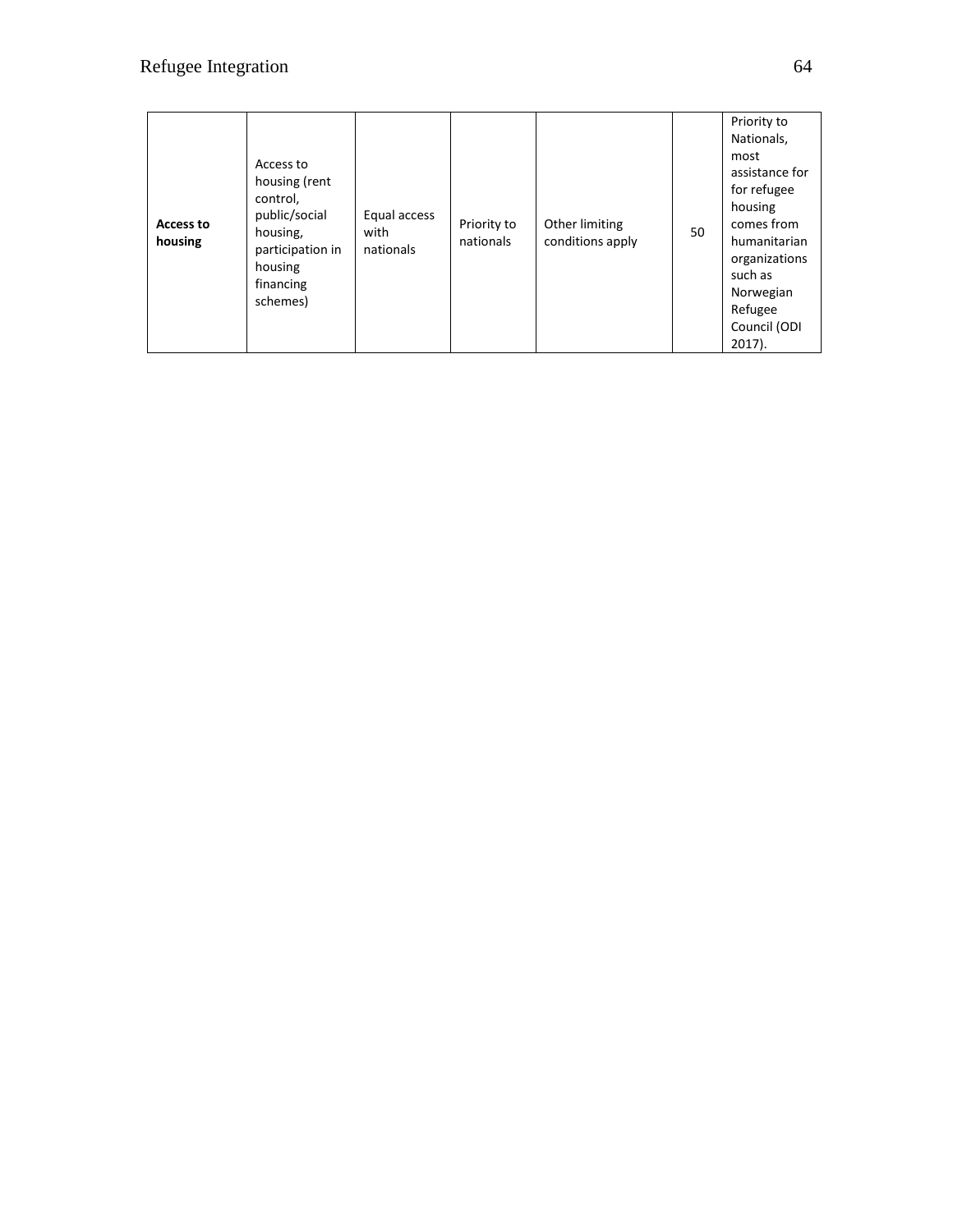#### References

- Abrahamson, Mark. 2006. *Urban Enclaves: Identity and Place in the World*. New York, NY: Worth Publ.
- Achilli, Luigi. 2014. "Disengagement from Politics: Nationalism, Political Identity, and the Everyday in a Palestinian Refugee Camp in Jordan." *Critique of Anthropology* 34(2):234–57.
- Agier, Michel. 2002. "Between War and City: Towards an Urban Anthropology of Refugee Camps." *Ethnography* 3(3):317–41.
- Anon. 2017. "Jordan Department of Statistics | Data and Statistics Jordan." *Department of Statistics* . Retrieved (http://dosweb.dos.gov.jo/).
- Anon. 2015. "Migrant Integration Policy Index 2015." *MIPEX*. Retrieved (Mipex.eu/play).
- Anon. 1996. *Jordanian Labor Law no. (8) of 1996*.
- Anon. 1995. *Law No. (16) of 1995 And its Amendments for theYyear 2000 The Investment Promotion Law*.
- Anon. 1973. *Law No. 24 on Residence and Foreigners' Affairs*.
- Assaad, Ragui. 2012. *The Structure and Evolution of Employment in Jordan*. Giza, Egypt: The Economic Research Forum.
- Bakewell, Oliver. 2008. "Research Beyond the Categories: The Importance of Policy Irrelevant Research into Forced Migration." *Journal of Refugee Studies*21(4):432–53.
- Barnett, Michael N. 2013. "Humanitarian Governance ." *Annual Review of Political Science* 16:379–98.
- Bartlett, Anne, Jennifer Alix-Garcia, and David S. Saah. 2012. "City Growth Under Conflict Conditions: The View from Nyala, Darfur." *City & Community* 11(2):151–70.
- Boyle, Mark, Christopher Mcwilliams, and Gareth Rice. 2008. "The Spatialities Of Actually Existing Neoliberalism In Glasgow, 1977 To Present." *Geografiska Annaler: Series B, Human Geography* 90(4):313–25.
- Brenner, Neil and Nik Theodore. 2002. "Cities and the Geographies of "Actually Existing Neoliberalism"." *Spaces of Neoliberalism* 349–79.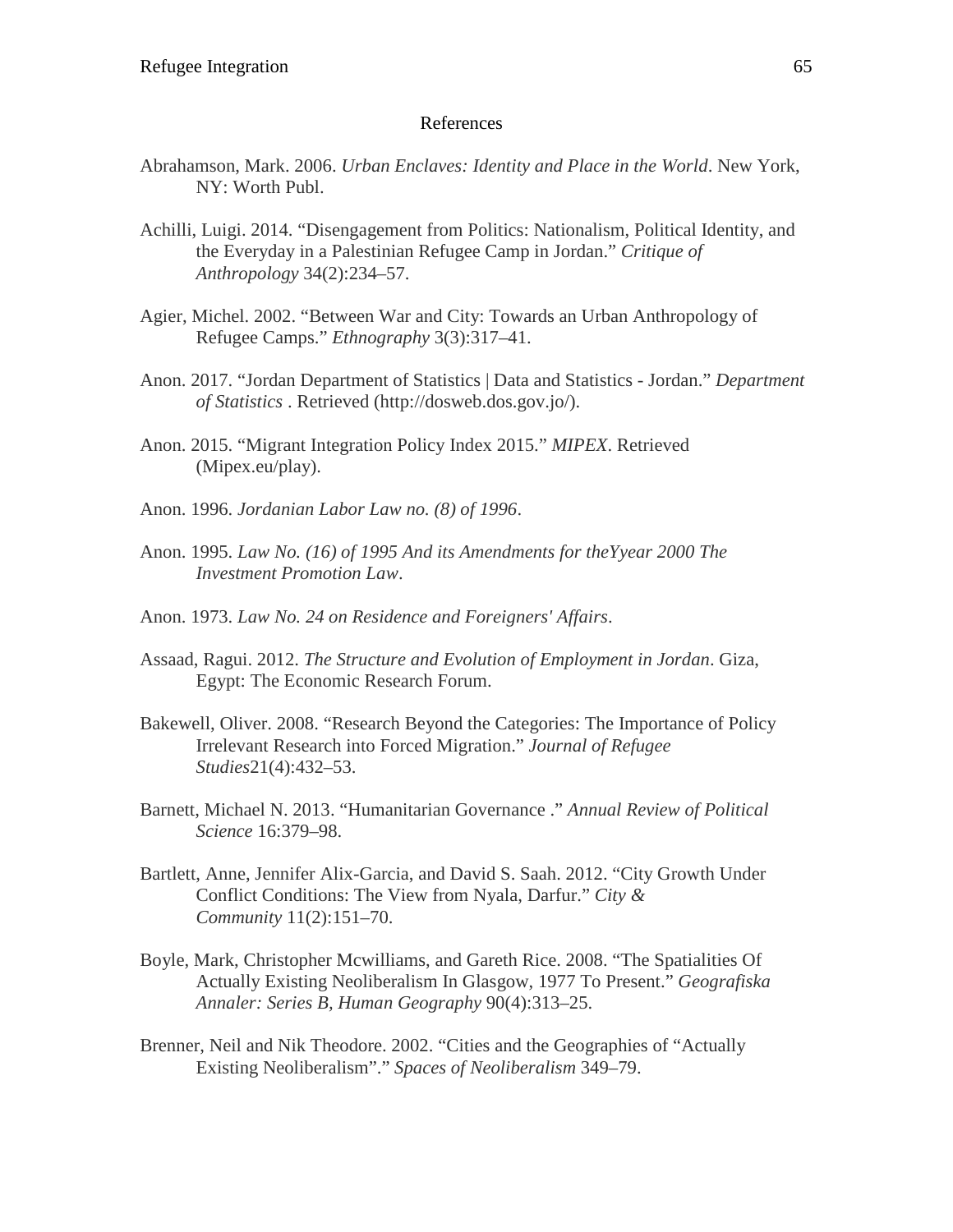- Briggs, Mary Alecia. 2015. "Access to Work for Syrian Refugees in Jordan." International Labour Organization.
- Bulley, D. 2014. "Inside the tent: Community and Government in Refugee camps." *Security Dialogue* 45(1):63–80.
- Castles, Stephen. 2003. "Towards a Sociology of Forced Migration and Social Transformation." *Sociology* 37(1):13–34.
- Chambers, Robert. 1979. "Rural Refugees In Africa: What The Eye Does Not See." *Disasters*3(4):381–92.
- Chatelard, Géraldine. 2002. *Jordan as a Transit Country: Semi-Protectionist Immigration Policies and Their Effects on Iraqi Forced Figrants*. Florence, Italy: United Nations High Commissioner for Refugees.
- Clark, Helen. 2016. 3RP Regional Refugee & Resilience Plan 2017-2018. United Nations Development Programme. Geneva, Switzerland. UNHCR. http://www.3rpsyriacrisis.org/
- Clark, Janine A. 2012. "Municipalities Go to Market: Economic Reform and Political Contestation in Jordan." *Mediterranean Politics* 17(3):358–75.
- Desmond, Matthew. 2016. *Evicted: Poverty and Profit in the American City*. London: Penguin Books.
- Development and Practice, Alastair Ager, and Alsion Strang. n.d. *Indicators of Integration: Final Report*.
- Doraï, Mohammed K. 2007. "From Camp Dwellers to Urban Refugees? Urbanization and Marginalization of Refugee Camps in Lebanon." *Chr. Michelsen Institute*. Retrieved (www.cmi.no/file/?121).
- Fiddian-Qasmiyeh, Elena, Gil Loescher, Katy Long, and Nando Sigona. 2014. *The Oxford Handbook of Refugee and Forced Migration Studies*. Oxford, United Kingdom: Oxford University Press.
- Finch, Tim. 2015. "In Limbo in World's Oldest Refugee Camps: Where 10 million people can spend years, or even decades." *Index on Censorship* 44(1):53–56.
- Gibson, Irene. 2015. "An Analysis of Jordans 2013 Policy Regarding Iraqi Refugees." *Social Identities*21(3):199–210.
- Goyes, Francis, Sera Tolgay, and Valeria Vidal. 2016. *Refugees, Incremental Housing, and Shelter in the 21st Century*.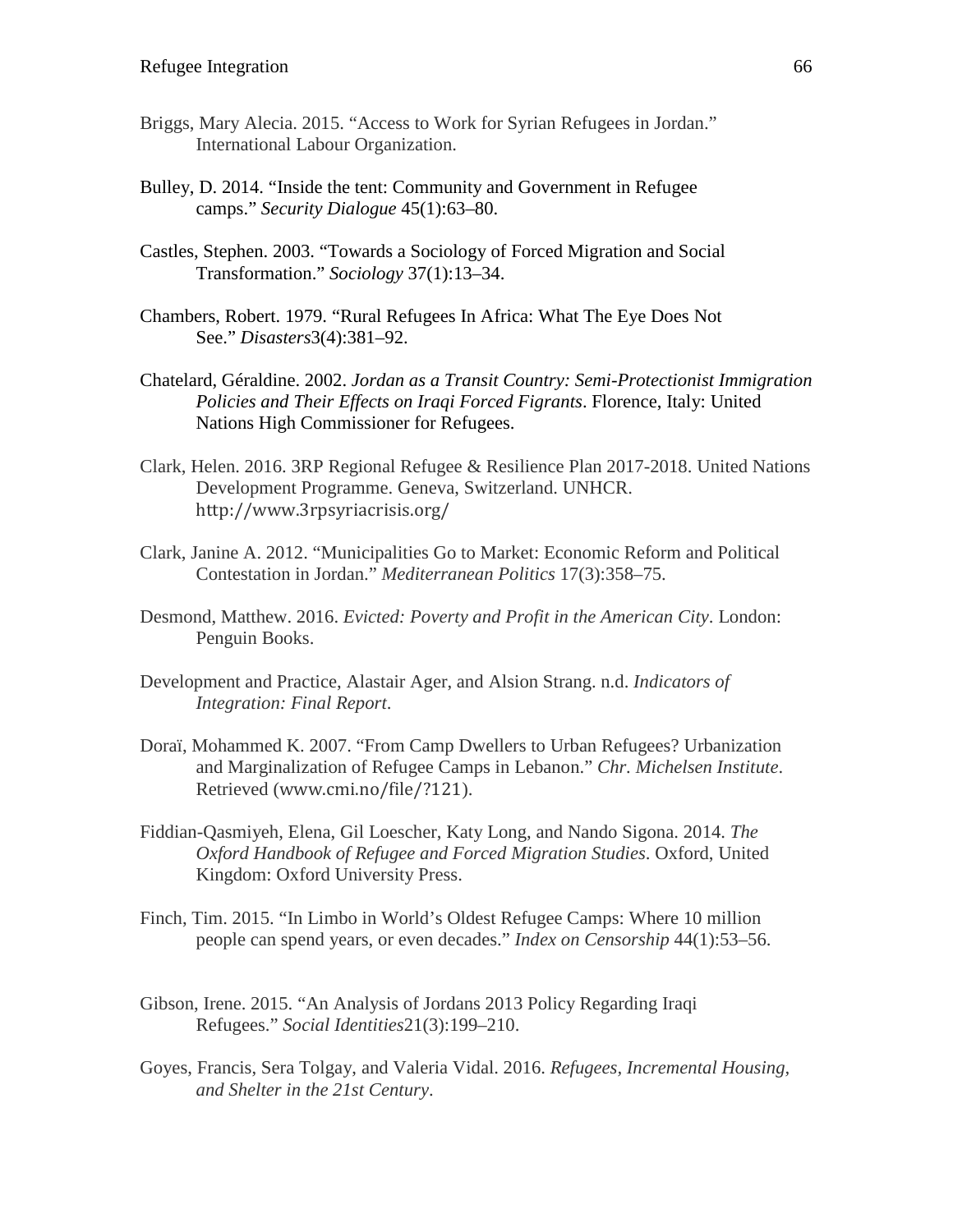- Greulich, Erica, John M. Quigley, and Steven Raphael. 2004. "The Anatomy of Rent Burdens: Immigration, Growth, and Rental Housing." *Brookings-Wharton Papers on Urban Affairs*2004(1):149–205.
- Hoffmann, Sophia. 2017. "Humanitarian Security in Jordan's Azraq Camp." *Security Dialogue* 48(2):97–112.
- Huang, Cindy, Janeen Madan, Nazanin Ash, Madeleine Gleave, and Lauren Post. 2017. "Refugee Compacts."
- International Labour Organization. 2017. *Work Permits and Employment of Syrian Refugees in Jordan*.
- Jacobsen, Karen. 2001. "The Forgotten Solution: local integration for refugees in developing countries." *UNHCR Research and Evaluation*. Retrieved (unhcr.org/epau).
- Jacobsen, Karen. 2006. "Refugees and Asylum Seekers in Urban Areas: A Livelihoods Perspective." *Journal of Refugee Studies* 19(3):273–86.
- Kattaa, Maha. 2016a. "Social Protection and Employment for Syrian Refugees in Jordan." *RDW 2017*. Retrieved (rdw2015.org).
- Kattaa, Maha. 2016b. "Syrian Refugees' Status in the Jordanian Labor Market." *Turkish Policy Quarterly* 15:71–78.
- Meier, Lars. 2017. "Three Types of Neighborhood Reactions to Local Immigration and New Refugee Settlements." *City & Community*16(3):252–56.
- Neuwirth, Robert. 2006. *Shadow Cities:A Billion Squatters, a New Urban World*. New York: Routledge.
- Norwegian Refugee Council. 2015. *In Search of a Home: Access to Adequate Housing in Jordan*. Retrieved (https://www.nrc.no/globalassets/pdf/reports/in-searchof-a-home.pdf).
- Orren, Karen and Stephen Skowronek. 2014. "Pathways to the Present." *Oxford Handbooks Online*.
- Ott, Stephanie. 2015. "Syrians at Zaatari camp: 'We can't live here forever'." *AlJazeera English*. Retrieved (http://www.aljazeera.com/news/2015/10/syrians-zaataricamp-live-151021074641938.html).
- Pérez, Michael Vicente. 2011. "Human Rights and the Rightless: the Case of Gaza Refugees in Jordan." *The International Journal of Human Rights* 15(7):1031–54.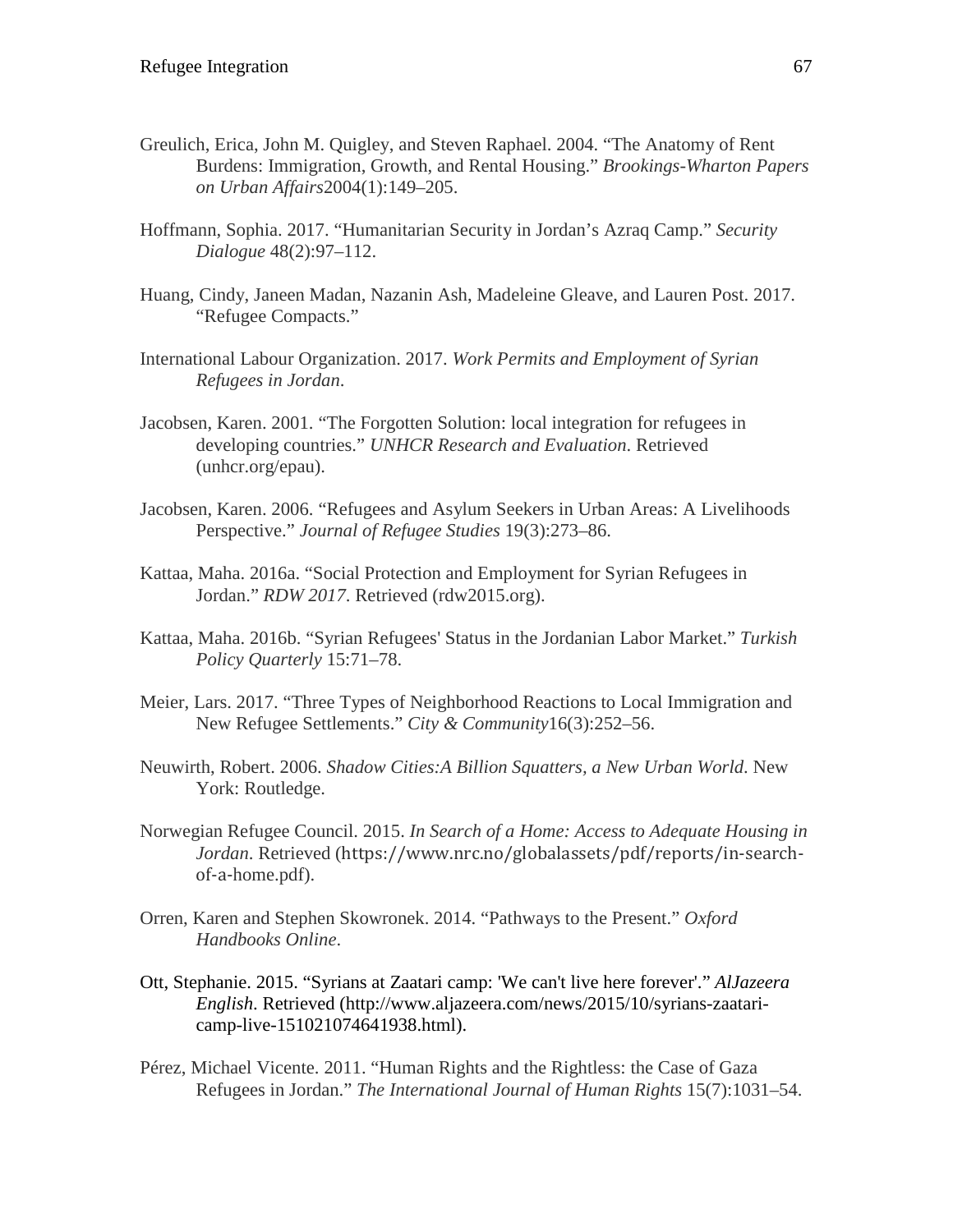- Phillimore, Jenny and Lisa Goodson. 2006. "Problem or Opportunity? Asylum Seekers, Refugees, Employment and Social Exclusion in Deprived Urban Areas." *Urban Studies* 43(10):1715–36.
- Pierson, Paul. 2004. *Politics in Time: History, Institutions, and Social Analysis*. Princeton: Princeton University Press.
- Polzer, Tara. 2008. "Invisible Integration: How Bureaucratic, Academic and Social Categories Obscure Integrated Refugees." *Journal of Refugee Studies*21(4):476– 97.
- Portnov, Boris A., Madhav Adhikari, and Moshe Schwartz. 2007. "Urban Growth in Nepal: Does Location Matter?" *Urban Studies* 44(5-6):915–37.
- Röth, Hanna, Zina Nimeh, and Jessica Hagen-Zanker. 2017. *A Mapping of Social Protection and Humanitarian Assistance Programmes in Jordan*. Overseas Development Institute . Retrieved (https://www.odi.org/publications/10706 mapping-social-protection-and-humanitarian-assistance-programmes-jordan).
- REACH. 2013. "Number of Syrians in Jordan by Basic Service Unit."
- Ryan, Curtis. 2010. ""We Are All Jordan"...But Who Is We?" *Middle East Research and Information Project*.
- Schneider, Jens and Maurice Crul. 2010. "New Insights Into Assimilation and Integration Theory: Introduction to the Special Issue." *Ethnic and Racial Studies*33(7):1143– 48.
- Serrato, Bryan Castro. 2014. "Refugee Perceptions Study: Za'atari Camp and Host Communities in Jordan." *Refugee Perceptions Study*. Retrieved June 16, 2017 (https://www.oxfam.org/en/research/refugee-perceptions-study-zaatari-camp-andhost-communities-jordan).
- Soh, Changrok, Yoonjeong You, and Youngsoo Yu. 2016. "Once Resolved, Stay Resolved? The Refugee Policy of Jordan toward Palestinian Refugees." *Journal of International and Area Studies* 23(1):1–16.
- Steinmo, Sven and Jon Watts. 1995. "Its the Institutions, Stupid! Why Comprehensive National Health Insurance Always Fails in America." *Journal of Health Politics, Policy and Law*20(2):329–72.
- Stevenson, Anne and Rebecca Sutton. 2011. "There's No Place Like a Refugee Camp? Urban Planning and Participation in the Camp Context." *Refuge* 28(1):137–48.